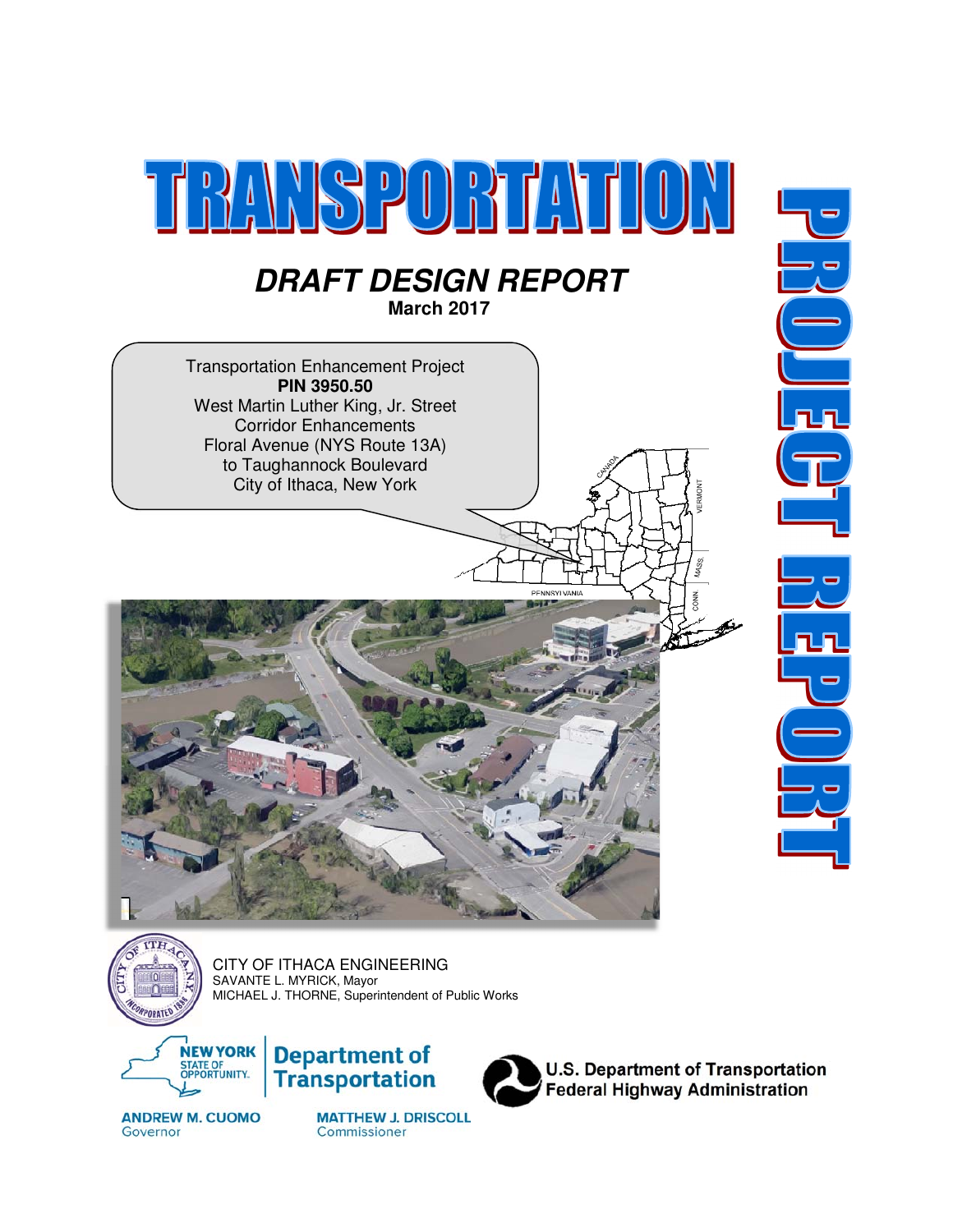# **PROJECT APPROVAL SHEET**

| A. IPP Approval:                                                            | The project is ready to be added to the Regional Capital Program and project<br>scoping can begin.<br>The IPP was approved by:                                                                                                                                                                                                                 |
|-----------------------------------------------------------------------------|------------------------------------------------------------------------------------------------------------------------------------------------------------------------------------------------------------------------------------------------------------------------------------------------------------------------------------------------|
|                                                                             | Tim Logue, Director of Engineering<br>Office of the City Engineer, City of Ithaca                                                                                                                                                                                                                                                              |
| <b>B.</b> Scope Approval:                                                   | The project cost and schedule are consistent with the Regional Capital Program.<br>The scope was approved by:                                                                                                                                                                                                                                  |
|                                                                             | Tim Logue, Director of Engineering<br>Office of the City Engineer, City of Ithaca                                                                                                                                                                                                                                                              |
| <b>C.</b> Recommendation for<br>Design Approval:                            | The project cost and schedule are consistent with the Regional Capital Program.                                                                                                                                                                                                                                                                |
|                                                                             | Douglas O. Stansbury, P.E. PTOE, Project Manager<br>C&S Engineers, Inc.                                                                                                                                                                                                                                                                        |
| <b>D.</b> Recommendation for<br>Design and Nonstandard<br>Feature Approval: | All requirements requisite to these actions and approvals have been met, the<br>required independent quality control reviews separate from the functional group<br>reviews have been accomplished, and the work is consistent with established<br>standards, policies, regulations and procedures, except as otherwise noted and<br>explained. |
|                                                                             | Douglas O. Stansbury, P.E. PTOE, Project Manager<br>C&S Engineers, Inc.                                                                                                                                                                                                                                                                        |
| <b>E.</b> Nonstandard Feature<br>Approval:                                  | No nonstandard features have been identified, created, or retained.                                                                                                                                                                                                                                                                            |
|                                                                             | Tim Logue, Director of Engineering<br>Office of the City Engineer, City of Ithaca                                                                                                                                                                                                                                                              |
| F. Design Approval:                                                         | The required environmental determinations have been made and the preferred<br>alternative for this project is ready for final design.                                                                                                                                                                                                          |
|                                                                             | Tim Logue, Director of Engineering                                                                                                                                                                                                                                                                                                             |

Office of the City Engineer, City of Ithaca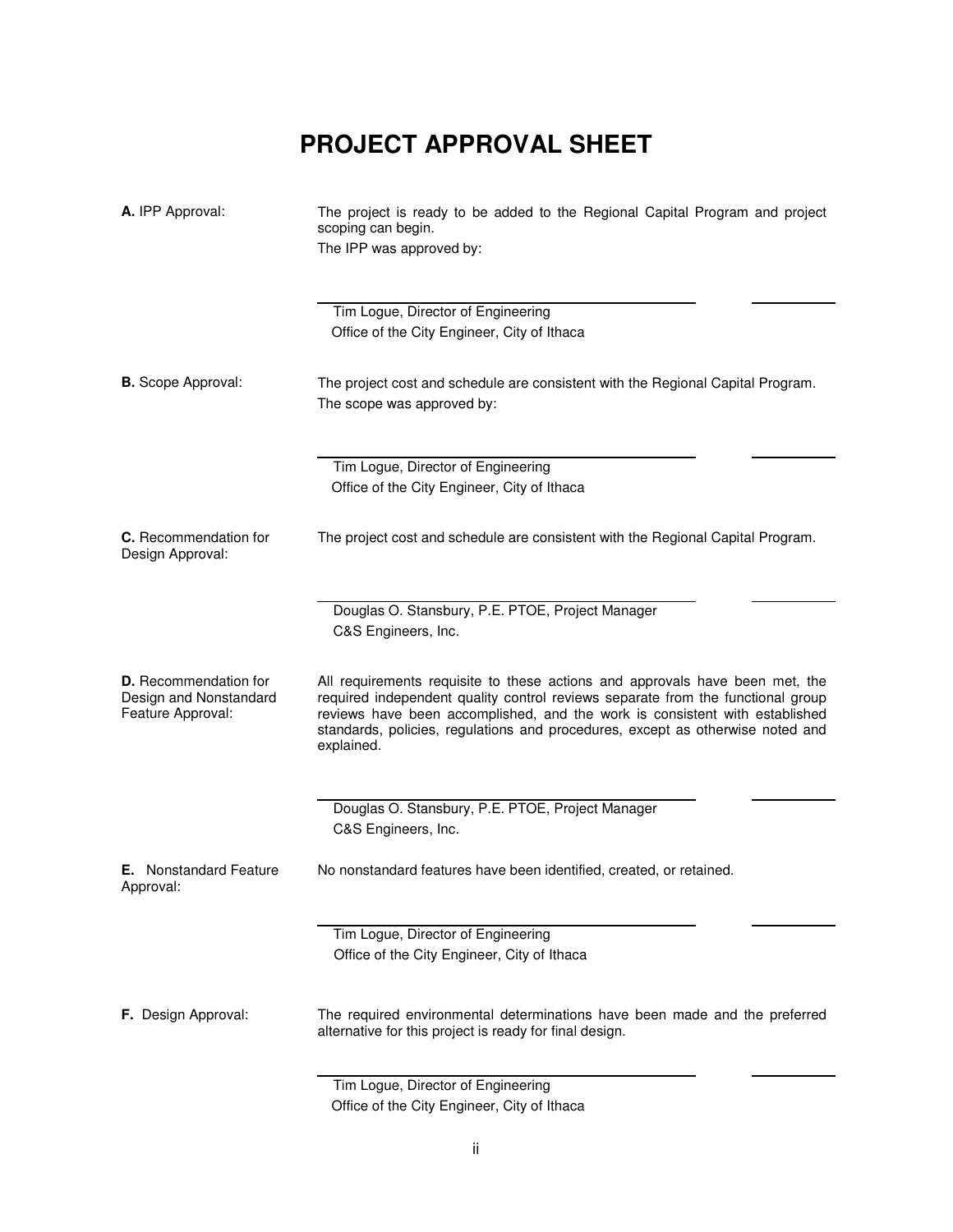# **LIST OF PREPARERS**

#### **Group Director Responsible for Production of the Design Approval Document:**

Douglas O. Stansbury, P.E., PTOE, Project Manager, C&S Engineers, Inc. Description of Work Performed: Directed the preparation of the Design Approval Document in accordance with established standards, policies, regulations and procedures, except as otherwise explained in this document.



C&S Engineers, Inc. 499 Col. Eileen Collins Blvd. Syracuse, NY 13212 Phone: 315-455-2000 Fax: 315-455-9667 www.cscos.com

> Douglas O. Stansbury, P.E., PTOE NYSPE 073707

**Note:** It is a violation of law for any person, unless they are acting under the direction of a licensed professional engineer, architect, landscape architect, or land surveyor, to alter an item in any way. If an item bearing the stamp of a licensed professional is altered, the altering engineer, architect, landscape architect, or land surveyor shall stamp the document and include the notation "altered by" followed by their signature, the date of such alteration, and a specific description of the alteration.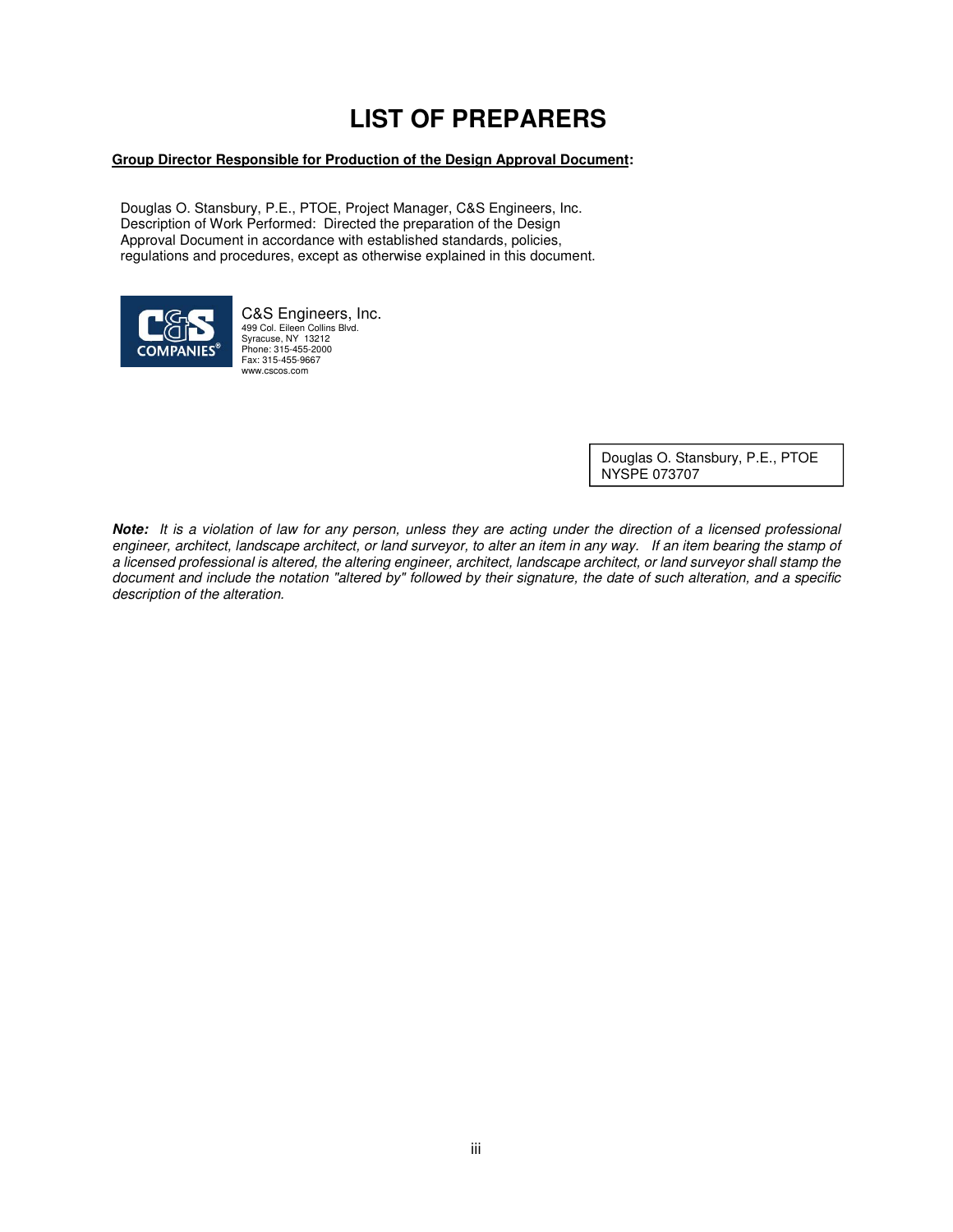# TABLE OF CONTENTS

| CHAPTER 2 - PROJECT CONTEXT: HISTORY, TRANSPORTATION PLANS, CONDITIONS AND     |  |
|--------------------------------------------------------------------------------|--|
|                                                                                |  |
|                                                                                |  |
|                                                                                |  |
|                                                                                |  |
|                                                                                |  |
| 2.3. Transportation Conditions, Deficiencies and Engineering Considerations2-2 |  |
|                                                                                |  |
|                                                                                |  |
|                                                                                |  |
|                                                                                |  |
|                                                                                |  |
|                                                                                |  |
|                                                                                |  |
|                                                                                |  |
|                                                                                |  |
|                                                                                |  |
|                                                                                |  |
|                                                                                |  |
|                                                                                |  |
|                                                                                |  |
|                                                                                |  |
|                                                                                |  |
|                                                                                |  |
| CHAPTER 4 - SOCIAL, ECONOMIC AND ENVIRONMENTAL CONDITIONS AND                  |  |
|                                                                                |  |
|                                                                                |  |
|                                                                                |  |
|                                                                                |  |
|                                                                                |  |
|                                                                                |  |
|                                                                                |  |
|                                                                                |  |
|                                                                                |  |
|                                                                                |  |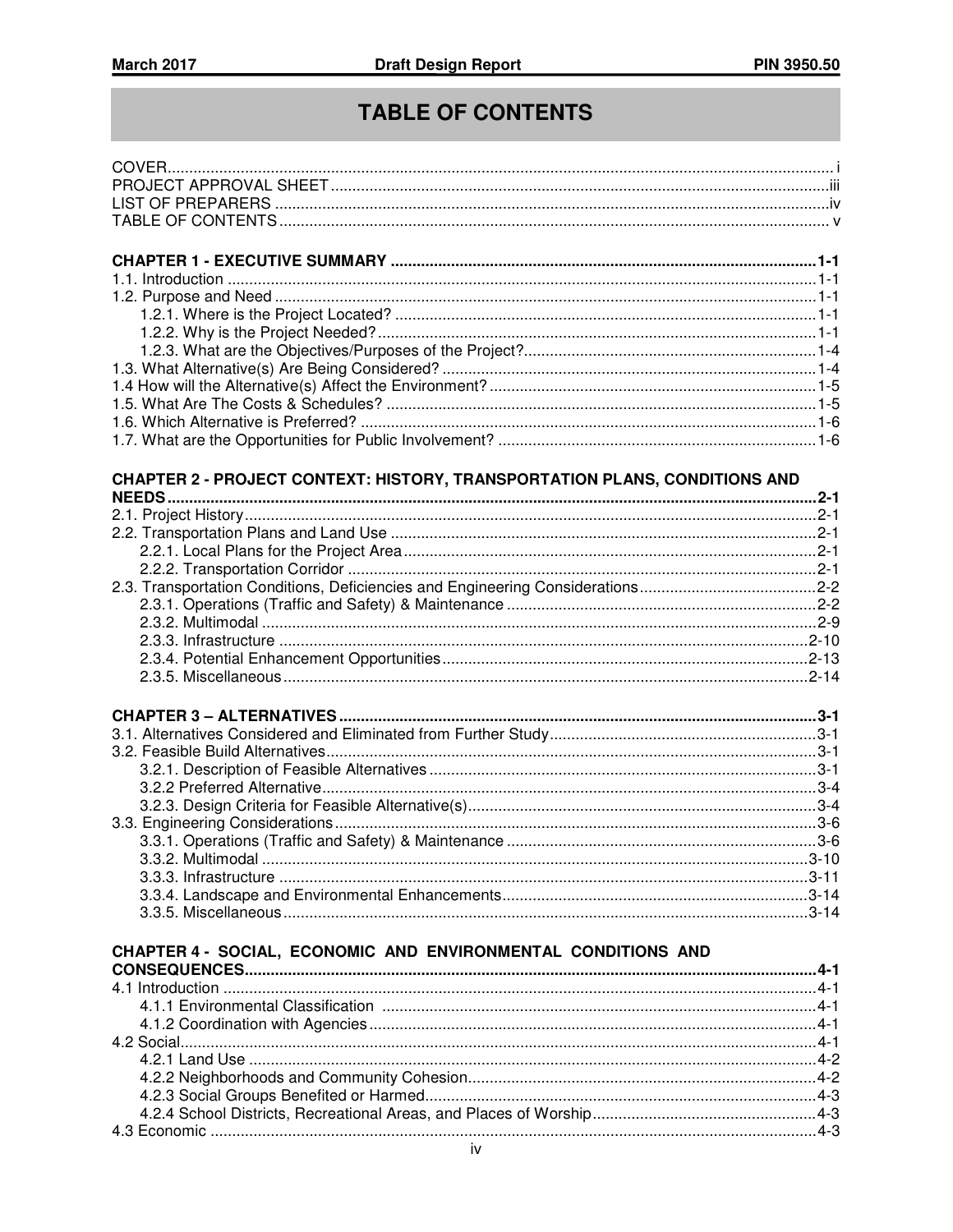| 4.5 |  |
|-----|--|
|     |  |
|     |  |
|     |  |
|     |  |
|     |  |
|     |  |
|     |  |

#### **Appendices** А. Plans and Typical Sections B. Environmental Information C. Traffic Information D. **Accident Analysis**  $E.$ Public Involvement  $\overline{F}$ . **Cultural Resources**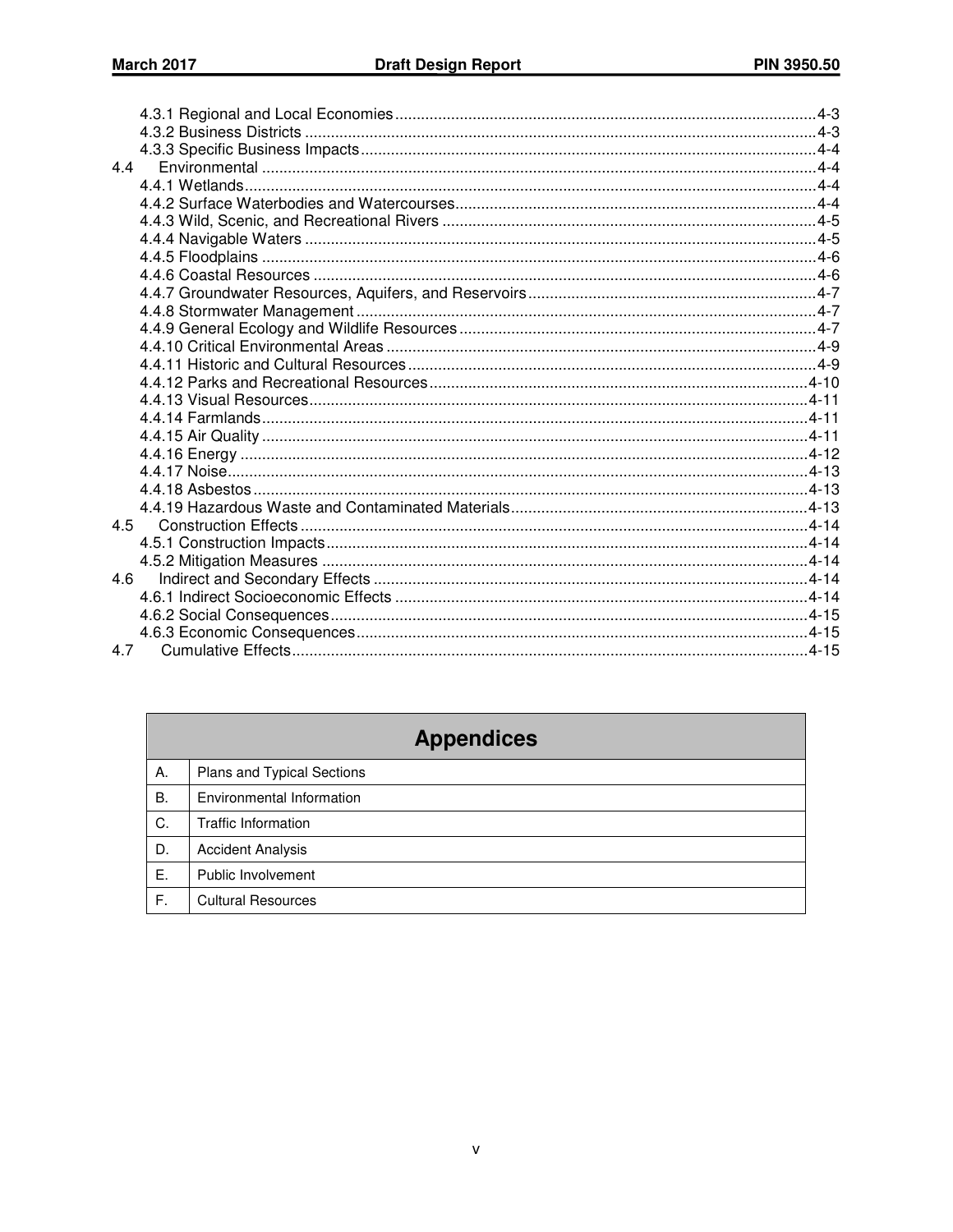## **CHAPTER 1 - EXECUTIVE SUMMARY**

## **1.1. Introduction**

This report was prepared in accordance with the New York State Department of Transportation (NYSDOT) Procedures for Locally Administered Federal Aid Projects (PLAFAP) Manual, NYSDOT Project Development Manual, 17 NYCRR (New York Codes, Rules and Regulations) Part 15, and 23 CFR (Code of Federal Regulations) Part 771. Transportation needs have been identified in Section 1.2.2, objectives established in Section 1.2.3 to address the needs, and cost-effective alternatives developed in Section 1.3. This project is 80% federally funded, and 20% locally funded.

## **1.2. Purpose and Need**

## **1.2.1. Where is the Project Located?**

- (1) Route number: NYS Route 79
- (2) Route name: West Martin Luther King (MLK), Jr. Street (also known as West State Street)
- (3) SH number and official highway description: NA (City of Ithaca street)
- (4) Project limits: Floral Avenue (NYS Route 13A) to Taughannock Boulevard
- (5) BIN number and feature crossed: BIN 2210660, crosses the Flood Control Channel
- (6) City/Village/Township: City of Ithaca
- (7) County: Tompkins
- (8) Length: 1080' (0.20 mile)
- (9) Project Location Maps: see Figures 1 and 2, which follow this page.

## **1.2.2. Why is the Project Needed?**

The project is needed to address pedestrian and vehicular safety issues in this section of the West Martin Luther King, Jr. Street (referred to hereafter in this report as West MLK Jr. Street) corridor. The West MLK Jr. Street corridor is one of only two crossings over the Cayuga Inlet Flood Control Channel connecting the city's West Hill neighborhood and downtown Ithaca. Due to the distribution of housing, and especially the higher density apartment complexes in the West Hill neighborhood, most of the pedestrian activity from West Hill uses the West MLK Jr. Street Bridge across the Flood Control Channel to access commercial destinations on the downtown side of the Cayuga Inlet.

The project section of West MLK Jr. Street is a four-lane roadway that handles an average of approximately 16,000 vehicles per day. The 5' wide sidewalks on each side of the roadway handle a total of approximately 220 pedestrians per day. In the area of the bridge, the 5' sidewalks abut the curbs and travel lanes. Many of the pedestrians originating from West Hill are headed to commercial destinations on the north side of the street, such as Pete's Grocery, and cross the four-lane roadway at unmarked mid-block locations, rather than continuing two blocks along the street to the nearest signalized crossing. There is a need to provide a safe mid-block crossing point for this pedestrian traffic, and increased protection for pedestrian traffic on sidewalks abutting the roadway.

The intersection of West MLK Jr. Street, West Seneca Street, Brindley Street and the driveway to Pete's Grocery is a six-legged intersection with an accident rate well above the statewide average. Many of the accidents are sideswipe accidents due to weaving and lane changing. The West Seneca Street and Brindley Street approaches are highly skewed, and motorists appear to find the intersection geometry confusing and lane assignments unclear. There is a need to improve the geometry and safety of this intersection.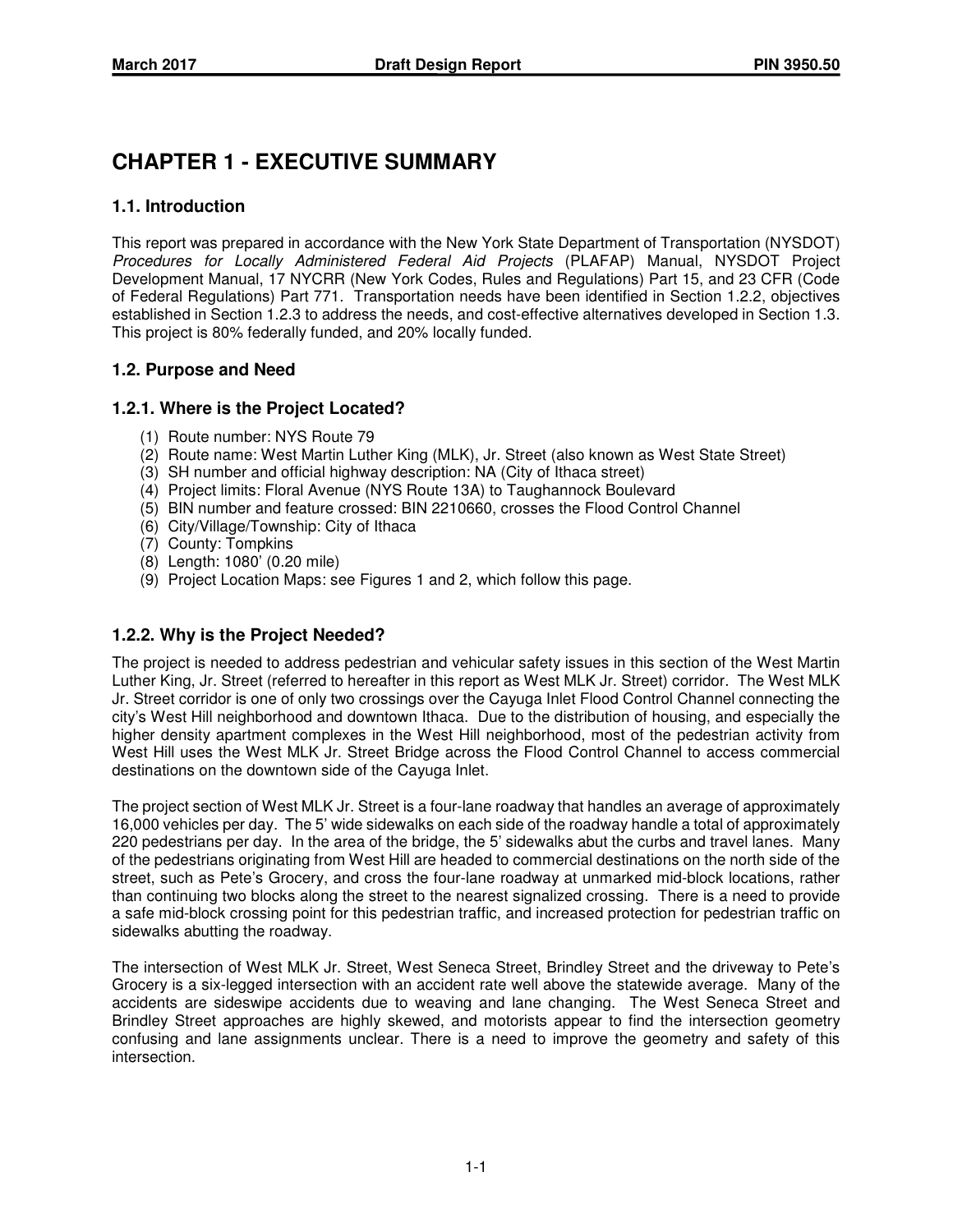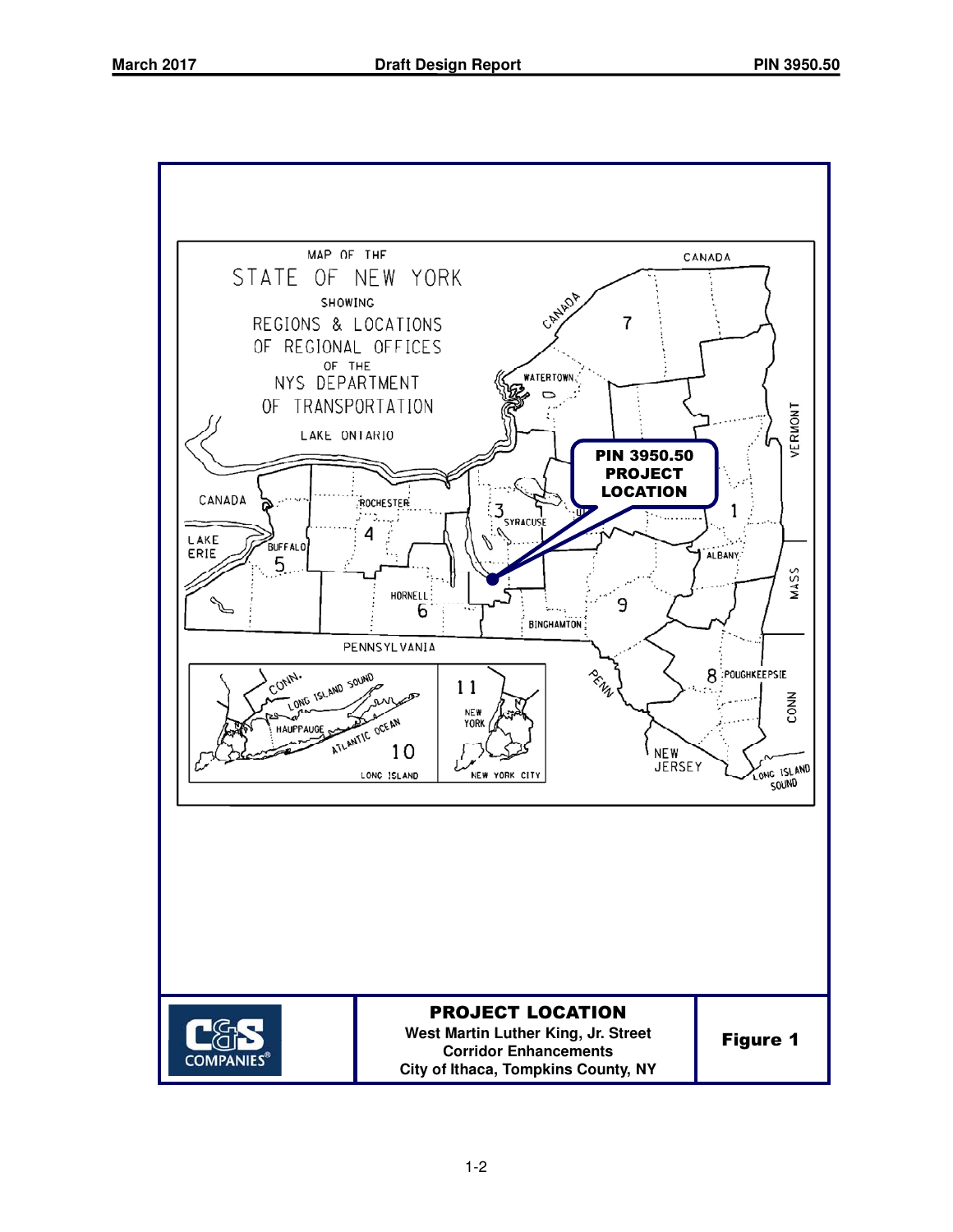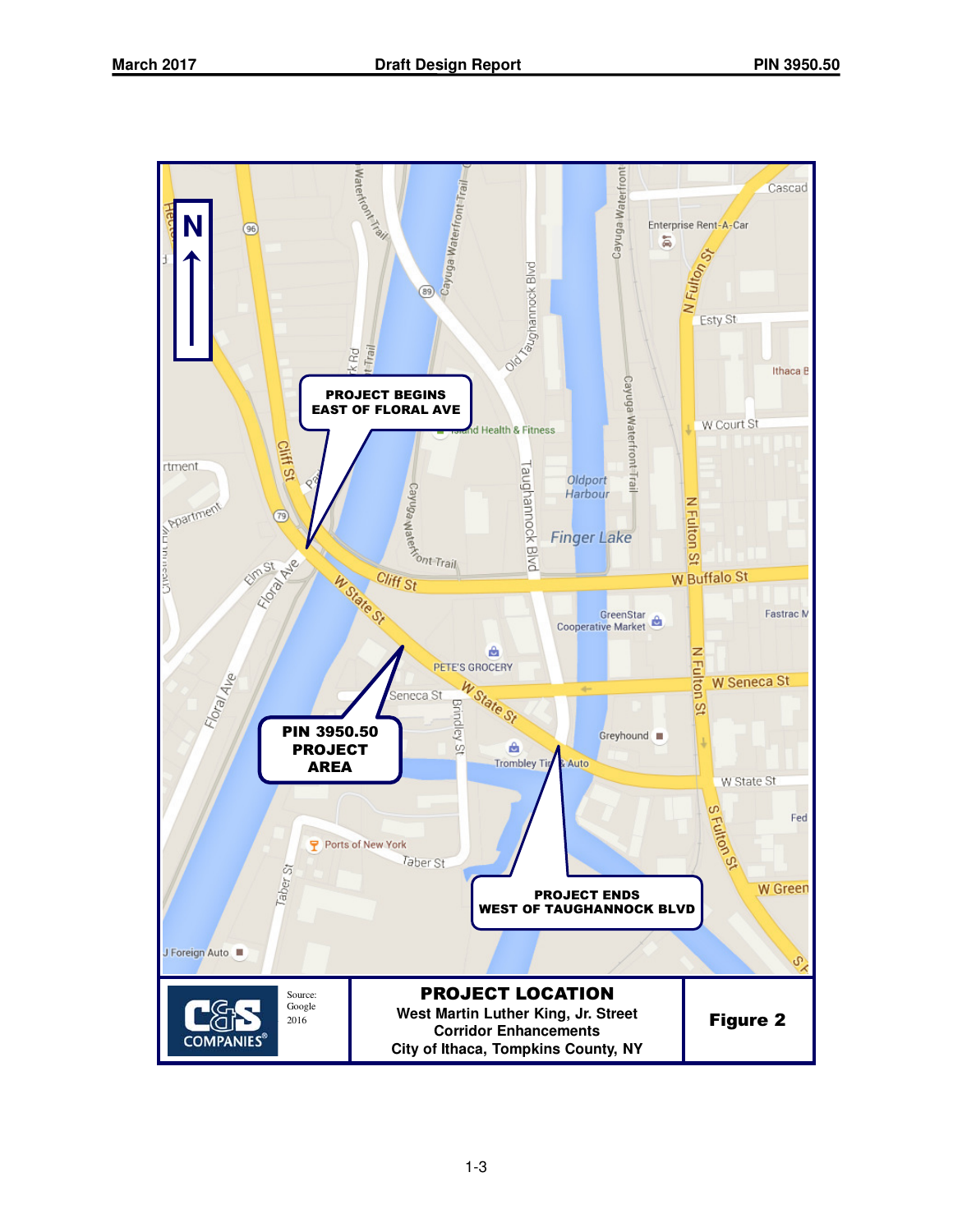## **1.2.3. What are the Objectives/Purposes of the Project?**

The following objectives were identified by the City of Ithaca in their Transportation Enhancement Program Project Application:

- (1) Enable pedestrians to safely and conveniently cross West MLK Jr. Street between the bridge over the Flood Control Channel and West Seneca Street.
- (2) Improve the level of comfort and safety for pedestrians and bicyclists traveling along West MLK Jr. Street.
- (3) Address geometric deficiencies to improve traffic flow and safety and facilitate traffic operations at the West MLK Jr. Street / West Seneca Street / Brindley Street intersection.

## **1.3. What Alternative(s) Are Being Considered?**

#### Alternative 1 – Multi-use Path:

Alternative 1 provides a widened 10' to 12' mixed-use path along the south side of West MLK Jr. Street protected by a concrete barrier by reducing the street width from four travel lanes to three, similar to what is currently provided on West Buffalo Street. It connects the Cayuga Waterfront Trail on the west side of the Flood Control Channel Bridge with what will become the former Brindley Street. Alternative 1 also provides a westbound bike lane from West Seneca Street to Floral Avenue and provides a mid-block pedestrian crossing on the east side of the Flood Control Channel Bridge to allow pedestrians to more safely cross the street. A new traffic control signal would also be installed at the intersection of Floral Avenue and Hector/West MLK Jr. Street. This alternative is a feasible alternative and is being considered further.

#### Alternative 2 – Sidewalk Widening and Bike Lanes:

Alternative 2 provides a widened 10' sidewalk along the south side of West MLK Jr. Street and provides 5' bike lanes in both directions by reducing the street width from four travel lanes to three. It connects the Cayuga Waterfront Trail on the west side of the Flood Control Channel Bridge with what will become the former Brindley Street. Alternative 2 also provides a mid-block pedestrian crossing on the east side of the Flood Control Channel Bridge to allow pedestrians to more safely cross the street. A new traffic control signal would also be installed at the intersection of Floral Avenue and Hector/West MLK Jr. Street. This alternative is a feasible alternative and is being considered further.

#### Alternative 3 – Bridge Widening:

Alternative 3 retains the existing lane configuration on West MLK Jr. Street and widens the bridge to provide a widened 10' multi-use sidewalk along the south side of West MLK Jr. Street. Alternative 3 connects the Cayuga Waterfront Trail on the west side of the Flood Control Channel Bridge with what will become the former Brindley Street. This alternative was evaluated and it was determined that the cost to widen the bridge would be too expensive to pursue for this transportation enhancement project. This alternative is not a feasible alternative and is not being considered further.

#### Alternative 4 - No Build or "Null" Alternative:

Alternative 4 retains the existing configuration on West MLK Jr. Street. This alternative does not address any of the pedestrian or bicycle needs along the corridor and does not satisfy the project objectives. Alternative 4 is therefore not a feasible alternative, but it retained as a base line for comparison with the other feasible alternatives.

For a more in-depth discussion of the alternatives considered for this project, see Section 3.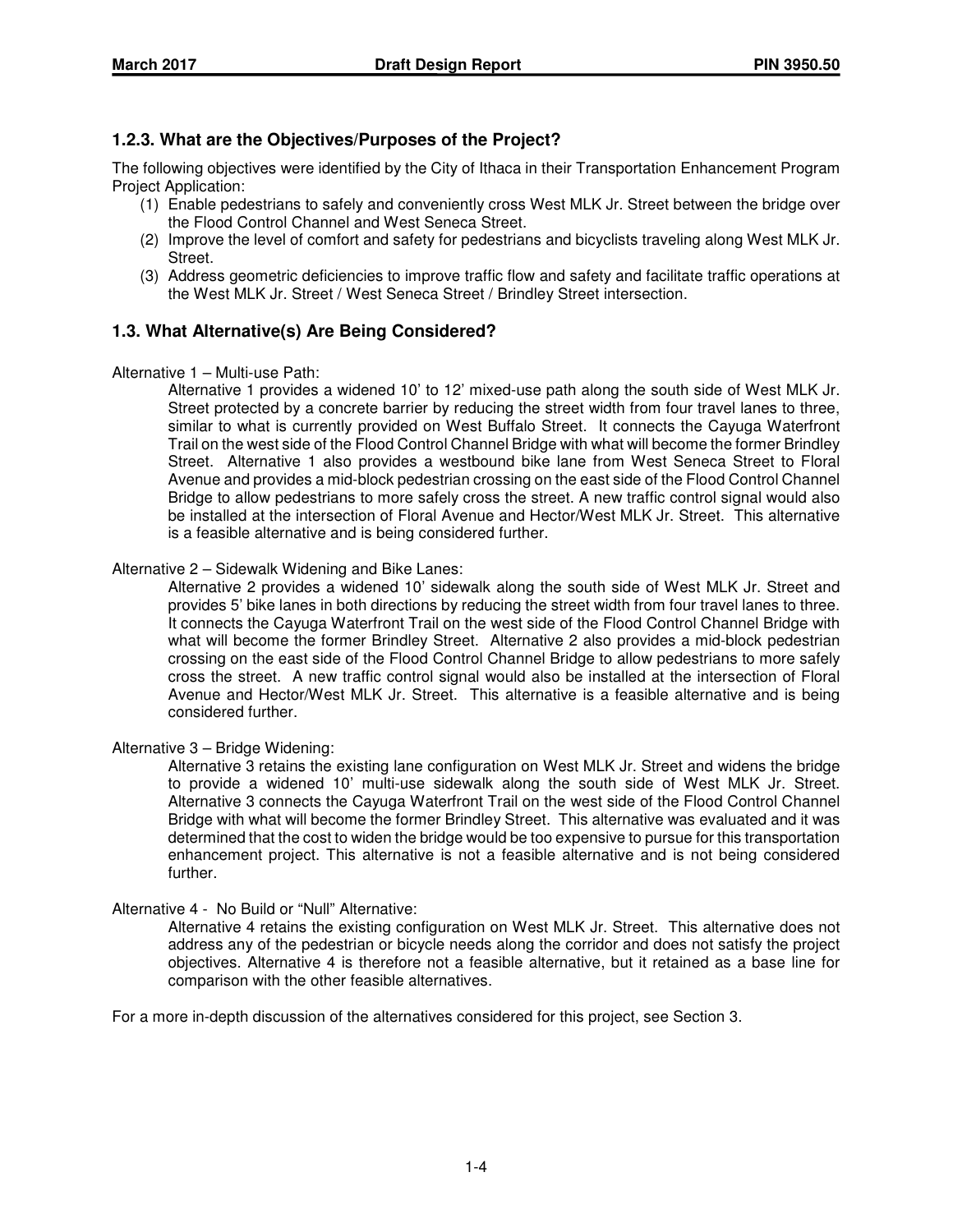## **1.4 How will the Alternative(s) Affect the Environment?**

| Exhibit 1.4-A<br><b>Environmental Summary</b> |                 |           |                |      |  |  |  |  |
|-----------------------------------------------|-----------------|-----------|----------------|------|--|--|--|--|
| NEPA Classification                           | Class II CE     | <b>BY</b> | <b>NYSDOT</b>  | Date |  |  |  |  |
| SEQR Type:                                    | Unlisted Action | BY        | City of Ithaca | Date |  |  |  |  |

| <b>Exhibit 1.4-B</b><br><b>Comparison of Alternatives</b> |                              |                |             |            |  |  |  |  |  |
|-----------------------------------------------------------|------------------------------|----------------|-------------|------------|--|--|--|--|--|
|                                                           | <b>Alternatives</b>          |                |             |            |  |  |  |  |  |
| Category                                                  | 1                            | $\overline{2}$ | 3           | $4$ (Null) |  |  |  |  |  |
| Wetland impacts                                           | None                         | None           | None        | None       |  |  |  |  |  |
| 100 year floodplain impact                                | None                         | None           | Yes         | None       |  |  |  |  |  |
| Archeological Sites Impacted                              | None                         | None           | None        | None       |  |  |  |  |  |
| Noise Impacts                                             | None<br>None<br>None<br>None |                |             |            |  |  |  |  |  |
| Property impacts                                          | None                         | None           | None        | None       |  |  |  |  |  |
| Operation at ETC + 10                                     | No change                    | No change      | No change   | No change  |  |  |  |  |  |
| Construction Cost (2016)                                  | \$700,000                    | \$612,000      | \$1,900,000 | \$0        |  |  |  |  |  |
| Satisfies project objectives                              | Yes                          | Yes            | Yes         | No.        |  |  |  |  |  |
| Addresses pedestrian safety<br>concerns                   | Yes                          | Yes            | Yes         | No         |  |  |  |  |  |

No mitigation measures are proposed for this project.

Anticipated Permits/Certifications/Coordination:

Permits: None required.

Coordination:

- New York State Department of Transportation (NYSDOT)
- Federal Highway Administration (FHWA)
- New York State Historic Preservation Officer (SHPO)
- US Fish and Wildlife Service
- New York Natural Heritage Program

#### **1.5. What Are The Costs & Schedule**?

Design Approval is scheduled for April of 2017 with construction scheduled to last four months beginning in April of 2018.

| <b>Exhibit 1.5A</b><br><b>Project Schedule</b> |                                |  |  |  |  |  |
|------------------------------------------------|--------------------------------|--|--|--|--|--|
| <b>Activity</b>                                | <b>Date Occurred/Tentative</b> |  |  |  |  |  |
| Scoping Approval                               | August 2013                    |  |  |  |  |  |
| Design Approval                                | April 2017                     |  |  |  |  |  |
| <b>ROW Acquisition</b>                         | Not needed                     |  |  |  |  |  |
| <b>Final Plans</b>                             | August 2017                    |  |  |  |  |  |
| <b>Construction Start</b>                      | April 2018                     |  |  |  |  |  |
| <b>Construction Complete</b>                   | October 2018                   |  |  |  |  |  |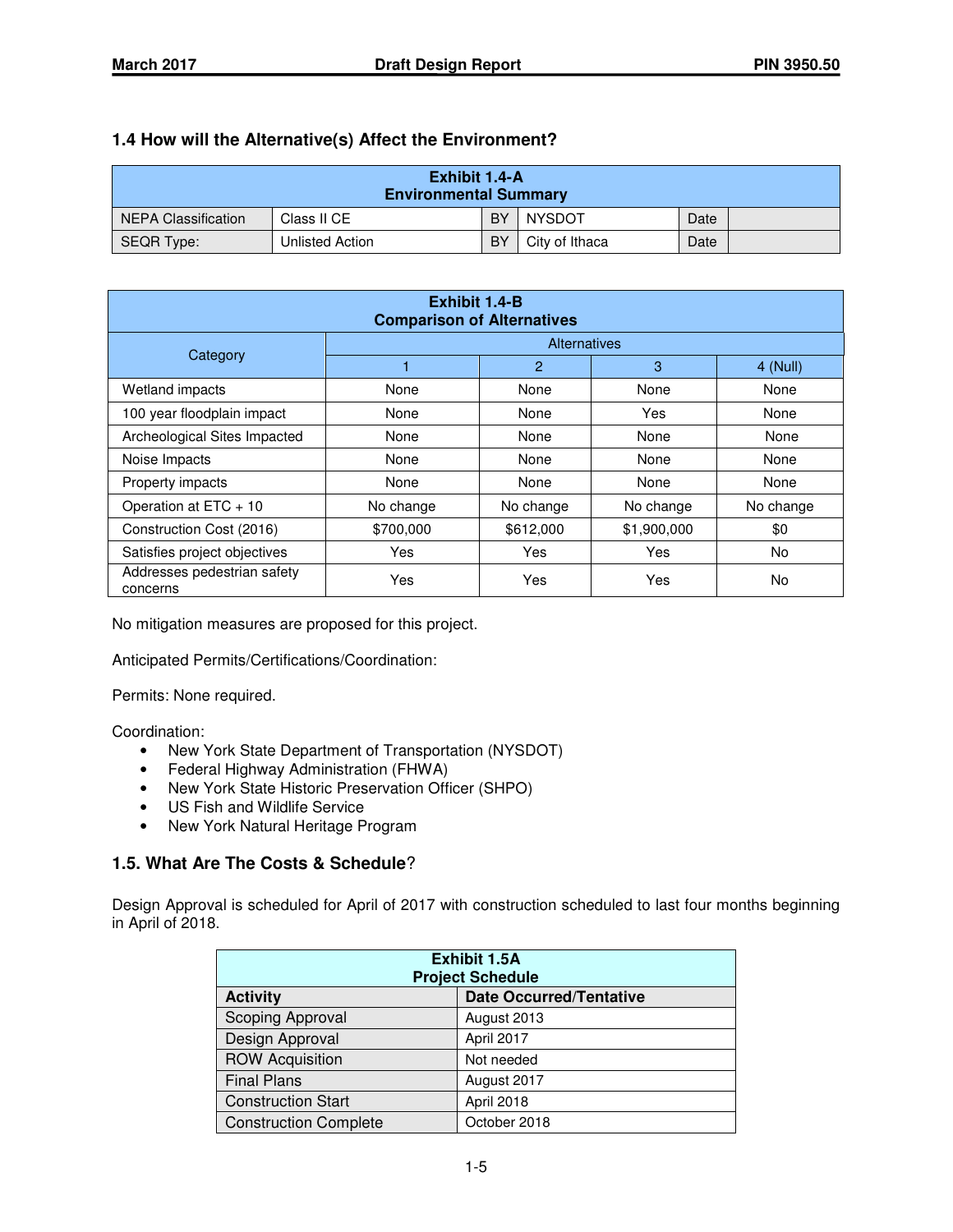| <b>Exhibit 1.5B</b><br><b>Comparison of Alternatives</b><br><b>Total Project Cost (Millions)</b> |               |               |  |  |  |  |  |
|--------------------------------------------------------------------------------------------------|---------------|---------------|--|--|--|--|--|
|                                                                                                  | Alternative 1 | Alternative 2 |  |  |  |  |  |
| Total cost                                                                                       | \$817,000     | \$714,000     |  |  |  |  |  |

For more detail on costs for each alternative refer to Section 3.2.1.

## **1.6. Which Alternative is Preferred?**

The feasible alternative that best meets the project objectives has not yet been decided. Both Alternative 1 and Alternative 2 meet the project objectives. There will be one additional public meeting and comment period following the publication of this Draft Design Report, after which the preferred alternative will be selected. See Section 3 for discussion of the two feasible alternatives.

## **1.7. What are the Opportunities for Public Involvement?**

| <b>Exhibit 1.7</b><br><b>Public Involvement Plan Schedule of Milestone Dates</b> |                                |  |  |  |  |  |
|----------------------------------------------------------------------------------|--------------------------------|--|--|--|--|--|
| <b>Activity</b>                                                                  | <b>Date Occurred/Tentative</b> |  |  |  |  |  |
| Initial Steering Advisory Meeting                                                | December 10, 2015              |  |  |  |  |  |
| <b>First Public Information Meeting</b>                                          | February 18, 2016              |  |  |  |  |  |
| Second Public Information and Steering<br><b>Advisory Meeting</b>                | March 2017                     |  |  |  |  |  |
| <b>Current Project Letting date</b>                                              | January 2018                   |  |  |  |  |  |

Refer to **Appendix E** for Public Involvement (PI) Plan and Input from Stakeholders including Public.

You may offer your comments in a variety of ways.

- The initial Public Information Meeting was held on February 18, 2016 to present the project to the public and allow opportunity for input or comments on the project. A second Public Information Meeting will be scheduled for **EXACCO** 2017.
- Further input regarding this project or the contents of this report may be obtained by contacting:

 Mr. Tim Logue Director of Engineering City of Ithaca, Office of the City Engineer 108 East Green Street Ithaca, NY 14850

Correspondence regarding this project should refer to PIN 3950.50 West MLK Jr. Street Corridor Enhancements.

The remainder of this report is a detailed technical evaluation of the existing conditions, the proposed alternatives, and the impacts of the alternatives. Copies of technical reports, plans and other supporting information are also included

The City of Ithaca is responsible for selection of the preferred alternative.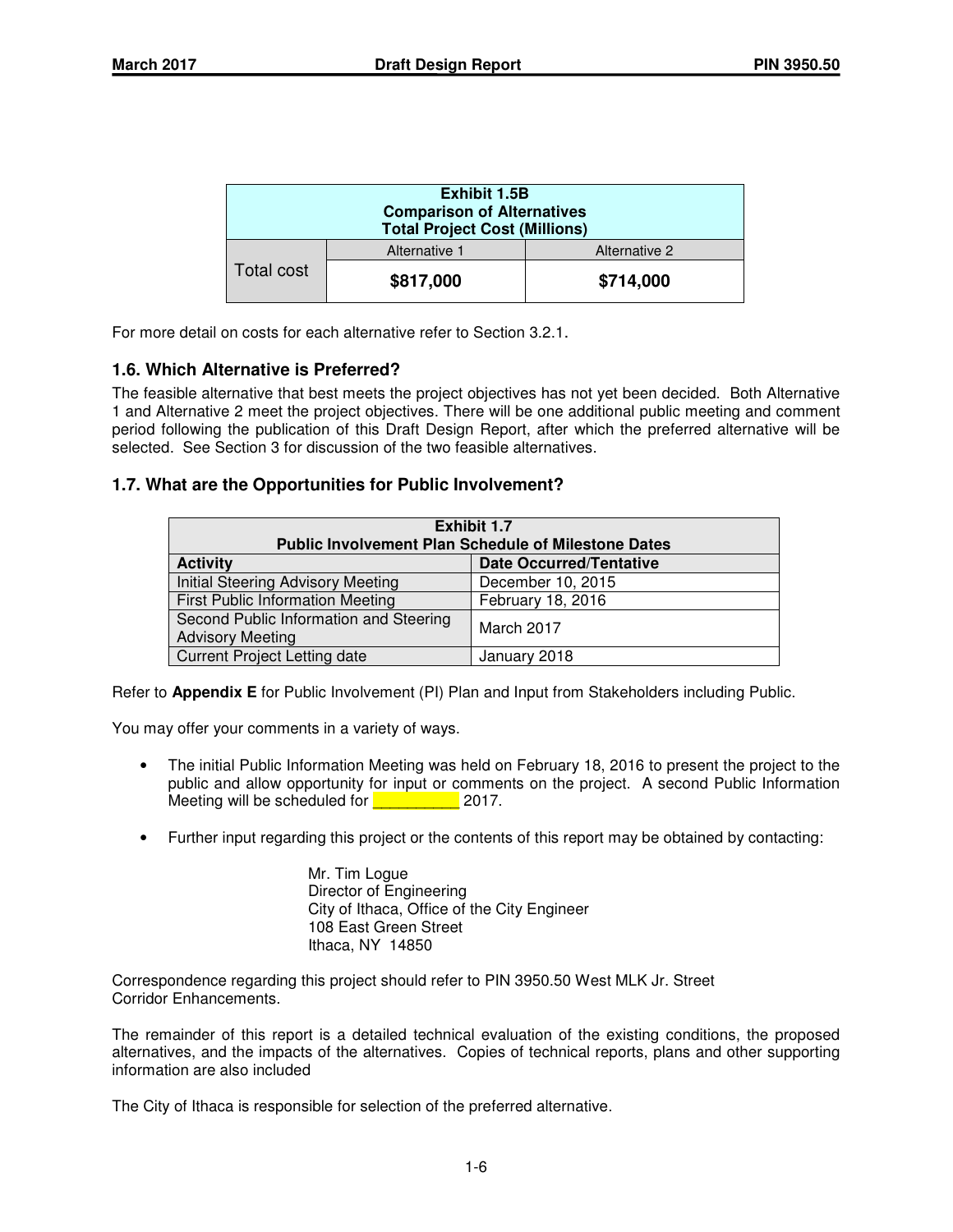## **CHAPTER 2 - PROJECT CONTEXT: HISTORY, TRANSPORTATION PLANS, CONDITIONS AND NEEDS**

This chapter addresses the history and existing context of the project site, including the existing conditions, deficiencies, and needs for this part of the West MLK Jr. Street (aka West State Street or NYS Route 79) corridor.

## **2.1. Project History**

The portion of West MLK Jr. Street within the project limits was reconstructed by NYSDOT in 1997 as part of a comprehensive project to improve the intersections of NYS Routes 13, 13A, 79, 89 and 96 ("the octopus") in the City of Ithaca. The bridge over the Flood Control Channel received a significant rehabilitation at that time. Because of heavy vehicular and pedestrian volumes, the city, using New York State multi-modal funding, in 2013 constructed pedestrian and safety improvements at the West MLK Jr. Street / Floral Avenue (NYS Route 13A) / Elm Street intersection located immediately west of this project. In 2014, the city received Transportation Enhancement Program (TEP) funding from NYSDOT for improved bicycle and pedestrian accommodations in the area of this project on West MLK Jr. Street.

## **2.2. Transportation Plans and Land Use**

## **2.2.1. Local Plans for the Project Area**

## **2.2.1.1. Local Comprehensive Plans ("Master Plan")**

This project is consistent with Plan Ithaca, the local comprehensive plan prepared for the City of Ithaca and adopted by the City of Ithaca Planning Commission on September 2, 2015.

## **2.2.1.2. Local Private Development Plans**

There are no approved local private developments planned within the project area that will impact traffic operations. There is an ongoing adjacent transportation project for the replacement of the Brindley Street Bridge which is discussed further under Section 2.2.2.5 below.

## **2.2.2. Transportation Corridor**

## **2.2.2.1. Importance of the Project Route Segment**

West MLK Jr. Street is part of NYS Touring Route 79 which connects the City of Ithaca with communities in Schuyler County and western Tompkins County to the west and Interstate 81 to the east and is a heavy commuter route. Within the City of Ithaca, West MLK Jr. Street is one of only two crossings of the Flood Control Channel that provide access for bicycles, pedestrians and motor vehicles between the West Hill and downtown areas.

## **2.2.2.2. Alternate Routes**

The only alternative route in the immediate vicinity is Cliff Street/West Buffalo Street (NYS Route 96).

## **2.2.2.3. Corridor Deficiencies and Needs**

Average daily traffic volumes on this section of West MLK Jr. Street are approximately 16,400 vehicles and average daily pedestrian volumes are approximately 220. These pedestrians originate from the West Hill Neighborhood area off Elm Street and Floral Avenue and utilize the existing 5' sidewalks that abut the curb line across the bridge and along the south side of the street. Many pedestrians attempt to cross the fourlane roadway at mid-block to travel to and from commercial destinations on the north side of the street. Bicycles share the travel lanes with motor vehicles. There is a need for wider sidewalks to improve pedestrian comfort and safety where the sidewalks are adjacent to the curb line and for a safe mid-block pedestrian crossing location between Floral Avenue and West Seneca Street.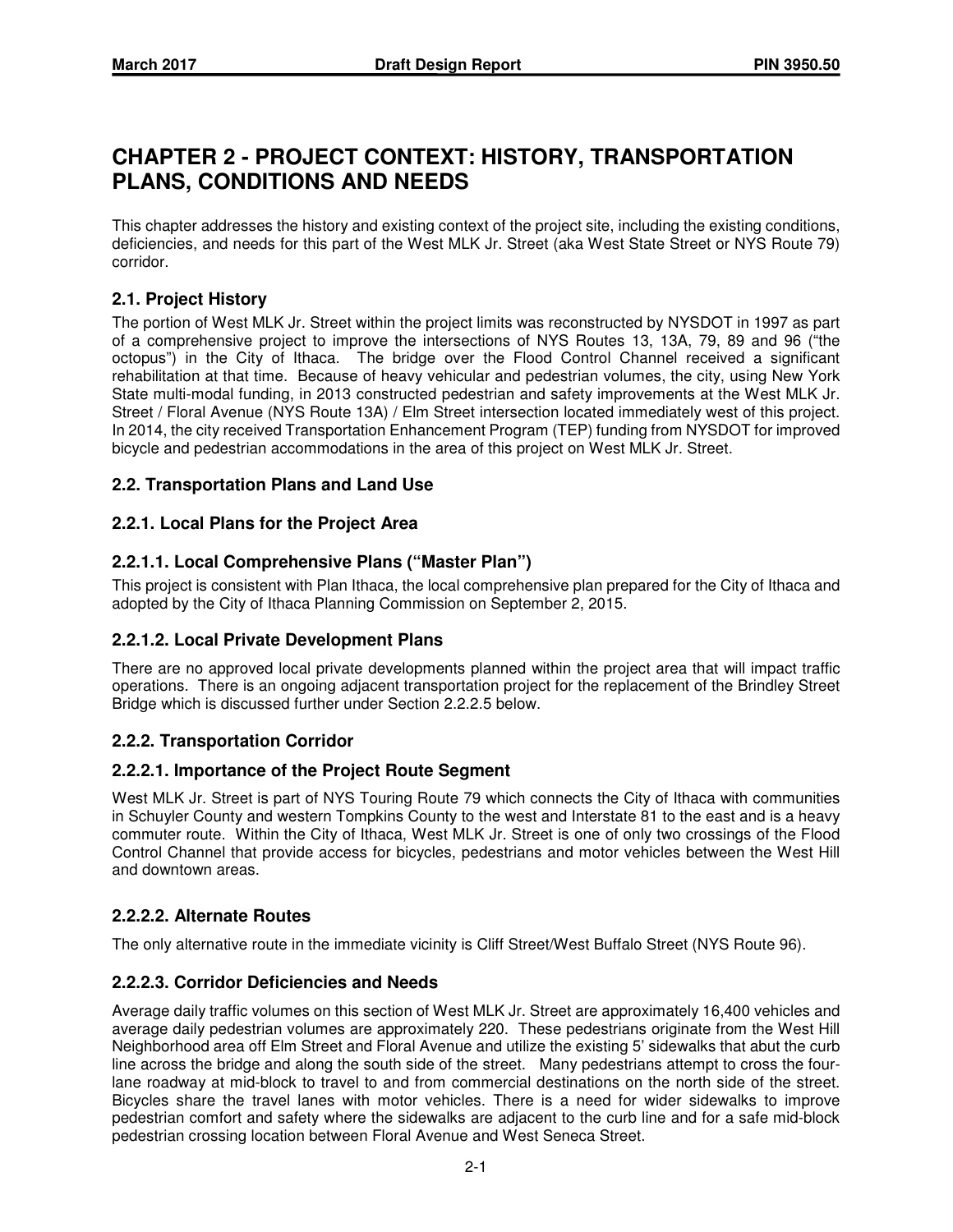## **2.2.2.4. Transportation Plans**

This project is on the approved Transportation Improvement Program (TIP) as project No. 3950.50.

## **2.2.2.5. Abutting Highway Segments and Future Plans for Abutting Highway Segments 2**

Abutting Highway Segments:

NYS Route 79 continues to the east and west of the project area. It extends across the City of Ithaca and Tompkins County to the east to connect with Tioga County and Broome county, and ultimately leads into Pennsylvania. To the west Route 79 connects with Schyler County and terminates at Route 414 near Watkins Glen. West MLK Jr. Street becomes Hector Street west of Floral Avenue and East State Street or East Martin Luther King, Jr. Street east of Cayuga Street.

West Seneca Street is a two-lane, one-way westbound street that connects North Fulton Street (NYS Route 13) and westbound traffic from downtown, to West MLK Jr. Street. West Seneca Street intersects West MLK Jr. Street at an acute skew angle and carries heavy traffic volume, making it challenging to make right turns onto West MLK Jr. Street.

Hector Street continues west of the project area as a two lane curbed city street with sidewalk on the north side of the street.

West MLK Jr. Street continues east of the project area as a three-lane curbed city street with two eastbound lanes and one westbound lane. Sidewalks are provided on both sides of the street.

Floral Avenue (NYS Route 13A) intersects West MLK Jr. Street on the west side of the Flood Control Channel Bridge and runs south to reconnect with NYS Route 13. Floral Avenue serves as a bypass to the busy Route 13 commercial corridor along the southwest corner of Ithaca.

Future Plans for Abutting Highway Segments:

The city is progressing a concurrent design project (PIN 3756.11) to replace the existing Brindley Street Bridge over Cayuga Inlet on a new alignment to the east. The relocated Brindley Street would intersect West MLK Jr. Street opposite Taughannock Boulevard, creating a four-way signalized intersection. The existing Brindley Street roadway and bridge would be converted to bicycle and pedestrian use only. This project is scheduled for construction in 2018, concurrent with this project.

## **2.3 Transportation Conditions, Deficiencies and Engineering Considerations**

## **2.3.1. Operations (Traffic and Safety) & Maintenance**

## **2.3.1.1. Functional Classification and National Highway System (NHS)**

| Route(s)                                                  | West MLK Jr. Street (aka West<br>State Street / NYS Route 79) |
|-----------------------------------------------------------|---------------------------------------------------------------|
| Functional<br>Classification                              | Urban Minor Arterial                                          |
| National Highway System<br>(NHS)                          | Nο                                                            |
| <b>Designated Truck Access</b><br>Route                   | Yes                                                           |
| Qualifying<br>Highway                                     | No                                                            |
| Within 1 mile (1.6 km) of<br>a Qualifying Highway         | Nο                                                            |
| Within the $16'$ (4.9 m)<br>vertical clearance<br>network | No                                                            |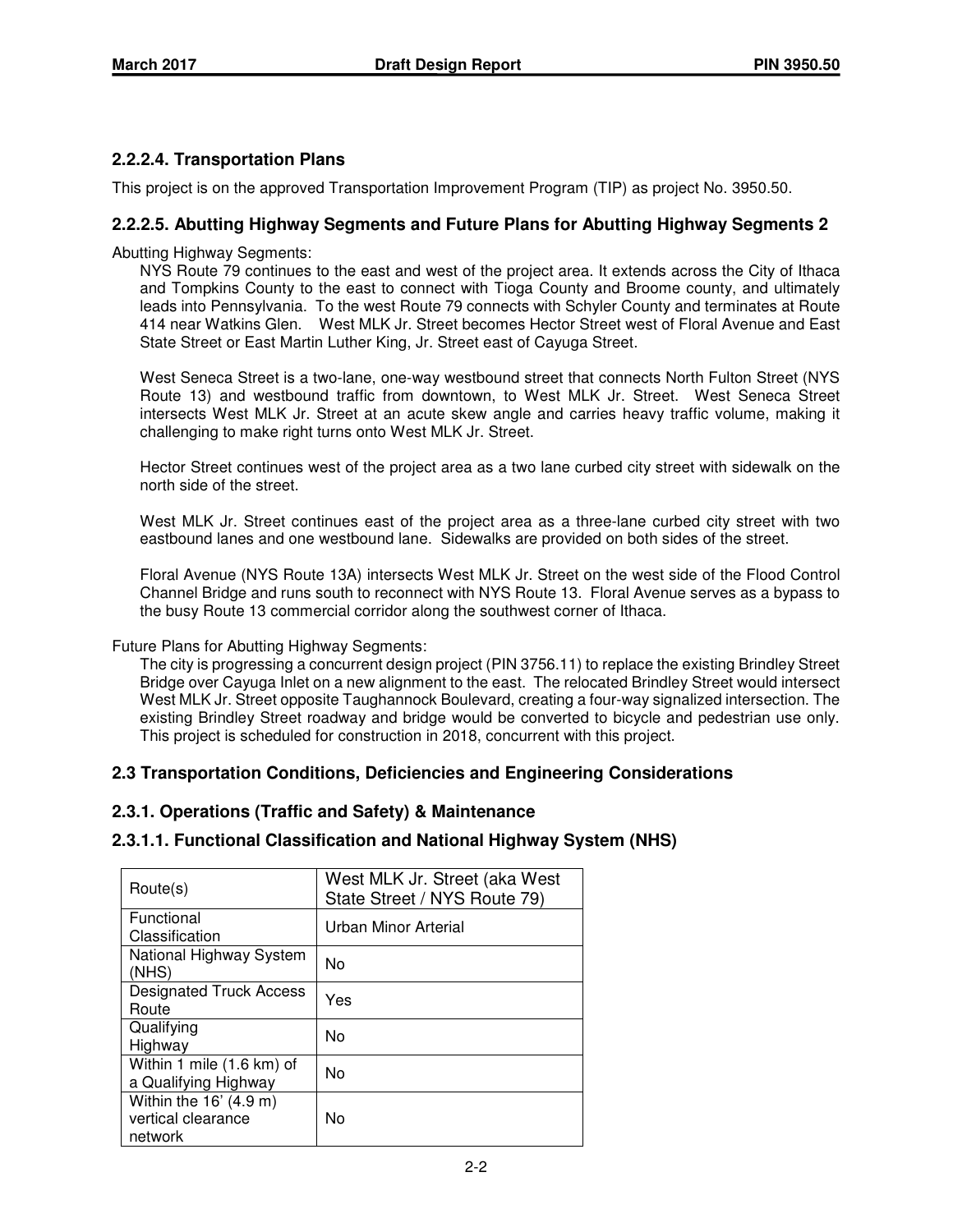## **2.3.1.2. Control of Access**

There is no right-of-way access control within the project limits. Access is controlled by curb cuts along both sides of the roadway and guide railing in the vicinity of the Flood Control Channel Bridge. There are seven driveways along West MLK Jr. Street within the project limits with wider than typical openings for minor commercial access.

## **2.3.1.3. Traffic Control Devices**

The following intersection within the project limits is controlled by a traffic signal:

• West MLK Jr. Street (West State Street) / Taughannock Boulevard: a three-way (with a commercial driveway as a signalized fourth approach), three-color mast arm signal

|                                                                                          | <b>Exhibit 2.3.1.3-1</b><br>Traffic Signal at West MLK Jr. Street (West State Street) / Taughannock Boulevard                                                                                                                                                                                                       |  |  |  |  |  |  |  |
|------------------------------------------------------------------------------------------|---------------------------------------------------------------------------------------------------------------------------------------------------------------------------------------------------------------------------------------------------------------------------------------------------------------------|--|--|--|--|--|--|--|
| Type of Controller /<br>Signal                                                           | New York State Department of Transportation maintenance<br>jurisdiction. Pole mounted controller in NW quadrant. Mast arm<br>signal poles in SW, NE and SE quadrants. Dual 12" LED<br>indications. Pedestrian signal pole in SW quadrant.<br>Pushbuttons, countdown timers and audible indications are<br>provided. |  |  |  |  |  |  |  |
| Type of Actuation                                                                        | Semi-actuated                                                                                                                                                                                                                                                                                                       |  |  |  |  |  |  |  |
| Coordination with<br>other Signals                                                       | Coordinated, part of NYSDOT's coordinated signal network<br>along Fulton and Meadow Streets (NYS Routes 13, 34 and 96)                                                                                                                                                                                              |  |  |  |  |  |  |  |
| Number and Type of<br>Phases                                                             | Two phases: Taughannock southbound left/right permissive;<br>West MLK Jr. eastbound/westbound left/through/right<br>permissive.                                                                                                                                                                                     |  |  |  |  |  |  |  |
| Pedestrian<br>Accommodations                                                             | Pedestrian indications, push buttons, audible indications and<br>signs provided across all legs. Type S Standard crosswalk<br>markings and curb ramps provided.                                                                                                                                                     |  |  |  |  |  |  |  |
| Deficiencies, Including<br>Lack of Conformance<br>with Latest Guidelines<br>and Warrants | Signal conforms to latest guidelines and warrants. Curb ramps<br>do not conform to current ADAAG/PROWAG accessibility<br>guidelines (missing detectable warning surfaces).                                                                                                                                          |  |  |  |  |  |  |  |

The remaining two intersections within the project limits are controlled by stop signs on the intersecting street approaches:

- Floral Ave (NYS Route 13A) / West MLK Jr. Street (West State Street) Stop sign control on Floral Avenue, uncontrolled on West MLK Jr.
- West Seneca Street / Brindley Street / West MLK Jr. Street (West State Street) Stop sign control on West Seneca and Brindley, uncontrolled on West MLK Jr. The Brindley approach may be downgraded to a driveway with the relocation of Brindley Street to the Taughannock Boulevard intersection.

Pavement markings and other traffic signs are the remaining extent of traffic control devices for this project. Traffic signs are generally in good condition and are not in need of replacement.

## **2.3.1.4. Intelligent Transportation Systems (ITS)**

There is no ITS system in operation or planned for the project area.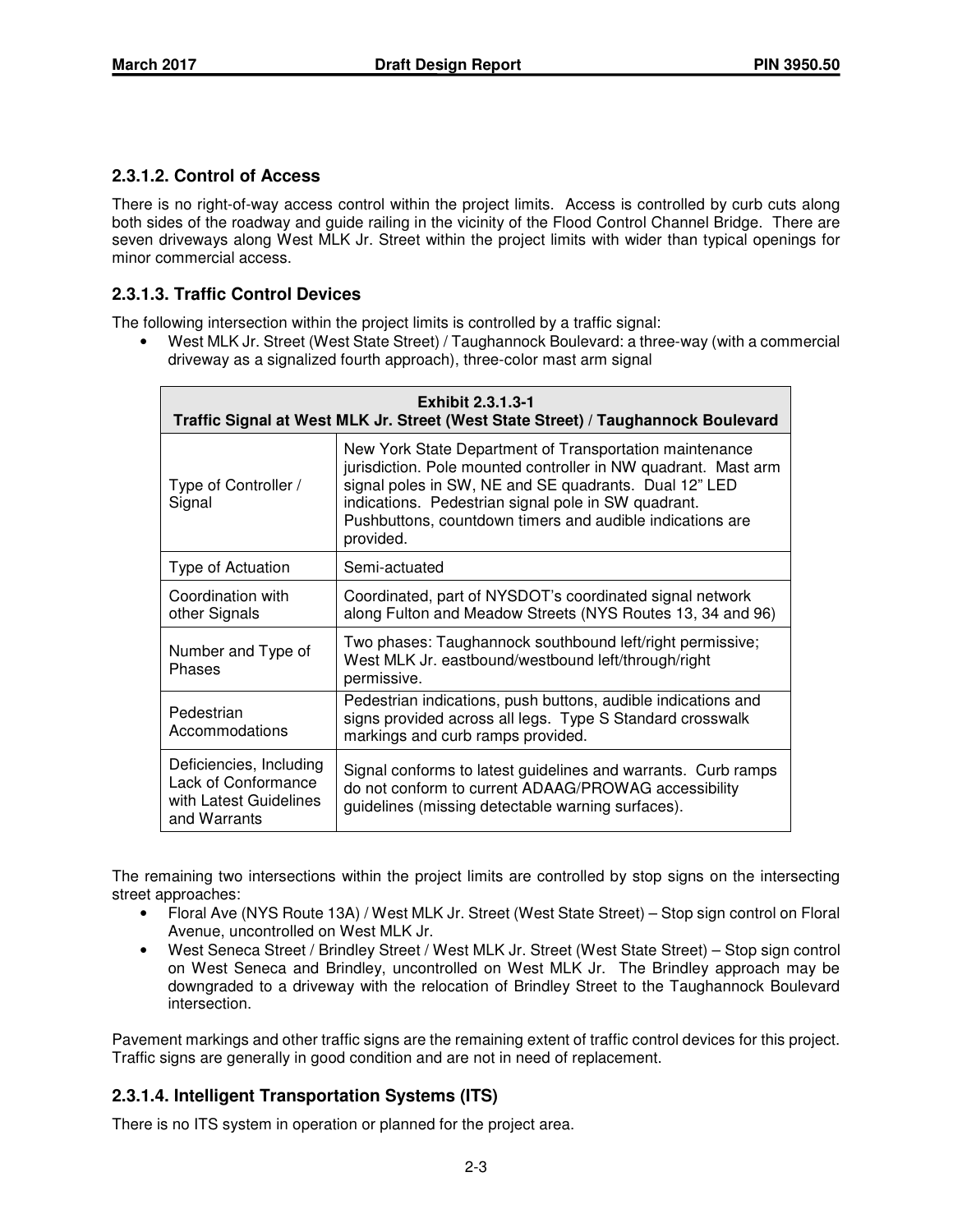## **2.3.1.5. Traffic Volumes**

This project is classified as a Transportation Enhancement Project. Appendix 8-9 of the LAFAP manual recommends a design year traffic forecast of the estimated time of completion (ETC) for this type of project. Treatments for enhancement projects can generally have service lives greater than eight years if it includes pavement preventative maintenance, and therefore a design year traffic forecast of ETC+10 is recommended for this project. The traffic data was obtained from The City of Ithaca's Brindley Street Bridge Project PIN 3756.11, Floral Avenue All-way Stop Study and a NYSDOT signal warrant analysis study at the intersection of West MLK Jr. Street, West Seneca Street and Brindley Street. Refer to **Appendix C** of this report for traffic flow diagrams.

Exhibit 2.3.1.5 below provides a summary of the daily traffic volume on West MLK Jr. Street. 24-hour traffic counts were collected with automatic traffic recorders (ATRs) for West MLK Jr. Street (West State Street / NYS Route 79) by NYSDOT in 2014. The traffic data was collected from August  $4<sup>th</sup>$  to 7<sup>th</sup> in 2014 at a location 110 feet northwest of West Seneca Street.

Historical data was obtained from NYSDOT for station 360474 located in the middle of the corridor between two ATR counts from 2009 and 2014. The historical data indicated a minimal growth rate of 0.2%. Therefore, for the purpose of this analysis and report, 0.2% growth rate was used for future volume projections. Growth rate calculations are included in **Appendix C**. Exhibit 2.3.1.5 includes existing and future design year traffic volumes for this project.

| <b>Exhibit 2.3.1.5</b><br><b>Existing and Future Traffic Volumes</b>                    |                                                                                                                                                                                                         |       |       |  |  |  |  |  |  |  |
|-----------------------------------------------------------------------------------------|---------------------------------------------------------------------------------------------------------------------------------------------------------------------------------------------------------|-------|-------|--|--|--|--|--|--|--|
| West MLK Jr. Street between<br><b>Floral</b><br><b>Avenue and Taughannock Boulevard</b> |                                                                                                                                                                                                         |       |       |  |  |  |  |  |  |  |
| Year<br>AADT (vpd)<br>DHV (vph)<br>DDHV (vph)                                           |                                                                                                                                                                                                         |       |       |  |  |  |  |  |  |  |
| Existing (2014)                                                                         | 16,330                                                                                                                                                                                                  | 1,990 | 1,160 |  |  |  |  |  |  |  |
| ETC (2018)                                                                              | 16,460                                                                                                                                                                                                  | 2,005 | 1,165 |  |  |  |  |  |  |  |
| ETC+10 (2028)                                                                           | 16,790                                                                                                                                                                                                  | 2,045 | 1,190 |  |  |  |  |  |  |  |
|                                                                                         | ETC: Estimated time of Completion<br><b>AADT: Adjusted Annual Daily Traffic</b><br>DHV: Design Hourly Volume<br>DDHV: Directional Design Hour Volume<br>vph: vehicles per hour<br>vpd: vehicles per day |       |       |  |  |  |  |  |  |  |

Turning movement counts (TMCs) were taken from the Brindley Street Bridge Project for the 2014 weekday typical PM peak hour at the Taughannock Boulevard and West Seneca Street/Brindley Street intersections. The Floral Avenue Study and NYSDOT counts were also used to determine turning movement volumes at the Floral Avenue intersection. The weekday afternoon peak hour was found to occur between 4:30 and 5:30 p.m. and this was also the peak travel hour for the day and was therefore used as the design hour for this project.

Under the Brindley Street Bridge project, Brindley Street will be realigned opposite Taughannock Boulevard and therefore, traffic volumes for Brindley Street will be relocated to the Taughannock Boulevard intersection. Turning movements at the West Seneca Street Taughannock Boulevard intersections are adjusted accordingly for the estimated time of completion and future design year. Peak hour turning movement diagrams for existing conditions and for future years incorporating the realigned Brindley Street are included in **Appendix C**.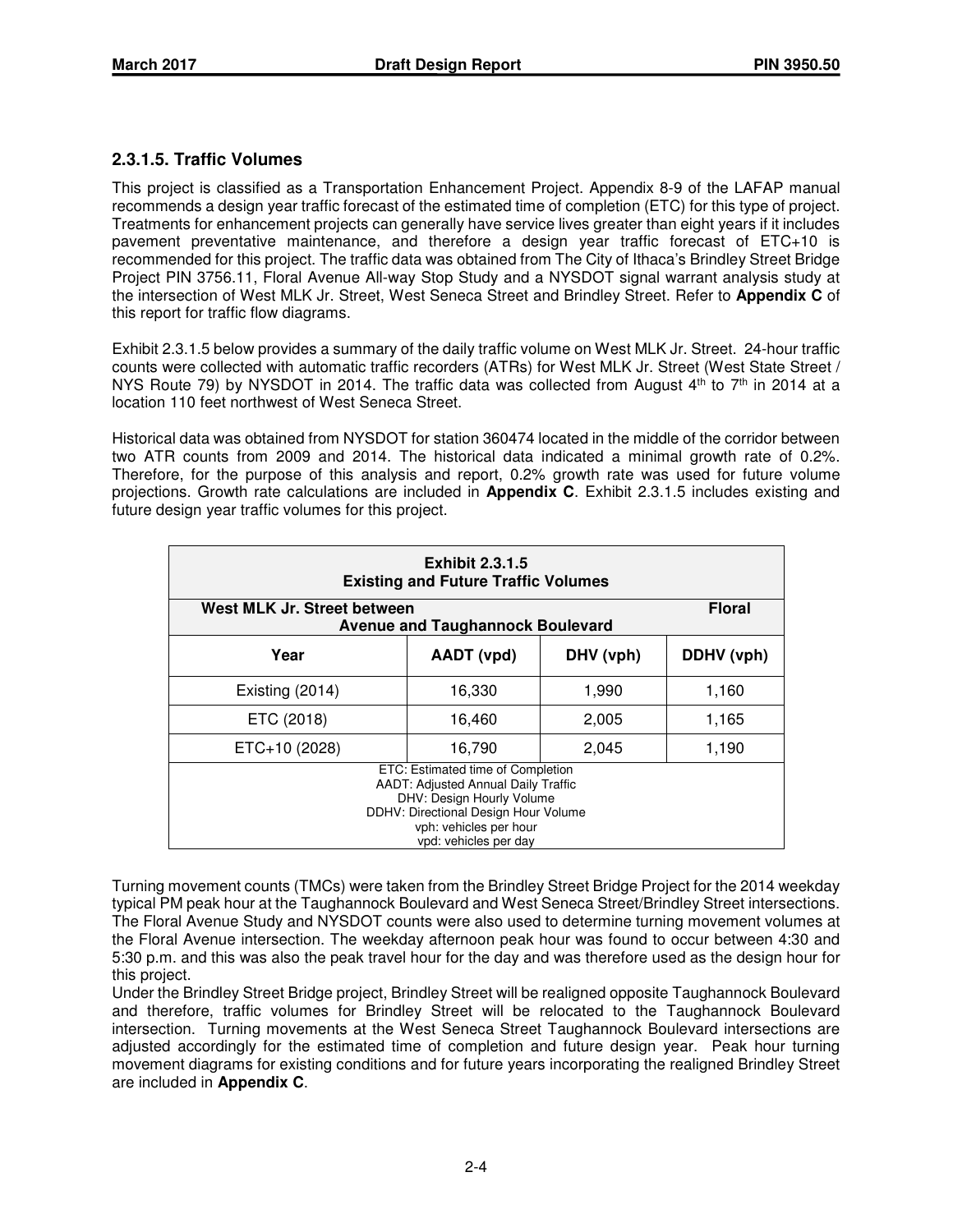## **2.3.1.6. Speeds and Delay**

A travel time study was conducted in April 2016 to determine average travel times through the project corridor, both westbound and eastbound, during different time periods of an average weekday. The time periods studied included the morning (AM) peak, the midday peak, the afternoon (PM) peak, as well as the off-peak period. A total of 85 travel time runs were collected thought the corridor using GPS data collection methods.

During the off-peak period, the average eastbound travel time through the corridor between Floral Avenue and Taughannock Boulevard was 45 seconds eastbound and 28 seconds westbound. The somewhat longer eastbound travel time is due to stops at Taughannock Boulevard, whereas westbound travel is essentially unhindered.

The midday travel runs had essentially no delay, and were actually faster than the off-peak travel runs, averaging 25 seconds westbound and 24 seconds eastbound. The PM peak travel runs were essentially the same (29 seconds) as off peak for the westbound direction and approximately 10 seconds longer (56 seconds) than off peak for the eastbound direction. The AM travel runs were also about the same as off peak for the westbound direction, but were approximately 20 seconds longer for the eastbound direction.

There were also some stoppages noted in the eastbound direction between the flood control channel bridge and the Taughannock Boulevard intersection. This occurred for about half of the AM eastbound travel runs. The longest AM eastbound travel run was 2 minutes in duration due to the heavy commuter traffic volume, but there were also some that were less than 30 seconds, which is similar to the off peak travel time. Stops west of the West Seneca/Brindley intersection were not observed for any of the other travel time periods. Exhibit 2.3.1.6a shows the results of the travel time study.

The travel time study conducted for this project revealed that there is no significant delay traveling through the corridor during off-peak, midday peak or PM peak travel hours. There is some delay for the eastbound direction during morning peak hour and there are occasional stops west of the West Seneca/Brindley intersection, but the overall average eastbound travel time during the morning peak hour is approximately one minute, which is only 30 seconds longer than during other times of the day. Complete results of the travel time study are included in **Appendix C**.

| <b>Exhibit - 2.3.1.6a</b><br><b>Travel Time Results</b> |                                       |             |                |                |      |                    |                |             |                |                |             |                 |                |
|---------------------------------------------------------|---------------------------------------|-------------|----------------|----------------|------|--------------------|----------------|-------------|----------------|----------------|-------------|-----------------|----------------|
|                                                         | <b>Average Travel Times (seconds)</b> |             |                |                |      |                    |                |             |                |                |             |                 |                |
|                                                         |                                       |             | <b>AM Peak</b> |                |      | <b>Midday Peak</b> |                |             | <b>PM Peak</b> |                |             | <b>Off Peak</b> |                |
|                                                         | Direction                             | <b>Runs</b> | <b>Stops</b>   | Travel<br>Time | Runs | Stops              | Travel<br>Time | <b>Runs</b> | Stops          | Travel<br>Time | <b>Runs</b> | Stops           | Travel<br>Time |
| <b>Total Runs and</b>                                   | EB                                    | 19          | 9              | 66             | 4    | $\Omega$           | 24             | 7           | 0              | 56             | 10          | 0               | 45             |
| <b>Stops/Average</b><br><b>Travel Times</b>             | <b>WB</b>                             | 17          | $\Omega$       | 26             | 4    | 0                  | 25             | 9           | 0              | 29             | 11          |                 | 28             |

Exhibit 2.3.1.6b shows the operating speeds within the project limits which were collected during the travel time study discussed above. The existing posted speed limit for West MLK Jr. Street is 30 mph from Floral Avenue to Taughannock Boulevard. Speeds within the project limits are regulated by the Taughannock Blvd signalized intersection on the south and free on the north. Operating speeds are expected to remain unchanged after the project is completed.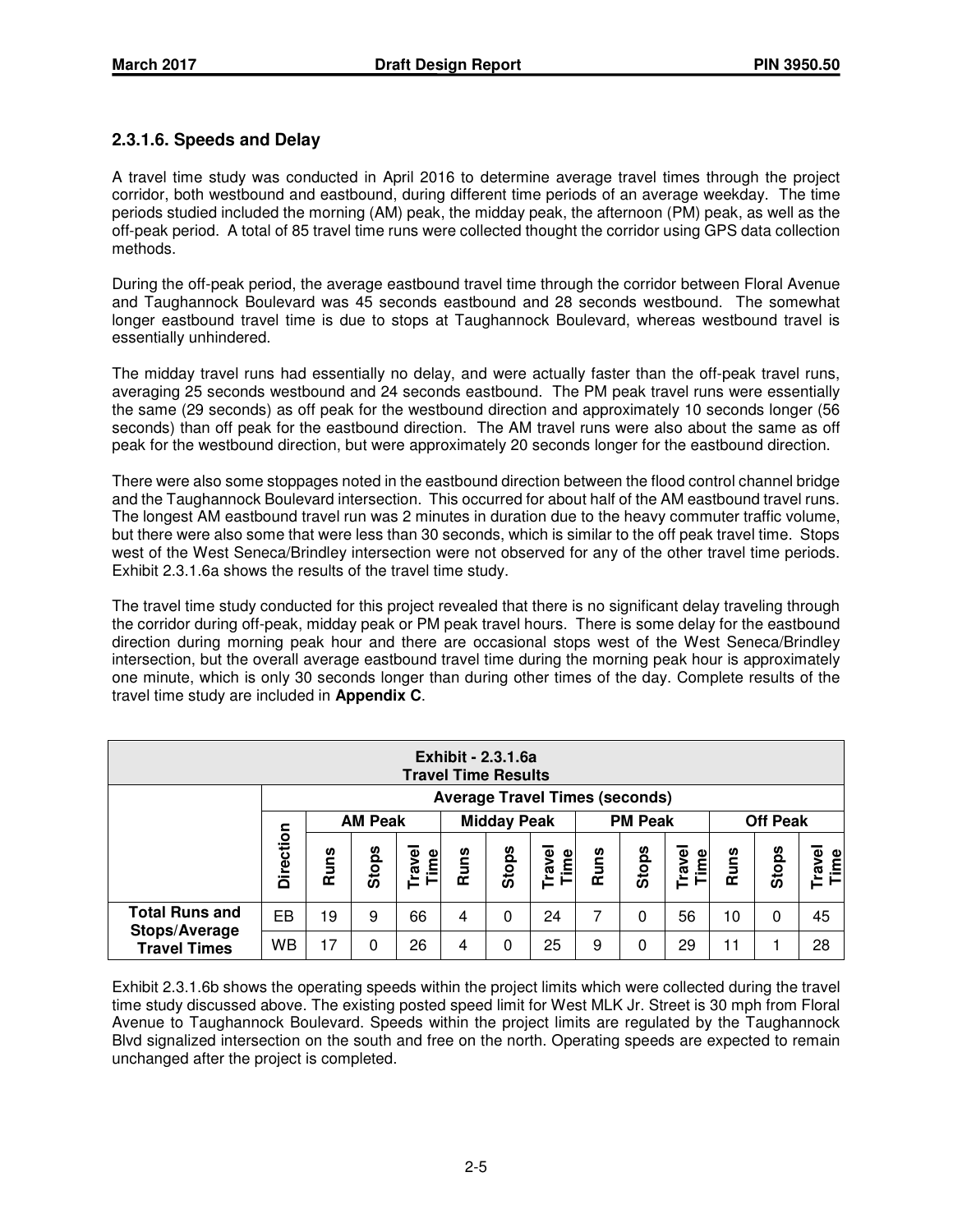| <b>Exhibit - 2.3.1.6b</b><br><b>Speed Data</b> |                                                                                                       |  |  |  |  |
|------------------------------------------------|-------------------------------------------------------------------------------------------------------|--|--|--|--|
| Route                                          | West MLK Jr. Street<br>(West State Street / NYS Route 79)                                             |  |  |  |  |
| Existing Speed Limit (mph)                     | 30 mph                                                                                                |  |  |  |  |
| Operating Speed and Method<br>Used to Measure  | 35 mph (85th percentile) measured by NYSDOT Traffic Count<br>Station 360474, from 10/6/09 to 10/12/09 |  |  |  |  |

## **2.3.1.7. Level of Service**

A level of service (LOS) analysis was conducted using Synchro 9 which is based on the methods described in the 2010 Highway Capacity Manual (HCM), for the three intersections within the project limits. The LOS analysis was conducted for the evening (PM) peak hour. Existing traffic signal operations were obtained from The City of Ithaca's Brindley Bridge Project PIN 3756.11, Floral Ave Study and NYSDOT Synchro files.

The analysis includes one signalized intersection West MLK Jr. Street at Taughannock Boulevard, and two unsignalized stop controlled intersections: West MLK Jr. Street at Floral Avenue/ Hector Street and West MLK Jr. Street at West Seneca /Brindley Street. The signal at Taughannock Blvd is an actuated uncoordinated signal and is maintained and operated by NYSDOT. The existing LOS for the segment of West MLK Jr. Street is summarized in Exhibit 2.3.1.7. Detailed LOS and capacity analysis results are included in **Appendix C**.

| <b>Exhibit 2.3.1.7</b><br>Intersection Level of Service and Delay (sec) |                 |  |  |  |  |
|-------------------------------------------------------------------------|-----------------|--|--|--|--|
| PM Peak Hour (4:30 to 5:30 PM)                                          |                 |  |  |  |  |
| <b>Intersection</b>                                                     | Existing (2014) |  |  |  |  |
| West MLK Jr. Street & Taughannock Boulevard (Average)                   | B(14.2)         |  |  |  |  |
| Taughannock Southbound                                                  | B(12.6)         |  |  |  |  |
| West MLK Jr. Westbound                                                  | B(17.4)         |  |  |  |  |
| West MLK Jr. Eastbound                                                  | B(11.6)         |  |  |  |  |
| West MLK Jr. Street & West Seneca/Brindley Street (Average)             | F (724)         |  |  |  |  |
| Brindley/West Seneca Eastbound                                          | F               |  |  |  |  |
| West Seneca Westbound                                                   | F(56.8)         |  |  |  |  |
| West MLK Jr. Westbound Left                                             | A(1.2)          |  |  |  |  |
| West MLK Jr. Eastbound                                                  | No delay        |  |  |  |  |
| West MLK Jr. Street & Floral Avenue (Average)                           | C(7.5)          |  |  |  |  |
| <b>Floral Eastbound</b>                                                 | E(40.6)         |  |  |  |  |
| West MLK Jr. Westbound Left                                             | B(5.3)          |  |  |  |  |

The existing average intersection level of service for the West Seneca/Brindley intersection is LOS F. The relocation of Brindley Street to the Taughannock Boulevard intersection under PIN 3756.11 is expected to improve the level of service at this intersection. See Section 3.3.1.7 of this report for projected levels of service at the completion and design year for this project.

## **2.3.1.8. Safety Considerations, Accident History and Analysis**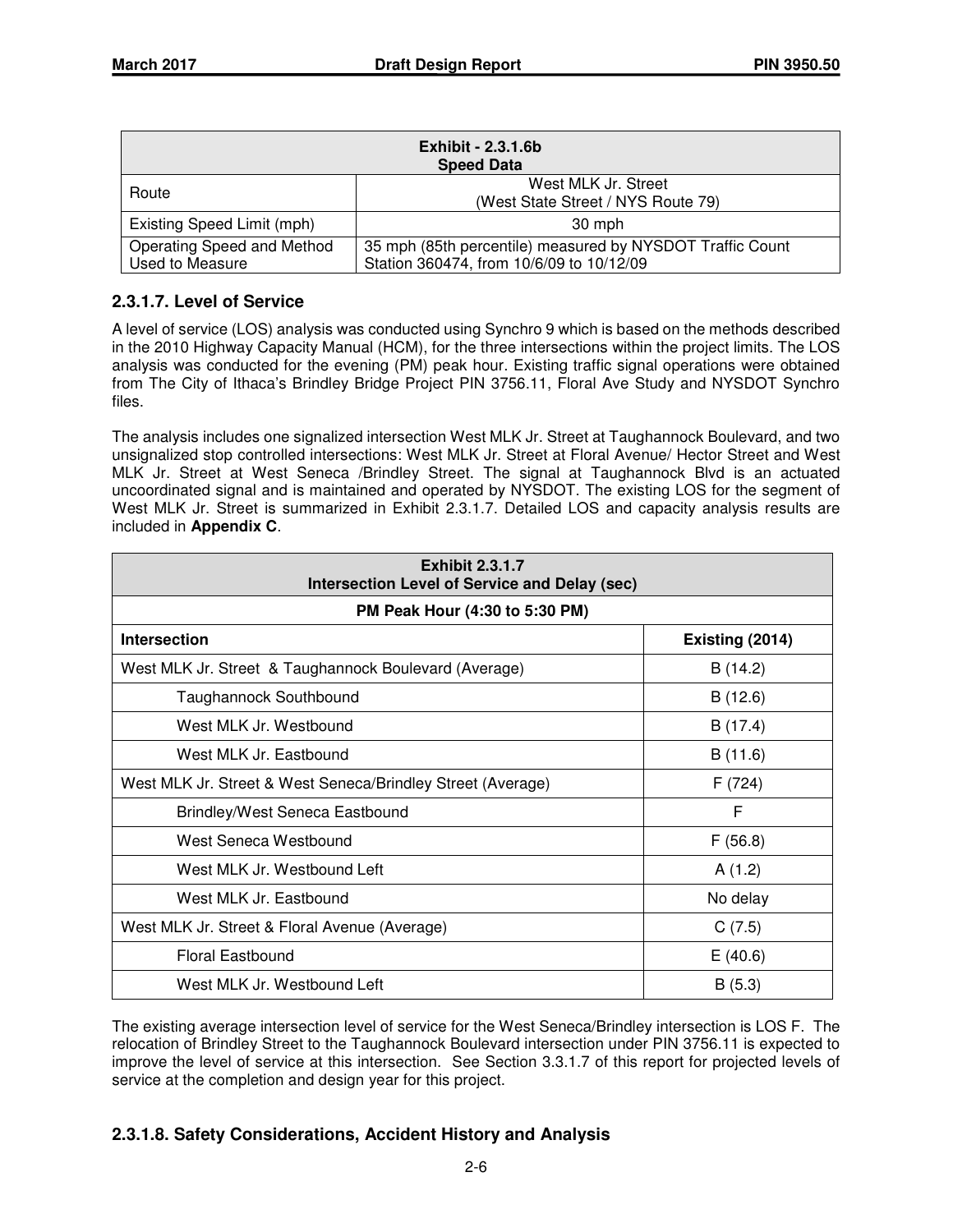An accident analysis was performed in accordance with the NYSDOT Highway Design Manual, chapter 5. Accident Information was collected from NYSDMV Police Accident Reports in the Accident Location Information System (ALIS) for the three-year period of August 1, 2013 to August 6, 2016. The analysis included the intersections of Floral Avenue and West Seneca/Brindley Street and included the roadway segment along West MLK Jr. Street between these two intersections. The accident data included 59 accidents, seven (7) occurring along the roadway segment, six (6) at the Floral Avenue intersection and 46 at the West Seneca/Brindley Street intersection. The analysis found the accident rate was below the statewide average for the linear segment, while both intersections were above statewide averages for similar type intersections. Exhibits 2.3.1.8, 2.3.1.9 and 2.3.1.10 below summarize and tabulate number and severity of accidents, predominate accident types and accident rates in comparison to state wide averages.

| <b>Exhibit 2.3.1.8</b><br><b>Accident Severity</b><br><b>West MLK Jr. Street</b>                                                              |    |    |    |   |  |  |
|-----------------------------------------------------------------------------------------------------------------------------------------------|----|----|----|---|--|--|
| Personal<br>Total<br>Non-<br><b>Property</b><br><b>Fatality</b><br>Location<br><b>Accidents</b><br>Damage Only<br><b>Injury</b><br>Reportable |    |    |    |   |  |  |
| Floral Avenue and Hector/West MLK Jr.<br>Street Intersection                                                                                  | 6  |    | 3  | 2 |  |  |
| West Seneca/Brindley Street and West<br>MLK Jr. Street Intersection                                                                           | 46 | 25 | 12 | 9 |  |  |
| Floral Avenue to West Seneca/Brindley<br><b>Street Linear Segment</b>                                                                         |    | 3  | 3  |   |  |  |

| <b>Exhibit 2.3.1.9</b><br><b>Collision Summary</b><br><b>West MLK Jr. Street</b> |    |                        |                  |                   |       |
|----------------------------------------------------------------------------------|----|------------------------|------------------|-------------------|-------|
| Location                                                                         |    | Rear End   Right Angle | <b>Left Turn</b> | <b>Right Turn</b> | Other |
| Floral Avenue and Hector/West MLK Jr.<br>Street Intersection                     |    | 2                      | 0                |                   |       |
| West Seneca/Brindley Street and West<br>MLK Jr. Street Intersection              | 18 | 18                     | 4                | 3                 |       |
| Floral Avenue to West Seneca/Brindley<br><b>Street Linear Segment</b>            |    |                        | 0                |                   | 5     |

| <b>Exhibit 2.3.1.10</b><br><b>Accident Rate Summary</b><br><b>West MLK Jr. Street</b>                                                                                                                                                                                   |    |      |      |        |  |
|-------------------------------------------------------------------------------------------------------------------------------------------------------------------------------------------------------------------------------------------------------------------------|----|------|------|--------|--|
| <b>NYSDOT State-</b><br>Percentage<br><b>Calculated</b><br><b>Greater or Less</b><br><b>Wide Average</b><br>No. of<br><b>Accident</b><br>Location<br><b>Rate for Similar</b><br><b>Accidents</b><br>than State-Wide<br>Rate<br><b>Facilities</b><br><b>Average Rate</b> |    |      |      |        |  |
| Floral Avenue and Hector/West MLK<br>Jr. Street Intersection                                                                                                                                                                                                            | 6  | 0.34 | 0.12 | 183%   |  |
| West Seneca/Brindley Street and West<br>MLK Jr. Street Intersection                                                                                                                                                                                                     | 46 | 2.06 | 0.14 | 1371%  |  |
| Floral Avenue to West Seneca/Brindley<br><b>Street Linear Segment</b>                                                                                                                                                                                                   | ⇁  | 4.61 | 5.43 | $-15%$ |  |

Notes: 1. Segment accident rate is measured in accident per million vehicle miles traveled (acc/MVM)

2. Intersection accident rate is measured in accidents per million entering vehicles (acc/MEV)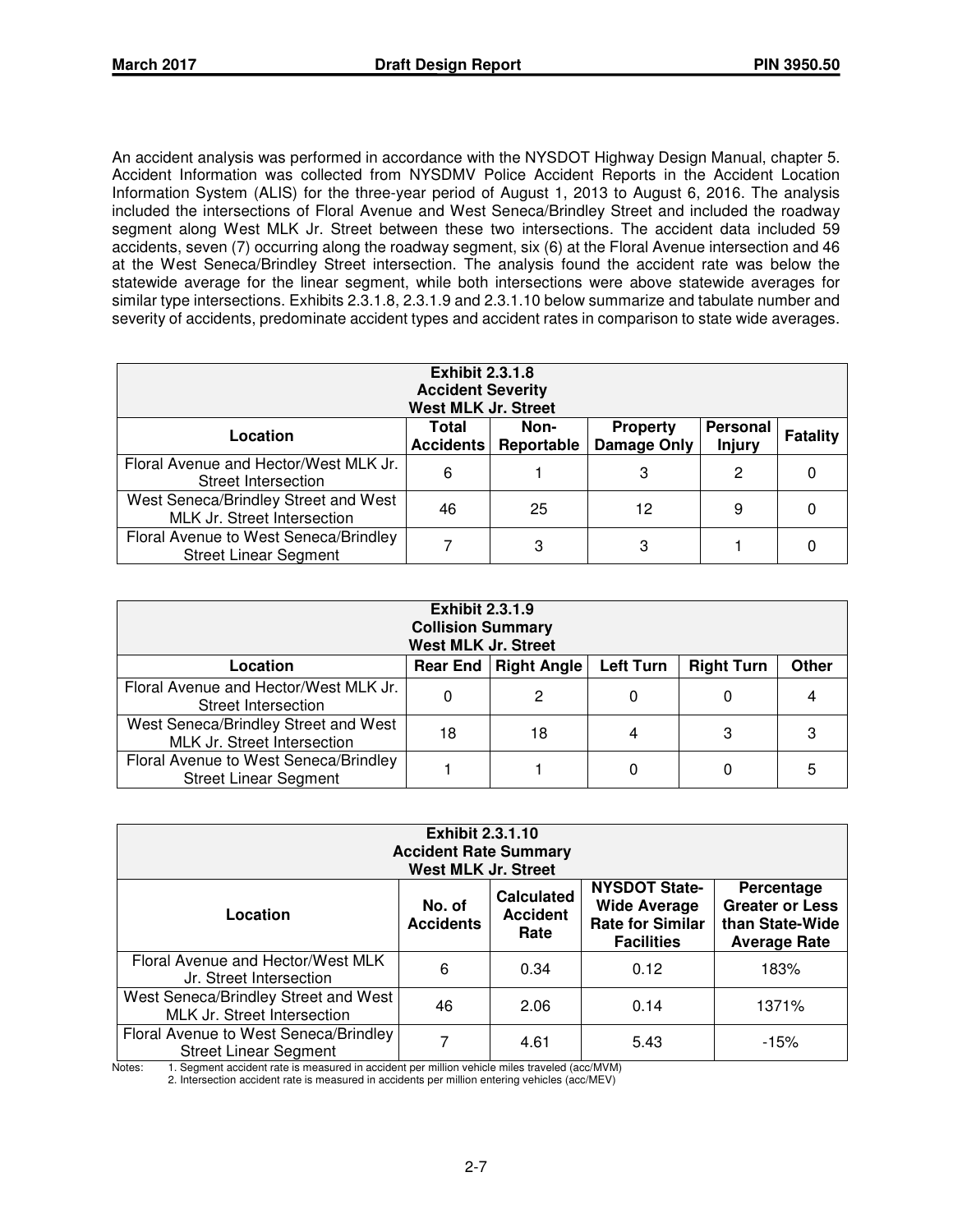Seven (7) accidents were identified along the West MLK Jr. Street segment between the Floral Avenue and West Seneca/Brindley Street intersections. The segment is 700' in length and includes four (4) travel lanes and the bridge over the Flood Control Channel with three commercial driveways. The accidents were a mixture of types, including one rear end due to following too closely, two overtaking accidents due to unsafe lane change and failure to yield right of way, two turn type accidents caused by turning improperly, failure to keep right, and two others involving bicyclist and pedestrian error, one of which resulting in an injury. The accident rate for this segment was calculated to be 4.61 accidents per million vehicle miles traveled (acc/MVM) which is 15% below the sate wide average of 5.43 acc/MVM.

The Floral Avenue intersection had six accidents occur during the analysis period. Elm Street intersects Floral Avenue at less than 100' from the Floral intersection with West MLK Jr. Street which adds some complexity to the operations at the Floral Avenue intersection. There is a dedicated left turn lane on West MLK Jr. Street for vehicles turning left onto Floral and Elm Streets. Of the six accidents, two involved hitting deer, one hit the bridge due to slippery pavement, two were right angle type accidents and one was a collision with a bicyclist. The last three were caused by failure to yield right of way and two of these three included injuries. The accident rate for this location was calculated to be 0.34 accidents per million entering vehicles (acc/MEV), which is above the state average for similar facilities of 0.12 acc/MEV.

The intersection West Seneca/ Brindley St and West State St had a total of 46 accidents during the analysis period. The intersection is characterized by a high volume of traffic turning from West Seneca Street onto West MLK Jr. Street and a significantly acute intersection skew angle. There are also several commercial driveways within close proximity to the intersection which add to conflict and confusion at the intersection. There are three lanes southeast of the intersection which become 4 lanes northwest of the intersection. There are stop sign controls on Brindley and West Seneca Streets on the east and west approaches and no stop controls on West MLK Jr. Street. A number of the accidents are direct or indirect results of the commercial driveways near the intersection. The prevailing type of accident that occurred were 18 rear end and 18 right angle collisions, comprising 78% of accidents at this intersection. Seventeen of the rear end accidents were concentrated on the westbound stop controlled approach of West Seneca Street and appear to have resulted from following too closely and/or driver inattention. Twenty-five turn-related and right angle accidents occurred on West MLK Jr. Street at the intersection, 19 of which were caused by failure to yield right of way. Four accidents occurred as drivers exited Pete's Grocery store driveway. Nine (9) total injury accidents were reported, 2 rear end accidents, 6 of the 15 right angle accidents and one from a driver hit a utility pole. The accident rate for this intersection was calculated to be 2.06 acc/MEV, which is significantly above the state average for similar facilities of 0.14 acc/MEV for similar type intersections.

There are no apparent geometric improvements needed for the Floral Avenue intersection to reduce accident potential at this location. The intersection angle is near 90 degrees and sight distance is adequate. Reducing the number of travel lanes on West MLK Jr. Street from 4 to 3 would reduce the number of conflict points.

The West Seneca Street intersection needs improving to reduce accident potential at this location. The intersection skew angle is poorly aligned, making sight lines difficult, there are too many turning conflicts with the current configuration, and there are too many competing maneuvers through the intersection. This intersection needs to have the approaches re-aligned closer to 90 degrees and better lane utilization through the intersection and/or narrower lanes would reduce potential for accidents.

Supporting data, including an accident summary table, rate calculations, and referenced studies, are included in **Appendix D**.

#### **2.3.1.9. Existing Police, Fire Protection and Ambulance Access**

Cayuga Health Center at Ithaca is located off NYS Route 96 (Trumansburg Road) about 2 miles northwest of the project site. The Ithaca Fire Department is located at on West Green Street, about six blocks east of the project site. Fire and emergency vehicles from both locations use West MLK Jr. Street.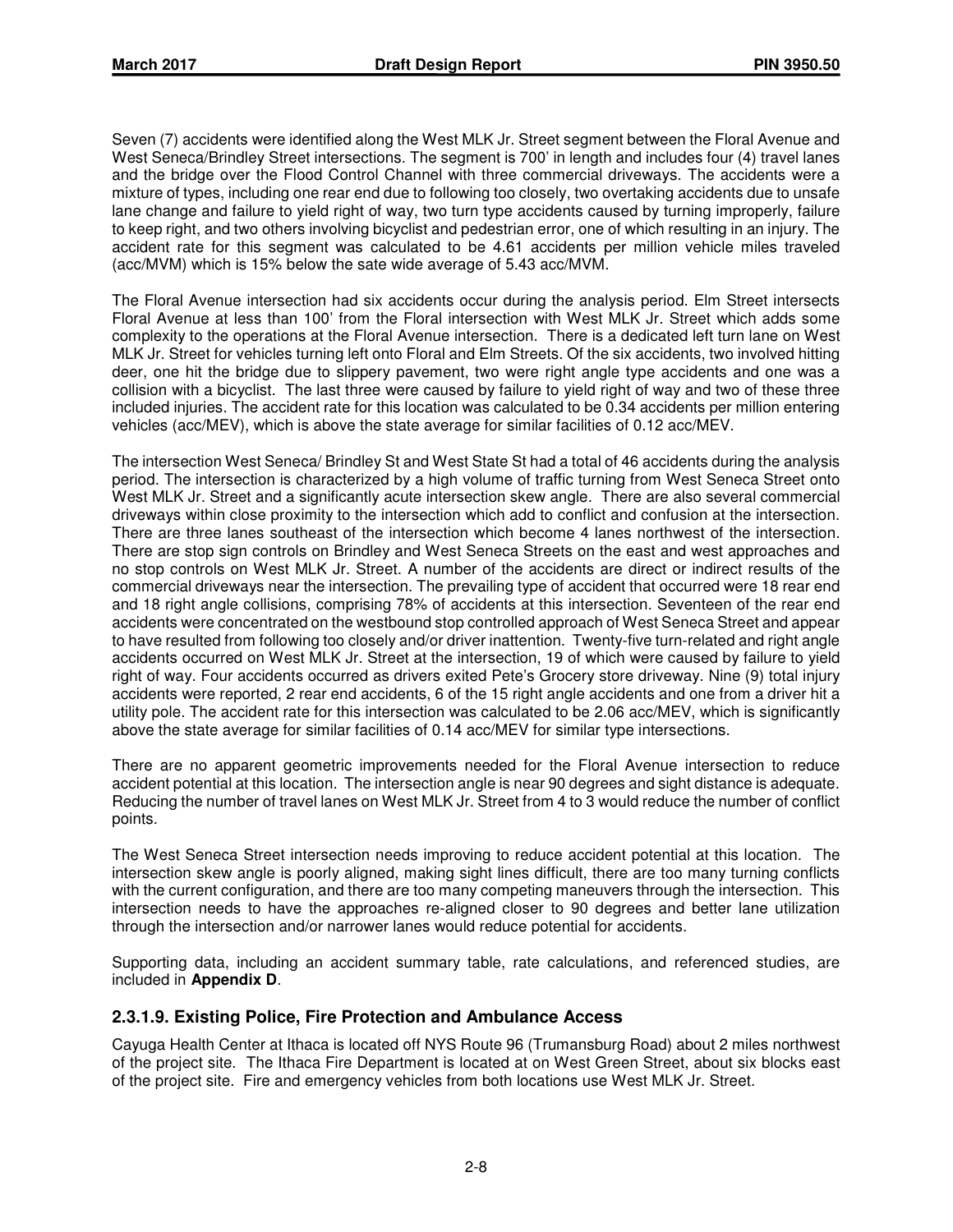## **2.3.1.10. Parking Regulations and Parking Related Conditions**

There is currently minimal posting of parking restrictions along West MLK Jr. Street, although any stopped or parked vehicles would block marked travel lanes. There is one "No Standing Any Time" sign posted for eastbound traffic just west of West Seneca Street. Although there are currently limited to no existing parking restrictions posted along West MLK Jr. Street, parking will not be permitted along the project corridor upon completion of this project due to proposed changes in lane configuration and utilization.

## **2.3.1.11. Lighting**

There are street lights mounted on bracket arms attached to utility poles throughout the project limits. Pedestrian scale ornamental lights are mounted to the facias of the bridge over the Flood Control Channel. No changes to street lighting are proposed under this project.

## **2.3.1.12. Ownership and Maintenance Jurisdiction**

West MLK Jr. Street (aka West State Street) and its associated sidewalks, traffic signals and drainage system within the project limits, including the bridge over the Flood Control Channel, are owned and maintained by the City of Ithaca. The traffic signal located at the intersection of West MLK Jr. Street and Taughannock Boulevard is owned and maintained by NYSDOT Region 3.

## **2.3.2. Multimodal**

## **2.3.2.1. Pedestrians**

There are existing 5' wide concrete sidewalks on both sides of West MLK Jr. Street throughout the project length. The south sidewalk is located adjacent to the curbline of the street throughout the project length. The north sidewalk is located adjacent to the curbline on the bridge over the Flood Control Channel. East of the bridge, a 5' grass snow storage area is provided between the curb and sidewalk. Connecting sidewalks on Floral Avenue and Elm Street at the west end of the project provide access to residential areas in the city's West Hill area and to the Cayuga Waterfront Trail on the west side of the Flood Control Channel. A connecting sidewalk east of the bridge provides access to Cliff Street (NYS Route 96), located on an adjacent alignment to the north, and the Cayuga Waterfront Trail on the east side of the Flood Control Channel. The sidewalks are in generally good condition.

Sidewalk curb ramps exist at all intersections but, except for those that were installed recently at Floral Avenue, do not meet current Americans with Disabilities Act guidelines and NYSDOT Highway Design Manual Chapter 18 standards.

Pedestrian signals with push buttons and signs and Type S marked crosswalks are provided at the signalized intersection at Taughannock Boulevard. Countdown timers are currently not provided. Type S crosswalks are also provided across West MLK Jr. Street on the east side of West Seneca Street and across the intersecting side streets. The crosswalks at the Floral Avenue intersection are high visibility Type LS crosswalks.

A Complete Streets Checklist was completed for this project and it concluded that opportunities exist, and are needed, for incorporating pedestrian and bicycle facility improvements within the project limits. The Complete Streets Checklist is included in **Appendix C**.

## **2.3.2.2. Bicyclists**

There are no separate provisions for bicyclists within the project limits. Bicyclists currently legally share the 13-foot wide outside travel lanes with motor vehicles. A connection to the Cayuga Waterfront Trail on the west side of the Flood Control Channel is provided on Floral Avenue opposite Elm Street, 100 feet south of the intersection with West MLK Jr. Street.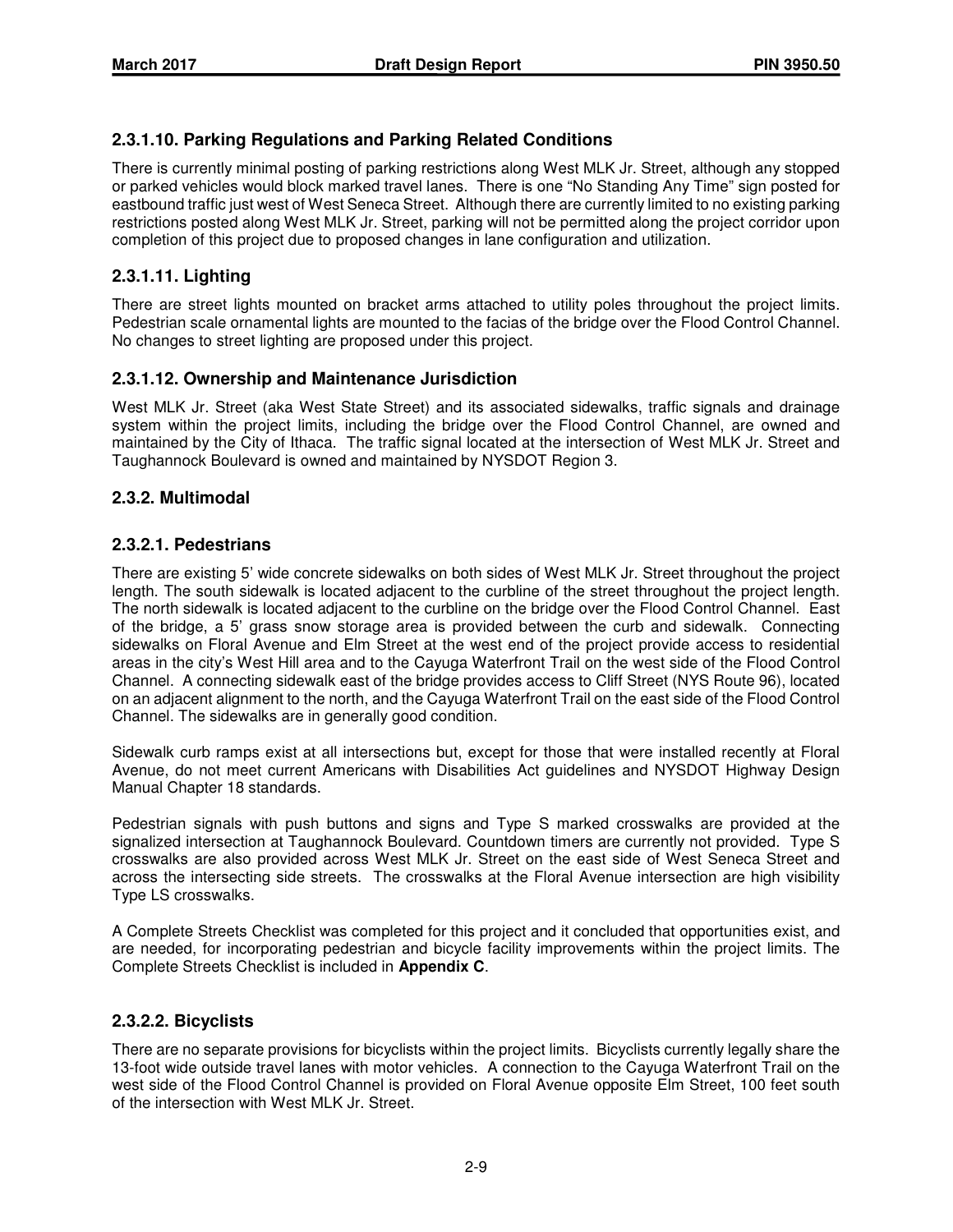## **2.3.2.3. Transit**

Tompkins Consolidated Area Transit, Inc. (TCAT) operates several bus routes along West MLK Jr. Street (West State Street / NYS Route 79). Route 14 operates from downtown Ithaca along NYS Routes 79 and 96 to the Cayuga Medical Center. Route 20 operates from Cornell University through downtown Ithaca then along NYS Routes 79 and 327 to Enfield. Route 21 operates from Cornell University through downtown Ithaca then along NYS Route 96 to Trumansburg; this route passes through the intersection of Taughannock Boulevard and West MLK Jr. Street just beyond the east end of the project.

The only bus stop within the project limits is at the intersection of Taughannock Boulevard and West MLK Jr. Street just beyond the east end of the project.

## **2.3.2.4. Airports, Railroad Stations, and Ports**

There are no airports, railroad stations or port entrances within the project limits. Several marinas accommodating private boats and tour boats on Cayuga Lake are accessed via Taughannock Boulevard north of the project area.

## **2.3.2.5. Access to Recreation Areas (Parks, Trails, Waterways, State Lands)**

A connection to the Cayuga Waterfront Trail on the west side of the Flood Control Channel is provided on Floral Avenue opposite Elm Street, 100 feet south of the intersection with West MLK Jr. Street. Cliff Street (NYS Route 96), located on an adjacent alignment to the north, provides access to the Cayuga Waterfront Trail on the east side of the Flood Control Channel. Cass Park, Allan H. Treman State Marine Park and the Black Diamond Trail are located off Taughannock Boulevard just north of the project area.

## **2.3.3. Infrastructure**

## **2.3.3.1. Existing Highway Section**

**Roadway Section:** the roadway section in the project area consists of two eastbound and two westbound travel lanes west of West Seneca Street and two eastbound travel lanes and one westbound travel lane east of West Seneca Street. The normal curb-to-curb pavement width is 48 feet in the four-lane section and 39 feet in the three-lane section. The roadway width on the bridge over the Flood Control Channel is 48 feet. The four-lane section is delineated as two 11' travel lanes in each direction with 2' curb offsets on the outside lanes. The three-lane section is striped as two 12' outside travel lanes with 2' curb offsets, and an 11' center travel lane.

**Curbing:** West MLK Jr. Street has granite curbing throughout the length of the project. The curbing is in good condition and has adequate reveal. The intersecting streets, except for Brindley Street, also have granite curbing.

**Medians**: there are no medians on West MLK Jr. Street.

**Alignments:** using a design speed of 35 mph, the 450'. radius horizontal curvature on West MLK Jr. Street exceeds the standard minimum radius of 371' for a 4% superelevation rate on low speed urban streets. The terrain is generally level with a maximum grade of 2.5% along the western half of the project area.

**Intersection Geometry:** at the west end of the project, the left westbound travel lane becomes a left turn lane for Floral Avenue (NYS Route 13A). West Seneca Street east of West MLK Jr. Street is a two-lane, one-way westbound street. All the remaining intersecting side streets are two-lane, two-way streets. The geometry of intersections located within the project limits is summarized in the table below.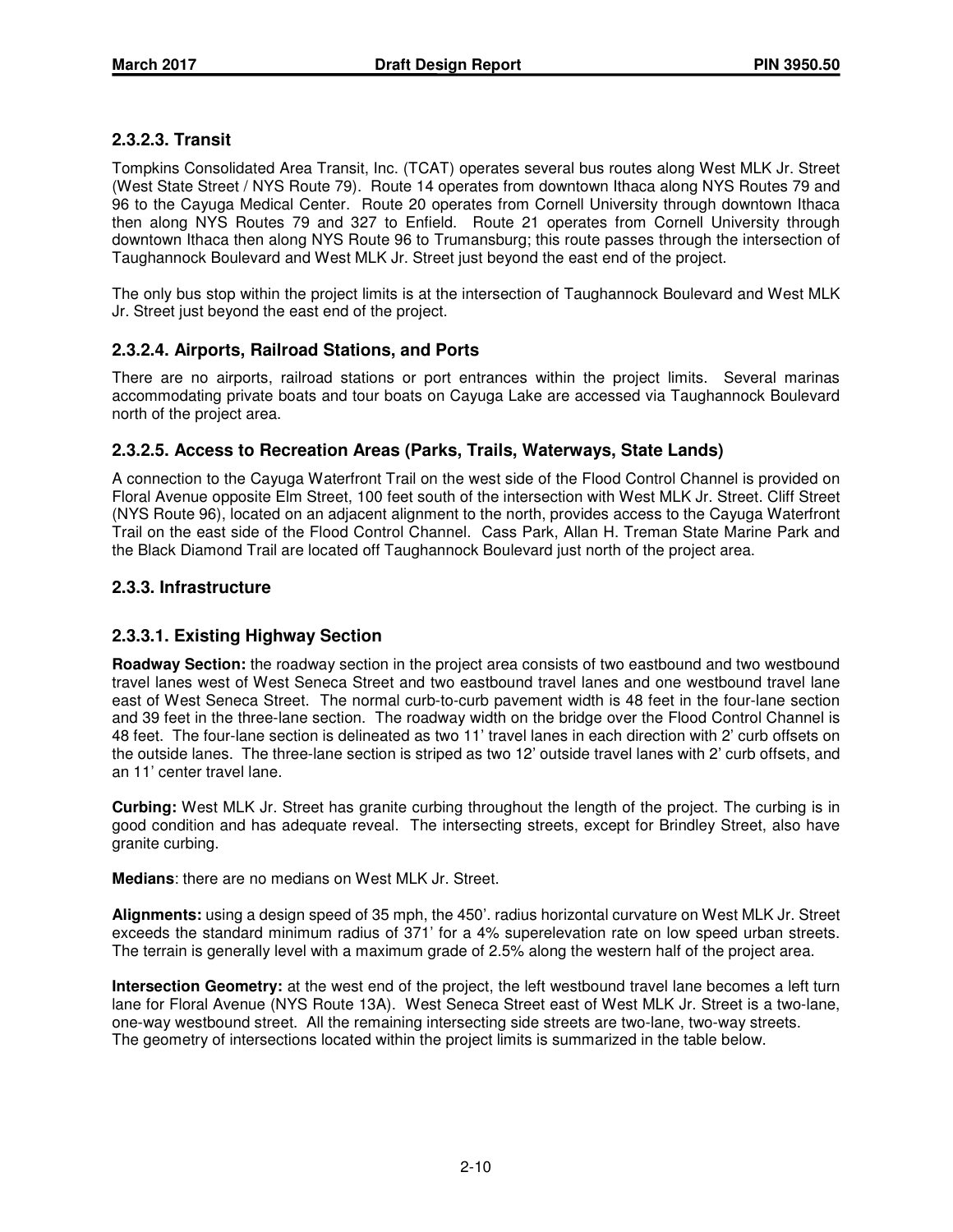| <b>Exhibit 2.3.3.1</b><br><b>Intersection Geometry</b> |                                                                |                                |                                                   |  |  |
|--------------------------------------------------------|----------------------------------------------------------------|--------------------------------|---------------------------------------------------|--|--|
| <b>Intersection Name</b>                               | Type                                                           | <b>Entrance</b><br><b>From</b> | <b>Angle of Skew</b>                              |  |  |
| Floral Avenue (NYS Route)<br>13A)                      | T-Intersection                                                 | Right                          | $5^{\circ}$                                       |  |  |
| West Seneca Street /<br><b>Brindley Street</b>         | 5-way Intersection<br>(plus a minor<br>commercial<br>driveway) | Right/Left                     | West Seneca St $-54^{\circ}$<br>Brindley St - 36° |  |  |
| Taughannock Boulevard                                  | T-Intersection*                                                | Left                           | $5^{\circ}$                                       |  |  |

Taughannock Boulevard will become a 4-way intersection with the realignment of Brindley Street

**Roadside Elements:** Besides the sidewalk and snow storage areas discussed under Section 2.3.2.1 above, other roadside elements include utility poles, traffic and commercial signs, commercial parking areas and some street trees along the north side of the street.

See Typical Sections and Plan Sheets in **Appendix A**.

## **2.3.3.2. Geometric Design Elements Not Meeting Minimum Standards**

There are no existing nonstandard features.

#### **2.3.3.2.(1) Other Design Parameters**

There are no existing nonconforming features.

## **2.3.3.3. Pavement and Shoulder**

A Pavement Evaluation and Treatment Selection Report (PETSR) was not prepared for this project. The 2014 NYSDOT Pavement Data Report gives the pavement within the project limits a surface rating of 6 (Fair - surface distress clearly visible). The dominant distress is identified as alligator cracking on the HMA roadway pavement and isolated spalling on the concrete bridge deck.

## **2.3.3.4. Drainage Systems**

Type: closed drainage system throughout the project limits, consisting of curbside drainage inlets, manholes and pipe. There are three separate short drainage systems. A 24-in RCP storm sewer drains the section of West MLK Jr. Street immediately east of the bridge and discharges to the Flood Control Channel. An 18-in storm sewer drains the section of roadway near the West Seneca Street intersection and discharges down Brindley Street to Six Mile Creek. An 18-in storm sewer drains the section of roadway east of West Seneca Street and discharges to the Cayuga Inlet just east of Taughannock Boulevard.

Condition: Assumed to be generally good, will be verified in final design. The majority of the drainage system on West MLK Jr. Street was installed in 1997 when the roadway was reconstructed.

Deficiencies/Needs: None.

Some existing drainage structures will be impacted by this project. These impacts will result in replacement with new slightly offset structures with connections to existing structures and pipes. No new drainage outfalls are anticipated. There are also existing scuppers on the Flood Control Channel Bridge which will be impacted by this project. The existing scuppers will be removed or abandoned in place and new scuppers will need to be installed.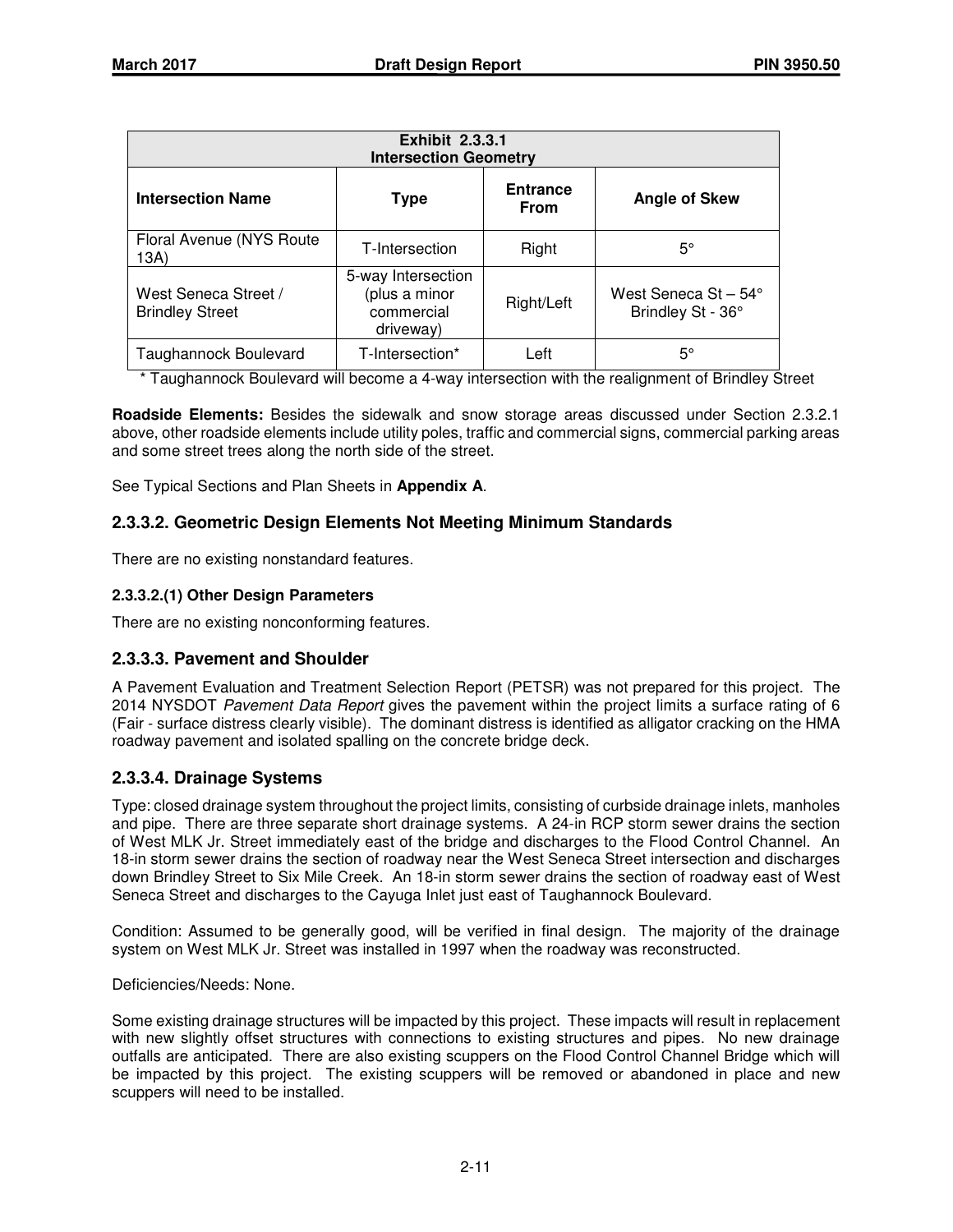## **2.3.3.5. Geotechnical**

There are no special geotechnical concerns with the soils or rock slopes within the project area.

#### **2.3.3.6. Structure**

#### **2.3.3.6. (1) Description:**

- (a) BIN 2210660
- (b) Feature carried and crossed West MLK Jr. Street (aka West State Street), NYS Touring Route 79, over the Flood Control Channel
- (c) Type of bridge, number and length of spans, etc. 218' long, Steel multi-girder structure, 3 spans (76', 51', and 84').
- (d) Width of travel lanes, parking lanes, and shoulders Four 11'-0" to 13'-0" travel lanes, two in each direction
- (e) Sidewalks Two 5' concrete sidewalks, one in each direction (Refer to Typical Section Drawings TYP-A1 and TYP-A2 in **Appendix A**.)
- (f) Utilities carried Gas Line, Water Line, Telephone, and Electric

**2.3.3.6. (2) Clearances (Horizontal/Vertical) –** The existing horizontal clearance on the structure is the sidewalk width of 5 feet between the edge of travel lane and the face of rail. This does not appear to cause any restrictions. There are no vertical clearance restrictions within the project limits.

**2.3.3.6. (3) History & Deficiencies** – The bridge was originally constructed in 1968 and substantially rehabilitated in 1997. The concrete deck and wearing surface were replaced with new armored joints along with new Texas Barrier railing and other safety improvements. The bridge bearings were replaced and the steel members were rehabilitated and received partial length cover plates. The substructures received pressure relief joints and some concrete repairs.

#### **2.3.3.6. (4) Inspection**

- (a) Federal Sufficiency Rating 75.3 (2013)
- (b) State Condition Rating 5.56 (2015)
- (c) Summary of Condition and Inspection Reports and In-depth Inspection if done.

The federal sufficiency rating (FSR) for bridge components ranges from 0 to 100. According to FHWA criteria, a bridge is eligible for HBRRP funds for replacement if the FSR is under 50. If the FSR is between 50 and 80, a bridge is only qualified for rehabilitation funding, and there is no eligibility for HBRRP funds if the FSR is above 80. The existing bridge's FSR of 75.3 indicates it is eligible for rehabilitation funds.

The biennial inspection (2009) indicates that the bridge superstructure joints and utilities have a rating of 4 or less.

**2.3.3.6. (5) Restrictions** - There are no restrictions on the existing bridge.

**2.3.3.6. (6) Future Conditions** – The existing bridge is currently functioning as designed with the exception of the bridge superstructure joints and utilities. Without replacement, the joints will deteriorate to the point where the additional exposure to weather will affect the rest of the bridge structure. Rehabilitation of this bridge is beyond the scope of this project and will be addressed under a separate project in the future.

**2.3.3.6. (7) Waterway** - A Coast Guard Checklist is not required.

#### **2.3.3.8. Guide Railing, Median Barriers and Impact Attenuators**

There is decorative concrete "Texas rail" with incorporated ornamental lighting present on the Flood Control Channel Bridge with box beam guide rail transition end treatments on all four quadrant ends of the bridge. These transitions will not be affected by this project. An additional short run of box beam guide railing is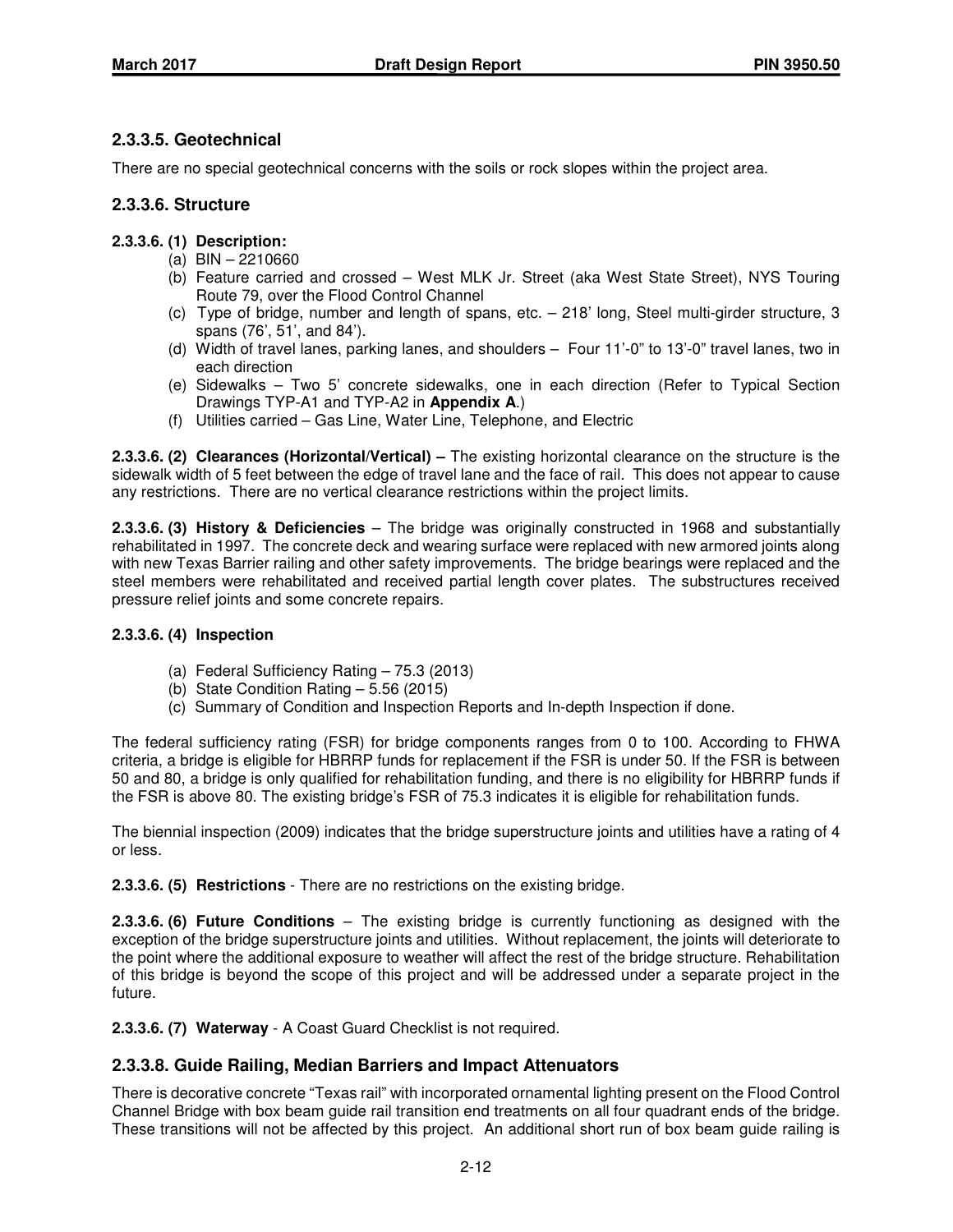located in the snow storage area between the curb and sidewalk on the east side of Floral Avenue opposite Elm Street. The section of guide rail will be affected by at least one build alternative. There are no median barriers or impact attenuators present in the project area.

## **2.3.3.9. Utilities**

Overhead and underground utilities exist throughout the project limits. The utilities are listed below:

| Exhibit - 2.3.3.9<br><b>Existing Utilities</b> |                                   |                                                                                                                                          |                                                                |                                                                                                                                                                                                |  |
|------------------------------------------------|-----------------------------------|------------------------------------------------------------------------------------------------------------------------------------------|----------------------------------------------------------------|------------------------------------------------------------------------------------------------------------------------------------------------------------------------------------------------|--|
| Owner                                          | <b>Type</b>                       | <b>Location/Side</b>                                                                                                                     | Length                                                         | <b>Condition/Conflict</b>                                                                                                                                                                      |  |
| City of<br>Ithaca                              | Water                             | North side of<br>street                                                                                                                  | Entire project                                                 | Condition unknown, no<br>obvious conflicts                                                                                                                                                     |  |
| City of<br>Ithaca                              | Sanitary<br>Sewer                 | 8- and 10-inch<br>pipes under<br>pavement                                                                                                | ML16+60 to ML22+00                                             | Condition unknown, no<br>obvious conflicts                                                                                                                                                     |  |
| City of<br>Ithaca                              | <b>Storm Sewer</b>                | Three short<br>systems with 18-<br>and 24-inch pipes<br>under pavement                                                                   | ML15+80 to ML16+30<br>ML17+70 to ML19+40<br>ML20+40 to ML23+20 | Condition unknown.<br>Drainage structures at<br>ML15+80 and ML16+30<br>will be impacted by<br>curbline changes.<br>Manhole at ML19+40 RT<br>will need rim adjustment<br>to match new sidewalk. |  |
| New York<br>State<br>Electric<br>and Gas       | <b>Natural Gas</b>                | 8-inch pipe on<br>north side of<br>bridge over Flood<br><b>Control Channel</b><br>4-inch pipe south<br>side of street<br>behind sidewalk | ML12+40 to ML17+00<br>ML 20+00 to ML22+50                      | Installed 1997. Condition<br>unknown, no obvious<br>conflicts<br>Installed 1995. Condition<br>unknown, no obvious<br>conflicts                                                                 |  |
| New York<br>State<br>Electric<br>and Gas       | Overhead<br>Electric              | Generally south<br>side of street                                                                                                        | Entire project                                                 | Condition unknown, no<br>obvious conflicts                                                                                                                                                     |  |
| Verizon                                        | Overhead<br>Telephone             | Generally south<br>side of street                                                                                                        | Entire project                                                 | Condition unknown, no<br>obvious conflicts                                                                                                                                                     |  |
| Verizon                                        | Underground<br><b>Fiber Optic</b> | Generally south<br>side of street                                                                                                        | Entire project                                                 | Condition unknown, no<br>obvious conflicts                                                                                                                                                     |  |
| $\overline{\mathsf{Time}}$<br>Warner<br>Cable  | Overhead<br>Cable TV              | Generally south<br>side of street                                                                                                        | Entire project                                                 | Condition unknown, no<br>obvious conflicts                                                                                                                                                     |  |

## **2.3.3.10. Railroad Facilities**

There are no railroads within the project limits, but there is a Norfolk Southern Railroad at-grade crossing of West MLK Jr. Street located about 500' east of Taughannock Boulevard. The rail line is currently very lightly used and should have minimal impact on traffic conditions.

## **2.3.4. Potential Enhancement Opportunities**

This section focuses on the existing areas to identify potential enhancement opportunities related to the project and to help avoid and minimize impacts. Chapter 4 focuses on the impacts, enhancements, and mitigation. Being a Transportation Enhancement Project, there are several opportunities and objectives to enhance the project area primarily for pedestrian and bicycle users, particularly by providing wider sidewalks, bicycle lanes, safer crossings and better connections between existing facilities. There is also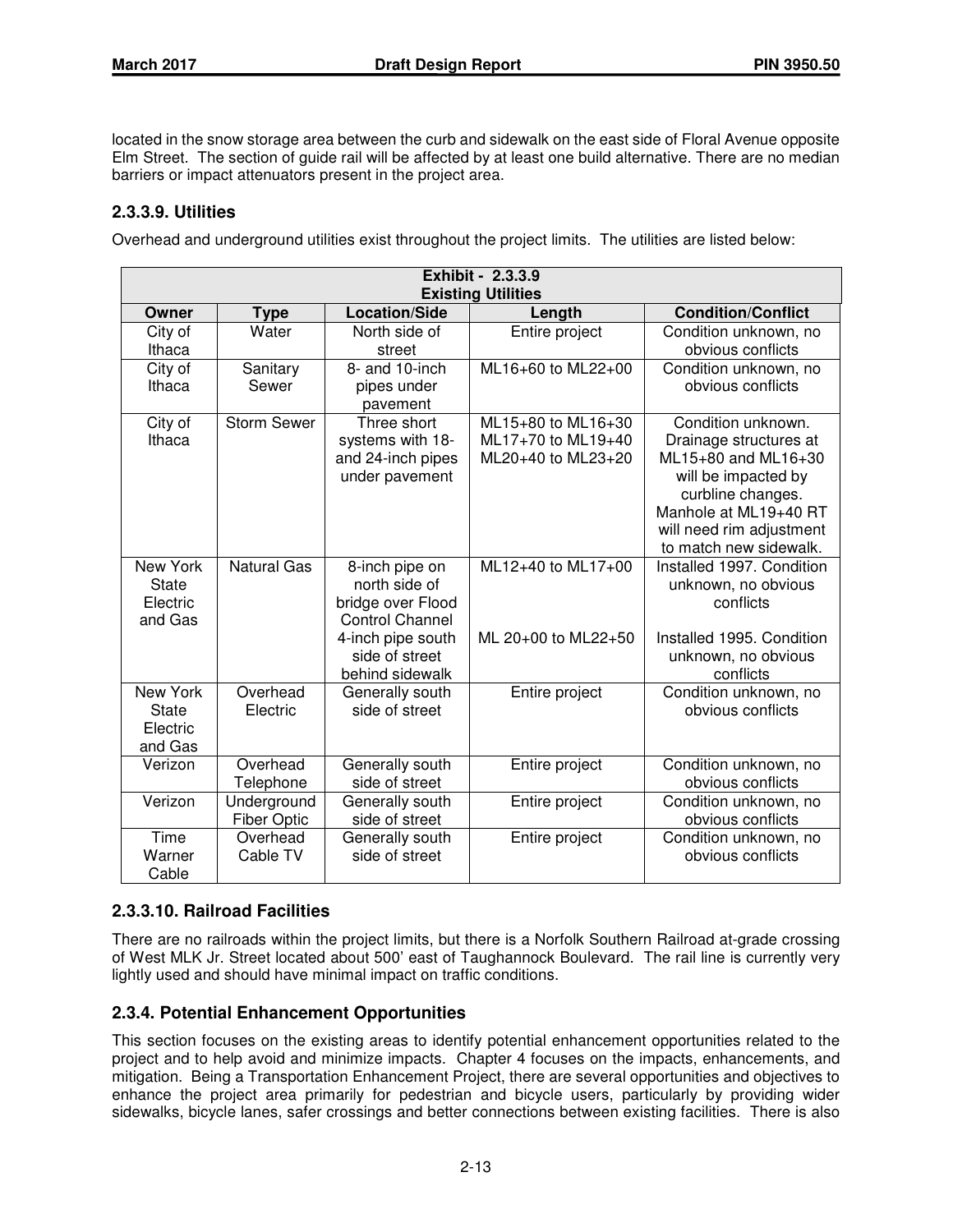a opportunity to push the sidewalk back from the adjacent curb line in some areas and plant some street trees and/or provide landscaping areas.

## **2.3.4.1. Landscape**

#### **2.3.4.1. (1) Terrain**

The terrain within the project limits can be characterized as flat, with a slight change in grade (2.5% max) for the western half of the project corridor. Rolling terrain begins immediately west of the project.

### **2.3.4.1. (2) Unusual Weather Conditions**

There are no unusual weather conditions within the project area.

#### **2.3.4.1. (3) Visual Resources**

The visual environment of the project area can be characterized as generally urban, with primarily commercial development. The project is located at the western edge of Ithaca's downtown flats area and connects it to the West Hill residential area. The West End waterfront area adjacent to the Cayuga Inlet and Cayuga Lake is located immediately to the north. The level city setting that encompasses the project is surrounded by Cayuga Lake extending to the north and wooded hills with Cornell University, Ithaca College and residential development rising 750 feet above the flats area to the east, south and west.

## **2.3.4.2. Opportunities for Environmental Enhancements**

The immediate project area is well-served by multiple parks and multi-use trails, including Cass Park, Allan H. Treman State Marine Park, Cayuga Waterfront Trail, and Black Diamond Trail. An additional section of multi-use trail that would cross Six Mile Creek is proposed as part of the Brindley Street bridge replacement project that abuts this project to the east.

#### **2.3.5. Miscellaneous**

**NYS Smart Growth Public Infrastructure Policy Act (SGPIPA):** Pursuant to ECL Article 6, this project is compliant with the New York State Smart Growth Public Infrastructure Policy Act (SGPIPA). This project has been determined to meet the relevant criteria, to the extent practicable, described in ECL Sec. 6- 0107. This publically supported infrastructure project complies with the state policy of maximizing the social, economic and environmental benefits from public infrastructure development. The project will not contribute to the unnecessary costs of sprawl development, including environmental degradation, disinvestment in urban and suburban communities, or loss of open space induced by sprawl.

The Smart Growth Screening Tool has been completed for the project. A signed copy is included in **Appendix B**.

There are no other relevant/identifiable features or conditions in the area that have not been previously mentioned in this chapter that could be affected by the project.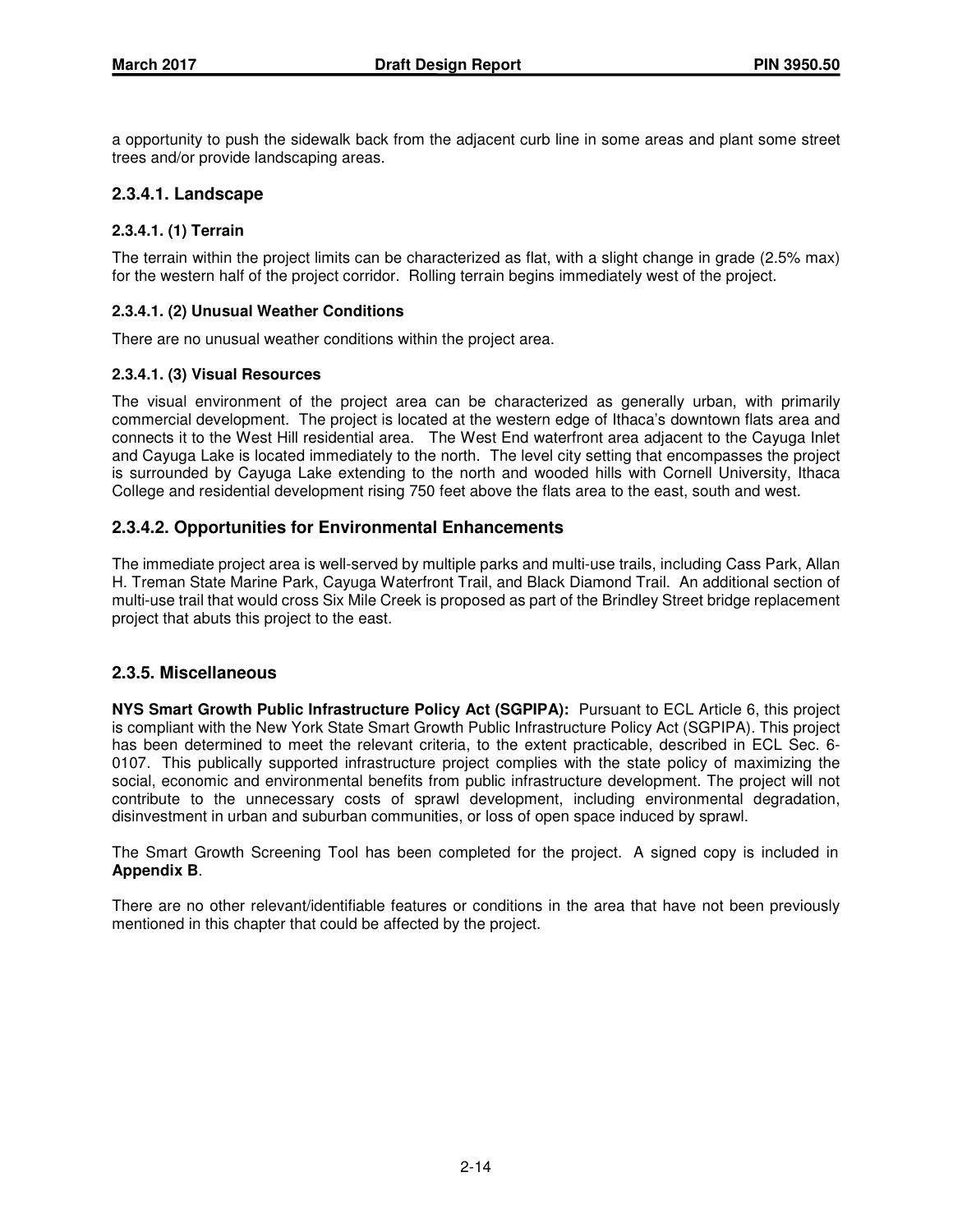## **CHAPTER 3 – ALTERNATIVES**

This chapter discusses the alternatives considered and examines the engineering aspects for all feasible alternatives to address project objectives identified in Chapter 1 of this report.

## **3.1. Alternatives Considered and Eliminated from Further Study**

The **Bridge Widening Alternative (Alternative 3)** would involve widening the existing West MLK Jr. Street Bridge over the Flood Control Channel by 8 feet to the south to provide a 13' wide multiuse trail in place of the existing 5' south sidewalk while maintaining the existing 48' roadway width and four travel lanes. This would require adding an additional girder to the three spans of the bridge. This alternative was eliminated because of cost considerations. The cost for Alternative 3 is over three times greater than Alternative 1, which would also provide a 13' wide multiuse trail in place of the existing 5' south sidewalk by narrowing the roadway width to 38 feet (three lanes).

The **No-Build or "Null" Alternative (Alternative 4)** would result in retention of the curbside, narrow sidewalks along West MLK Jr. Street, pedestrians continuing to cross the street at uncontrolled midblock locations between intersections, and maintaining the existing geometry of the West MLK Jr. Street / West Seneca Street / Brindley Street / Pete's Grocery driveway intersection that experiences an above-average accident rate and motorists appear to find confusing. Since this alternative will not satisfy the project objectives, it is not considered a feasible alternative, but will be used for comparison with the feasible alternatives for the purpose of evaluating impacts.

#### **3.2. Feasible Build Alternatives**

#### **3.2.1. Description of Feasible Alternatives**

**Alternative 1** – **Multi-use Path**: This alternative for West MLK Jr. Street consists of reducing the pavement and width and number of travel lanes to increase the south sidewalk width between Floral Avenue and West Seneca Street to develop a multi-use pedestrian and bicycle path. A westbound bike lane would be provided between West Seneca Street and Floral Avenue and eastbound bikes would share the eastbound travel lane or use the multi-use path. A signalized, protected mid-block pedestrian crossing on the east side of the Flood Control Channel Bridge would be installed, and a new traffic signal would be installed at the Floral Avenue intersection. Geometric and delineation improvements at the West MLK Jr. Street/West Seneca Street/Brindley Street/Pete's Grocery driveway intersection and providing a single course mill and overlay pavement treatment from Floral Avenue to Taughannock Boulevard would also be included. Key elements of this alternative include:

- Geometry Reducing the curb to curb pavement width on the bridge over the Flood Control Channel from 48' to 41' and increasing the south sidewalk width from 5' to 10' to provide a multi-use path across the bridge. A concrete barrier would be installed between Floral Avenue and the proposed mid-block pedestrian crossing on the east side of the bridge. Between the crossing and West Seneca Street, the curb and sidewalk would be bumped out 7' into the roadway to accommodate continuation of the multi-use path.
	- Realigning both approaches of West Seneca Street to intersect West MLK Jr. Street at right angles, eliminating the common intersection of these two approaches, and providing separate intersections spaced 80 feet apart. The south approach (Brindley Street) would be downgraded to a minor commercial driveway since Brindley Street is being relocated to the Taughannock Boulevard intersection under PIN 3756.11 and the driveway to Pete's Grocery would be shifted approximately 16' to the west to improve turning movements in this area.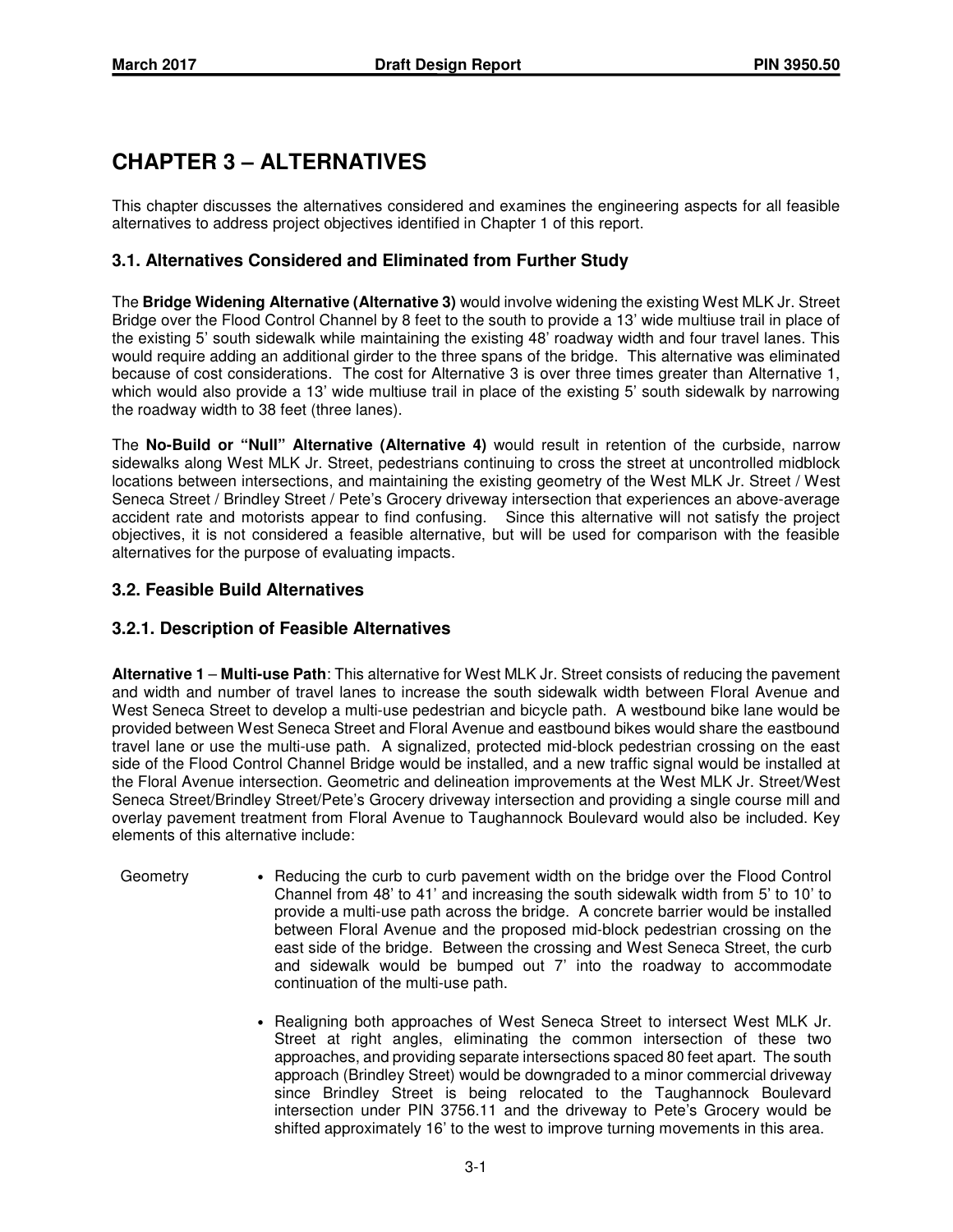| Operational          | • Changing the operation of the roadway between Floral Avenue and West Seneca<br>Street from two travel lanes eastbound and westbound to one travel lane<br>eastbound and one travel lane westbound with a center left turn lane for Floral<br>Avenue westbound and Pete's Grocery eastbound. A westbound bike lane would<br>also be installed between Floral Avenue and West Seneca Street.                                                                                                 |
|----------------------|----------------------------------------------------------------------------------------------------------------------------------------------------------------------------------------------------------------------------------------------------------------------------------------------------------------------------------------------------------------------------------------------------------------------------------------------------------------------------------------------|
|                      | • Adding a new midblock pedestrian crosswalk between Floral Avenue and West<br>Seneca Street controlled by a pedestrian-actuated traffic signal. The traffic signal<br>would be a hi-intensity activated crosswalk (HAWK) signal that would require<br>approaching vehicles to stop for crossing pedestrians.                                                                                                                                                                                |
|                      | Installing a new traffic signal at the Floral Avenue intersection will improve<br>$\bullet$<br>operations at this intersection for vehicles approaching from Floral Avenue and<br>Elm Street and will provide a protected means for pedestrians to cross Hector<br>Street/West MLK Jr. Street at this location.                                                                                                                                                                              |
| Control of           | There will continue to be no right-of-way control of access.<br>$\bullet$                                                                                                                                                                                                                                                                                                                                                                                                                    |
| Access               | • The commercial driveway curb cut for Trombley Tire and Auto Service will be<br>reduced by approximately 15 feet in width to accommodate the relocated sidewalk<br>curb ramp at West Seneca Street.                                                                                                                                                                                                                                                                                         |
|                      | • The commercial driveways to Just Be Cause, State Farm Insurance and Mama<br>Teresa's Pizza will also be somewhat reduced to between 20' and 24'.                                                                                                                                                                                                                                                                                                                                           |
|                      | The commercial driveway to Pete's Grocery would be shifted 16' to the west.<br>$\bullet$                                                                                                                                                                                                                                                                                                                                                                                                     |
|                      | • As mentioned under geometry, Brindley Street would be downgraded to a minor<br>commercial driveway for Ithaca Grain and Pet Supply and the offices at 1001 West<br>Seneca Street, the Sign Works Building.                                                                                                                                                                                                                                                                                 |
| <b>Right of Way</b>  | • There are no right of way impacts associated with this alternative.                                                                                                                                                                                                                                                                                                                                                                                                                        |
| Environmental        | • There are no environmental impacts associated with this project. See Section 4 of<br>this report for more environmental discussion.                                                                                                                                                                                                                                                                                                                                                        |
| Cost                 | • Total estimated construction cost of this alternative is \$700,000 (2016 dollars).                                                                                                                                                                                                                                                                                                                                                                                                         |
| <b>Project Goals</b> | • These improvements meet the overall objectives of improving the level of safety<br>and comfort of pedestrians and bicyclists traveling along West MLK Jr. Street,<br>enabling pedestrians to safely and conveniently cross West MLK Jr. Street<br>between the bridge over the Flood Control Channel and West Seneca Street, and<br>providing improved geometry and lane delineation at the West MLK Jr.<br>Street/West Seneca Street/Brindley Street/Pete's Grocery driveway intersection. |

**Alternative 2** – **Sidewalk Widening and Bike Lanes**: This alternative for West MLK Jr. Street consists of reducing the pavement and width and number of travel lanes to increase the south sidewalk width between Floral Avenue and West Seneca Street and providing both westbound and eastbound bike lanes between West Seneca Street and Floral Avenue. The westbound bike lane would continue to the Taughannock Boulevard intersection. A signalized, protected mid-block pedestrian crossing on the east side of the Flood Control Channel Bridge would be installed, and a new traffic signal would be installed at the Floral Avenue intersection. Geometric and delineation improvements at the West MLK Jr. Street/West Seneca Street/Brindley Street/Pete's Grocery driveway intersection and providing a single course mill and overlay pavement treatment from Floral Avenue to Taughannock Boulevard would also be included. Key elements of this alternative include: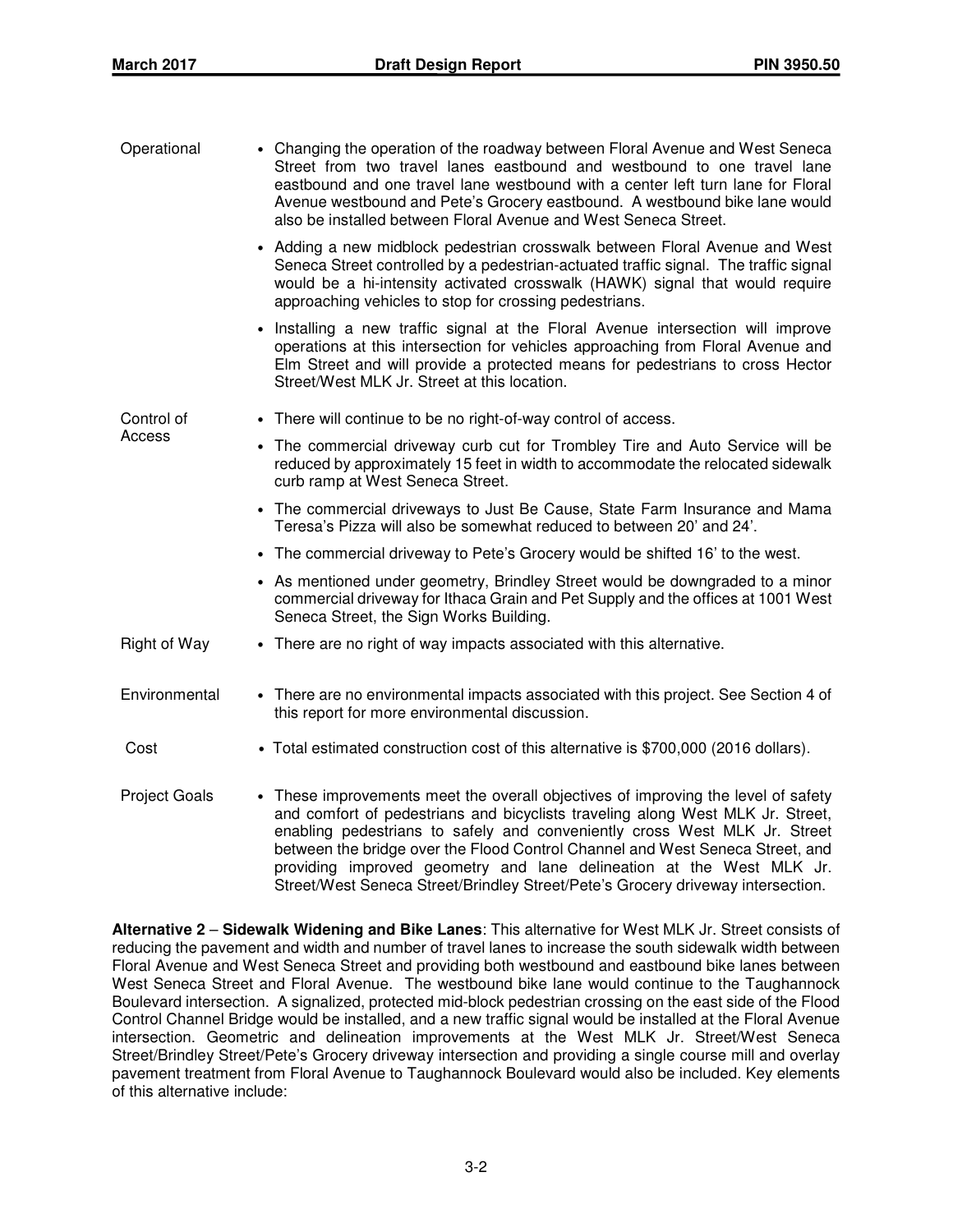| Geometry             | • Reducing the pavement width on the bridge over the Flood Control Channel<br>from 48' to 43' and increasing the south sidewalk width from 5' to 10'. The<br>curb and sidewalk would be bumped out 5' into the roadway to accommodate<br>the widened sidewalk. The roadway between the bridge and West Seneca<br>Street would also be narrowed to provide the wider sidewalk.                                                                                                                       |
|----------------------|-----------------------------------------------------------------------------------------------------------------------------------------------------------------------------------------------------------------------------------------------------------------------------------------------------------------------------------------------------------------------------------------------------------------------------------------------------------------------------------------------------|
|                      | Realigning the West Seneca Street and Brindley Street intersections to<br>intersect West MLK Jr. Street at right angles. Eliminating the common<br>intersection of these two streets on the south side of West MLK Jr. Street and<br>providing separate intersections spaced 80 feet apart.                                                                                                                                                                                                         |
| Operational          | • Changing the operation of the roadway between Floral Avenue and West<br>Seneca Street from two travel lanes eastbound and westbound to one travel<br>lane with a bike lane in both directions and a center left turn lane for Floral<br>Avenue and Pete's Grocery.                                                                                                                                                                                                                                |
|                      | • Adding a new midblock pedestrian crosswalk between Floral Avenue and<br>West Seneca Street controlled by a pedestrian-actuated traffic signal. The<br>traffic signal would be a hi-intensity activated crosswalk (HAWK) signal that<br>would require approaching vehicles to stop for crossing pedestrians.                                                                                                                                                                                       |
|                      | Installing a new traffic signal at the Floral Avenue intersection will improve<br>$\bullet$<br>operations at this intersection for vehicles approaching from Floral Avenue<br>and Elm Street and will provide a protected means for pedestrians to cross<br>Hector Street/West MLK Jr. Street at this location.                                                                                                                                                                                     |
| Control of           | • There will continue to be no right-of-way control of access.                                                                                                                                                                                                                                                                                                                                                                                                                                      |
| Access               | • The commercial driveway curb cut for Trombley Tire and Auto Service will be<br>reduced by about 15 feet in width to accommodate the relocated sidewalk curb<br>ramp at West Seneca Street.                                                                                                                                                                                                                                                                                                        |
|                      | • The commercial driveways to Just Be Cause, State Farm Insurance and<br>Mama Teresa's Pizza will also be somewhat reduced to between 20' and 24'.                                                                                                                                                                                                                                                                                                                                                  |
|                      | • The commercial driveway to Pete's Grocery would be shifted 16' to the west.                                                                                                                                                                                                                                                                                                                                                                                                                       |
| <b>Right of Way</b>  | • There are no right of way impacts associated with this alternative.                                                                                                                                                                                                                                                                                                                                                                                                                               |
| Environmental        | • There are no environmental impacts associated with this project. See Section<br>4 of this report for more environmental discussion.                                                                                                                                                                                                                                                                                                                                                               |
| Cost                 | • Total estimated construction cost of this alternative is \$612,000 (2016 dollars).                                                                                                                                                                                                                                                                                                                                                                                                                |
| <b>Project Goals</b> | These improvements meet the overall objectives of improving the level of<br>safety and comfort of pedestrians and bicyclists traveling along West MLK Jr.<br>Street, enabling pedestrians to safely and conveniently cross West MLK Jr.<br>Street between the bridge over the Flood Control Channel and West Seneca<br>Street, and providing improved geometry and lane delineation at the West<br>MLK Jr. Street / West Seneca Street / Brindley Street / Pete's Grocery<br>driveway intersection. |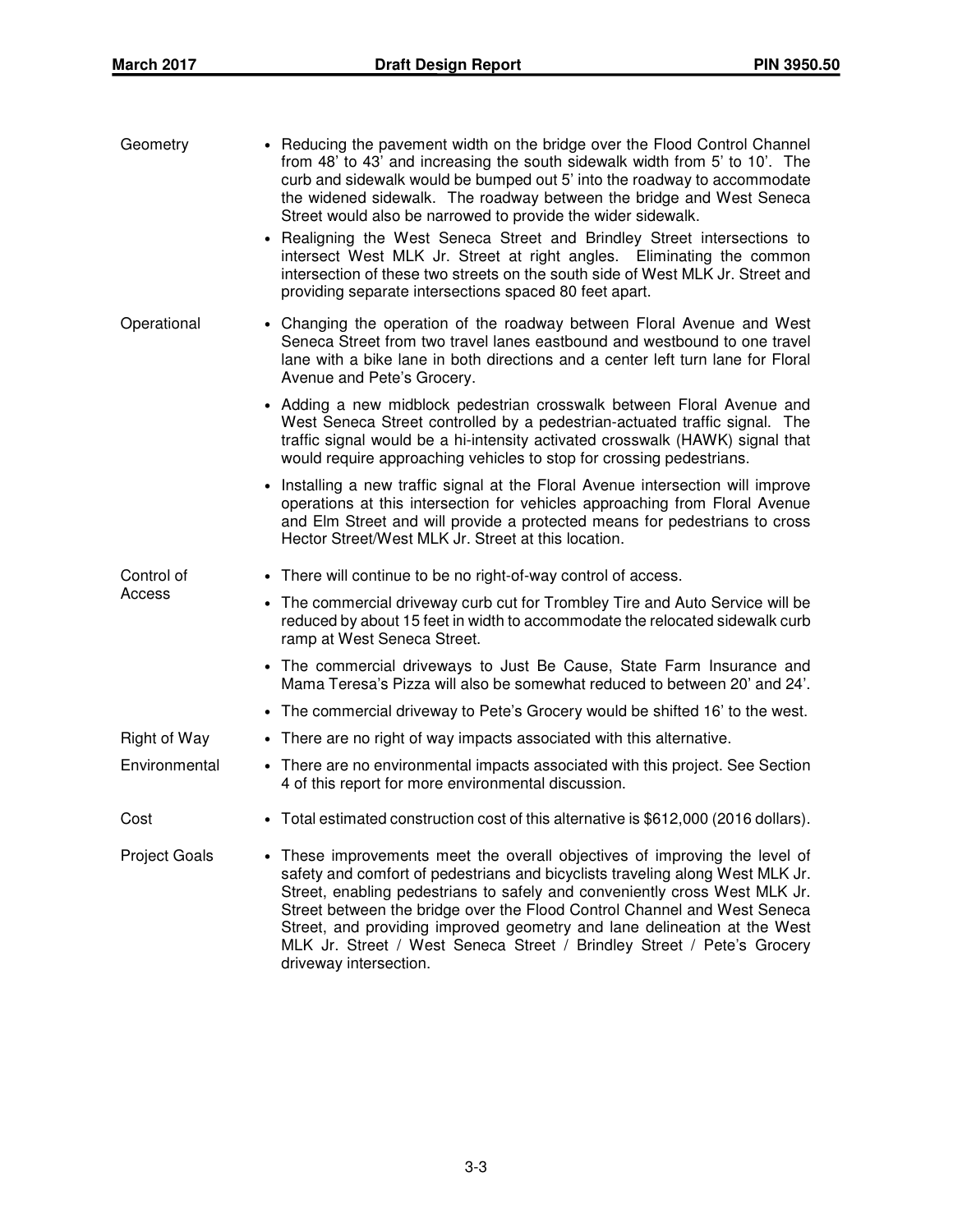| <b>Exhibit 3.2.1 Summary of Alternative Costs - Million Dollars (Calculated Year)</b> |                                                                |                                                                   |                                                                         |  |  |  |
|---------------------------------------------------------------------------------------|----------------------------------------------------------------|-------------------------------------------------------------------|-------------------------------------------------------------------------|--|--|--|
|                                                                                       | <b>Activities</b>                                              | <b>Alternative 1</b><br><b>Protected</b><br><b>Multi-use Path</b> | <b>Alternative 2</b><br><b>Wider Sidewalk</b><br><b>With Bike Lanes</b> |  |  |  |
|                                                                                       | <b>Bridge</b>                                                  | \$32,000                                                          | \$34,000                                                                |  |  |  |
| Construction                                                                          | Highway                                                        | \$525,000                                                         | \$453,000                                                               |  |  |  |
| Subtotal (2016)                                                                       |                                                                | \$557,000                                                         | \$487,000                                                               |  |  |  |
|                                                                                       | Incidentals/Contingencies <sup>1</sup> (15% @ Design Approval) | \$84,000                                                          | \$73,000                                                                |  |  |  |
| Subtotal (2016)                                                                       |                                                                | \$641,000                                                         | \$560,000                                                               |  |  |  |
|                                                                                       | Potential Field Change Payment                                 | \$32,000                                                          | \$28,000                                                                |  |  |  |
| Subtotal (2016)                                                                       |                                                                | \$673,000                                                         | \$588,000                                                               |  |  |  |
| Mobilization (4%)                                                                     |                                                                | \$27,000                                                          | \$24,000                                                                |  |  |  |
| Subtotal (2016)                                                                       |                                                                | \$700,000                                                         | \$612,000                                                               |  |  |  |
| Construction (2018)                                                                   | Expected Award Amount - Inflated @ 3%/year to midpoint of      | \$743,000                                                         | \$649,000                                                               |  |  |  |
| Construction Inspection (10%)                                                         |                                                                | \$74,000                                                          | \$65,000                                                                |  |  |  |
| <b>ROW Costs (2016)</b>                                                               |                                                                | \$0                                                               | \$0                                                                     |  |  |  |
| <b>Total Cost</b>                                                                     |                                                                | \$817,000                                                         | \$714,000                                                               |  |  |  |
| Notes:                                                                                |                                                                |                                                                   |                                                                         |  |  |  |

1. The potential cost increase due to unknown or un-tabulated items. NYSDOT recommends standard contingencies: 25% Scoping stage, 15% Design Approval stage, 5% Advanced Detail Plans stage.

## **3.2.2 Preferred Alternative**

A preferred alternative has not been decided at this time and both feasible alternatives are still under consideration. Upon holding a third and final public meeting after this Draft Design Report is complete, a alternative will be chosen as the preferred alternative for the Final Design Report. The selection of the preferred alternative will not be finalized until the alternatives' impacts, comments on the draft design approval document, and comments from the public information meeting have been fully evaluated.

## **3.2.3. Design Criteria for Feasible Alternative(s)**

## **3.2.3.1. Design Standards**

This project is a Transportation Enhancement Project. The design standards for this project however, are based on the work type defined as highway rehabilitation per PDM Appendix 5, Table 5-1. Design values are obtained from Chapter 2 and Chapter 7 of the NYSDOT Highway Design Manual.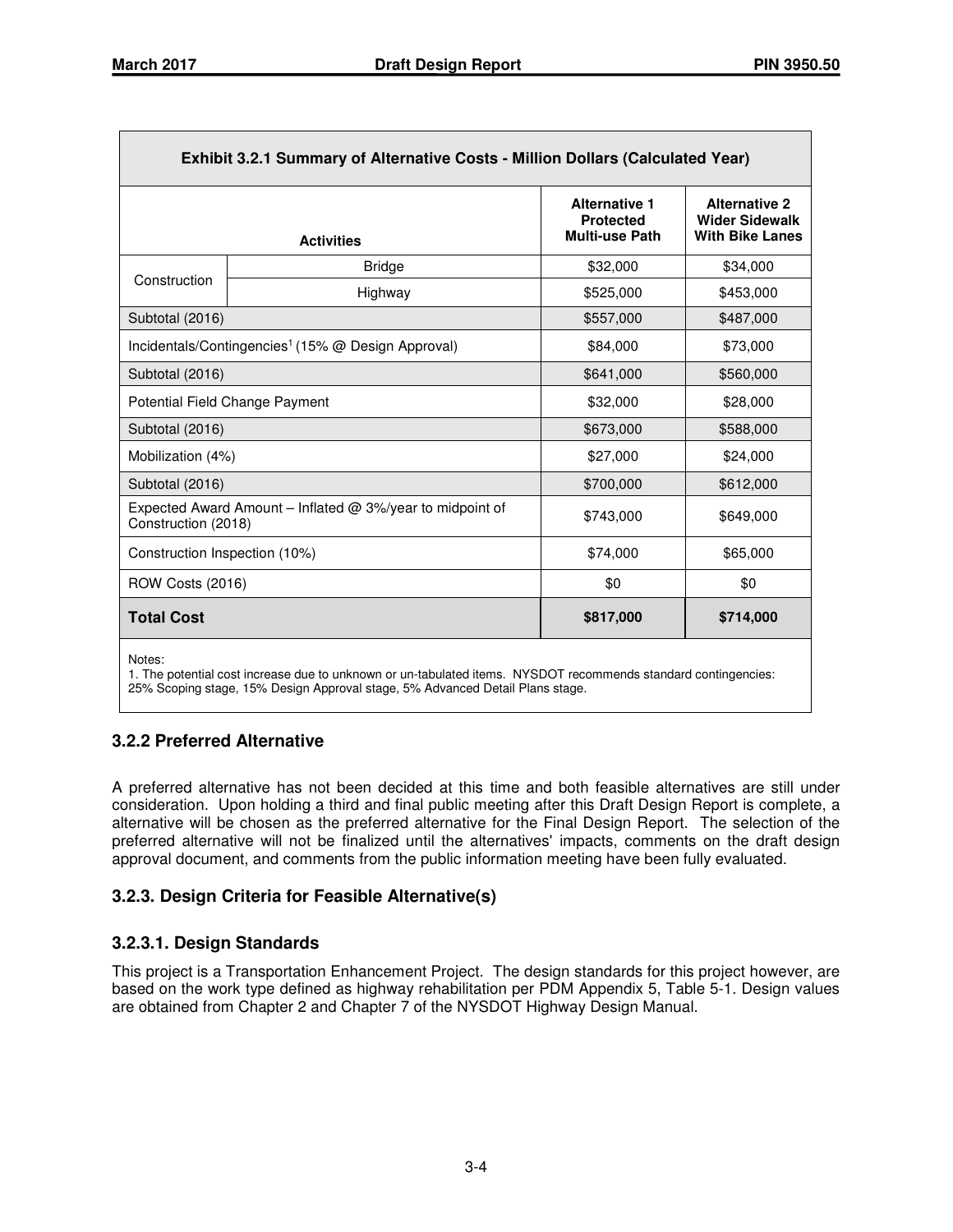## **3.2.3.2. Critical Design Elements**

| Critical Design Elements for West MLK Jr. Street Corridor<br>PIN:<br>NHS (Y/N):<br>3950.50<br><b>No</b><br>Route No. & Name:<br>West MLK Jr. Street (aka<br>Functional Classification:<br>Urban Minor Arterial<br>FHWA Code 4<br><b>West State Street)</b><br>(NYS Route 79)<br>NYS Code 16<br>Transportation<br>Design Classification:<br>Project Type:<br>Urban Arterial<br>Enhancement<br>Terrain:<br>% Trucks:<br>5<br>Level<br>ADT:<br>16460<br><b>Truck Access/Qualifying</b><br>Access-Yes; Qualifying-No<br>Hwy.<br><b>Existing</b><br><b>Proposed</b><br>Element<br><b>Standard</b><br><b>Condition</b><br><b>Condition</b><br>30 mph posted<br>35 mph<br>30 mph minimum<br>1<br>Design Speed<br>HDM Section 2.7.2.2 A<br>35 mph 85 <sup>th</sup> %<br>(See Note 1)<br>11' to 13' travel<br>Travel Lanes: 11' minimum<br>11' to 13' travel<br>lanes<br>Left or Right Turning Lanes: 11' minimum,<br>$\overline{c}$<br>Lane Width<br>lanes<br>12' desirable<br>No turning lanes<br>11' left turn lane<br>HDM Section 2.7.2.2 B, Exhibit 2-4<br>0 to 4' minimum right shoulder where 12'<br>travel lane or multiuse path is provided<br>1'<br>$1'$ to $5'$<br>3<br>Shoulder Width<br>HDM Section 2.7.2.2 C, Exhibit 2-4, Note 2<br>Same as<br>Same as approach<br>approach lane<br>Same as approach lane and shoulder width<br>lane and shoulder<br>$\overline{4}$<br><b>Bridge Roadway Width</b><br>and shoulder<br>width<br>width<br>7%<br>Maximum Grade<br>5<br>2.5%<br>2.5%<br>HDM Section 2.7.2.2.E, Exhibit 2.4<br>$371'$ (@ e = 4.0%)<br><b>Horizontal Curvature</b><br>6<br>450'<br>450'<br>HDM Section 2.7.2.2 F, Exhibit 2-4<br>4% maximum<br>7<br>Superelevation Rate<br>3.2%<br>3.2%<br>HDM Section 2.7.3.2 G<br>250' Minimum<br>8<br><b>Stopping Sight Distance</b><br>>500'<br>>500'<br>HDM Section 2.7.2.2 H, Exhibit 2-4<br>0' min. with barrier<br>$1.5'$ min<br>$1.5'$ min<br>1.5' min. without barrier<br>3' min at<br>3' min at<br>9<br><b>Horizontal Clearance</b><br>3' min. at intersections<br>intersections<br>intersections<br>HDM Section 2.7.2.2 I<br>14'-0" Min., 14'-6" Desirable<br><b>Vertical Clearance</b><br>No overhead<br>No overhead<br>HDM Section 2.7.2.2 J<br>10<br>(above traveled way)<br>bridges<br>bridges<br>Bridge Manual Section 2.4.1 Table 2-2<br>Varies from<br>1.5% minimum to 2% maximum<br>1.5% min. to 2%<br>11<br><b>Travel Lane Cross Slope</b><br>HDM Section 2.7.2.2 K<br>1.5% to 2%<br>max.<br>4% max.<br>4% max. between travel lanes<br>4% max. between<br>8% max. at edge of traveled way<br>12<br>Rollover<br>between travel<br>travel lanes<br>HDM Section 2.7.2.2 L<br>lanes<br>None<br>13<br>Control of Access<br>None<br>None<br>Concrete<br>Comply with HDM<br>Pedestrian<br>Comply with HDM Chapter 18 and<br>sidewalks (5'<br>14<br>Chapter 18 and<br>Accommodation<br>ADAAG/PROWAG<br>minimum width)<br>ADAAG/PROWAG<br>and curb ramps<br>Median Width<br>N/A<br>N/A<br>N/A<br>15<br>(1) The City of Ithaca Director of Engineering has concurred that the use of a Design Speed of 35 mph is | <b>Exhibit 3.2.3.2</b> |  |  |  |  |  |
|------------------------------------------------------------------------------------------------------------------------------------------------------------------------------------------------------------------------------------------------------------------------------------------------------------------------------------------------------------------------------------------------------------------------------------------------------------------------------------------------------------------------------------------------------------------------------------------------------------------------------------------------------------------------------------------------------------------------------------------------------------------------------------------------------------------------------------------------------------------------------------------------------------------------------------------------------------------------------------------------------------------------------------------------------------------------------------------------------------------------------------------------------------------------------------------------------------------------------------------------------------------------------------------------------------------------------------------------------------------------------------------------------------------------------------------------------------------------------------------------------------------------------------------------------------------------------------------------------------------------------------------------------------------------------------------------------------------------------------------------------------------------------------------------------------------------------------------------------------------------------------------------------------------------------------------------------------------------------------------------------------------------------------------------------------------------------------------------------------------------------------------------------------------------------------------------------------------------------------------------------------------------------------------------------------------------------------------------------------------------------------------------------------------------------------------------------------------------------------------------------------------------------------------------------------------------------------------------------------------------------------------------------------------------------------------------------------------------------------------------------------------------------------------------------------------------------------------------------------------------------------------------------------------------------------------------------------------------------------------------------------------------------------------------------------------------------|------------------------|--|--|--|--|--|
|                                                                                                                                                                                                                                                                                                                                                                                                                                                                                                                                                                                                                                                                                                                                                                                                                                                                                                                                                                                                                                                                                                                                                                                                                                                                                                                                                                                                                                                                                                                                                                                                                                                                                                                                                                                                                                                                                                                                                                                                                                                                                                                                                                                                                                                                                                                                                                                                                                                                                                                                                                                                                                                                                                                                                                                                                                                                                                                                                                                                                                                                              |                        |  |  |  |  |  |
|                                                                                                                                                                                                                                                                                                                                                                                                                                                                                                                                                                                                                                                                                                                                                                                                                                                                                                                                                                                                                                                                                                                                                                                                                                                                                                                                                                                                                                                                                                                                                                                                                                                                                                                                                                                                                                                                                                                                                                                                                                                                                                                                                                                                                                                                                                                                                                                                                                                                                                                                                                                                                                                                                                                                                                                                                                                                                                                                                                                                                                                                              |                        |  |  |  |  |  |
|                                                                                                                                                                                                                                                                                                                                                                                                                                                                                                                                                                                                                                                                                                                                                                                                                                                                                                                                                                                                                                                                                                                                                                                                                                                                                                                                                                                                                                                                                                                                                                                                                                                                                                                                                                                                                                                                                                                                                                                                                                                                                                                                                                                                                                                                                                                                                                                                                                                                                                                                                                                                                                                                                                                                                                                                                                                                                                                                                                                                                                                                              |                        |  |  |  |  |  |
|                                                                                                                                                                                                                                                                                                                                                                                                                                                                                                                                                                                                                                                                                                                                                                                                                                                                                                                                                                                                                                                                                                                                                                                                                                                                                                                                                                                                                                                                                                                                                                                                                                                                                                                                                                                                                                                                                                                                                                                                                                                                                                                                                                                                                                                                                                                                                                                                                                                                                                                                                                                                                                                                                                                                                                                                                                                                                                                                                                                                                                                                              |                        |  |  |  |  |  |
|                                                                                                                                                                                                                                                                                                                                                                                                                                                                                                                                                                                                                                                                                                                                                                                                                                                                                                                                                                                                                                                                                                                                                                                                                                                                                                                                                                                                                                                                                                                                                                                                                                                                                                                                                                                                                                                                                                                                                                                                                                                                                                                                                                                                                                                                                                                                                                                                                                                                                                                                                                                                                                                                                                                                                                                                                                                                                                                                                                                                                                                                              |                        |  |  |  |  |  |
|                                                                                                                                                                                                                                                                                                                                                                                                                                                                                                                                                                                                                                                                                                                                                                                                                                                                                                                                                                                                                                                                                                                                                                                                                                                                                                                                                                                                                                                                                                                                                                                                                                                                                                                                                                                                                                                                                                                                                                                                                                                                                                                                                                                                                                                                                                                                                                                                                                                                                                                                                                                                                                                                                                                                                                                                                                                                                                                                                                                                                                                                              |                        |  |  |  |  |  |
|                                                                                                                                                                                                                                                                                                                                                                                                                                                                                                                                                                                                                                                                                                                                                                                                                                                                                                                                                                                                                                                                                                                                                                                                                                                                                                                                                                                                                                                                                                                                                                                                                                                                                                                                                                                                                                                                                                                                                                                                                                                                                                                                                                                                                                                                                                                                                                                                                                                                                                                                                                                                                                                                                                                                                                                                                                                                                                                                                                                                                                                                              |                        |  |  |  |  |  |
|                                                                                                                                                                                                                                                                                                                                                                                                                                                                                                                                                                                                                                                                                                                                                                                                                                                                                                                                                                                                                                                                                                                                                                                                                                                                                                                                                                                                                                                                                                                                                                                                                                                                                                                                                                                                                                                                                                                                                                                                                                                                                                                                                                                                                                                                                                                                                                                                                                                                                                                                                                                                                                                                                                                                                                                                                                                                                                                                                                                                                                                                              |                        |  |  |  |  |  |
|                                                                                                                                                                                                                                                                                                                                                                                                                                                                                                                                                                                                                                                                                                                                                                                                                                                                                                                                                                                                                                                                                                                                                                                                                                                                                                                                                                                                                                                                                                                                                                                                                                                                                                                                                                                                                                                                                                                                                                                                                                                                                                                                                                                                                                                                                                                                                                                                                                                                                                                                                                                                                                                                                                                                                                                                                                                                                                                                                                                                                                                                              |                        |  |  |  |  |  |
|                                                                                                                                                                                                                                                                                                                                                                                                                                                                                                                                                                                                                                                                                                                                                                                                                                                                                                                                                                                                                                                                                                                                                                                                                                                                                                                                                                                                                                                                                                                                                                                                                                                                                                                                                                                                                                                                                                                                                                                                                                                                                                                                                                                                                                                                                                                                                                                                                                                                                                                                                                                                                                                                                                                                                                                                                                                                                                                                                                                                                                                                              |                        |  |  |  |  |  |
|                                                                                                                                                                                                                                                                                                                                                                                                                                                                                                                                                                                                                                                                                                                                                                                                                                                                                                                                                                                                                                                                                                                                                                                                                                                                                                                                                                                                                                                                                                                                                                                                                                                                                                                                                                                                                                                                                                                                                                                                                                                                                                                                                                                                                                                                                                                                                                                                                                                                                                                                                                                                                                                                                                                                                                                                                                                                                                                                                                                                                                                                              |                        |  |  |  |  |  |
|                                                                                                                                                                                                                                                                                                                                                                                                                                                                                                                                                                                                                                                                                                                                                                                                                                                                                                                                                                                                                                                                                                                                                                                                                                                                                                                                                                                                                                                                                                                                                                                                                                                                                                                                                                                                                                                                                                                                                                                                                                                                                                                                                                                                                                                                                                                                                                                                                                                                                                                                                                                                                                                                                                                                                                                                                                                                                                                                                                                                                                                                              |                        |  |  |  |  |  |
|                                                                                                                                                                                                                                                                                                                                                                                                                                                                                                                                                                                                                                                                                                                                                                                                                                                                                                                                                                                                                                                                                                                                                                                                                                                                                                                                                                                                                                                                                                                                                                                                                                                                                                                                                                                                                                                                                                                                                                                                                                                                                                                                                                                                                                                                                                                                                                                                                                                                                                                                                                                                                                                                                                                                                                                                                                                                                                                                                                                                                                                                              |                        |  |  |  |  |  |
|                                                                                                                                                                                                                                                                                                                                                                                                                                                                                                                                                                                                                                                                                                                                                                                                                                                                                                                                                                                                                                                                                                                                                                                                                                                                                                                                                                                                                                                                                                                                                                                                                                                                                                                                                                                                                                                                                                                                                                                                                                                                                                                                                                                                                                                                                                                                                                                                                                                                                                                                                                                                                                                                                                                                                                                                                                                                                                                                                                                                                                                                              |                        |  |  |  |  |  |
|                                                                                                                                                                                                                                                                                                                                                                                                                                                                                                                                                                                                                                                                                                                                                                                                                                                                                                                                                                                                                                                                                                                                                                                                                                                                                                                                                                                                                                                                                                                                                                                                                                                                                                                                                                                                                                                                                                                                                                                                                                                                                                                                                                                                                                                                                                                                                                                                                                                                                                                                                                                                                                                                                                                                                                                                                                                                                                                                                                                                                                                                              |                        |  |  |  |  |  |
|                                                                                                                                                                                                                                                                                                                                                                                                                                                                                                                                                                                                                                                                                                                                                                                                                                                                                                                                                                                                                                                                                                                                                                                                                                                                                                                                                                                                                                                                                                                                                                                                                                                                                                                                                                                                                                                                                                                                                                                                                                                                                                                                                                                                                                                                                                                                                                                                                                                                                                                                                                                                                                                                                                                                                                                                                                                                                                                                                                                                                                                                              |                        |  |  |  |  |  |
|                                                                                                                                                                                                                                                                                                                                                                                                                                                                                                                                                                                                                                                                                                                                                                                                                                                                                                                                                                                                                                                                                                                                                                                                                                                                                                                                                                                                                                                                                                                                                                                                                                                                                                                                                                                                                                                                                                                                                                                                                                                                                                                                                                                                                                                                                                                                                                                                                                                                                                                                                                                                                                                                                                                                                                                                                                                                                                                                                                                                                                                                              |                        |  |  |  |  |  |
|                                                                                                                                                                                                                                                                                                                                                                                                                                                                                                                                                                                                                                                                                                                                                                                                                                                                                                                                                                                                                                                                                                                                                                                                                                                                                                                                                                                                                                                                                                                                                                                                                                                                                                                                                                                                                                                                                                                                                                                                                                                                                                                                                                                                                                                                                                                                                                                                                                                                                                                                                                                                                                                                                                                                                                                                                                                                                                                                                                                                                                                                              |                        |  |  |  |  |  |
|                                                                                                                                                                                                                                                                                                                                                                                                                                                                                                                                                                                                                                                                                                                                                                                                                                                                                                                                                                                                                                                                                                                                                                                                                                                                                                                                                                                                                                                                                                                                                                                                                                                                                                                                                                                                                                                                                                                                                                                                                                                                                                                                                                                                                                                                                                                                                                                                                                                                                                                                                                                                                                                                                                                                                                                                                                                                                                                                                                                                                                                                              |                        |  |  |  |  |  |
|                                                                                                                                                                                                                                                                                                                                                                                                                                                                                                                                                                                                                                                                                                                                                                                                                                                                                                                                                                                                                                                                                                                                                                                                                                                                                                                                                                                                                                                                                                                                                                                                                                                                                                                                                                                                                                                                                                                                                                                                                                                                                                                                                                                                                                                                                                                                                                                                                                                                                                                                                                                                                                                                                                                                                                                                                                                                                                                                                                                                                                                                              |                        |  |  |  |  |  |
|                                                                                                                                                                                                                                                                                                                                                                                                                                                                                                                                                                                                                                                                                                                                                                                                                                                                                                                                                                                                                                                                                                                                                                                                                                                                                                                                                                                                                                                                                                                                                                                                                                                                                                                                                                                                                                                                                                                                                                                                                                                                                                                                                                                                                                                                                                                                                                                                                                                                                                                                                                                                                                                                                                                                                                                                                                                                                                                                                                                                                                                                              |                        |  |  |  |  |  |
|                                                                                                                                                                                                                                                                                                                                                                                                                                                                                                                                                                                                                                                                                                                                                                                                                                                                                                                                                                                                                                                                                                                                                                                                                                                                                                                                                                                                                                                                                                                                                                                                                                                                                                                                                                                                                                                                                                                                                                                                                                                                                                                                                                                                                                                                                                                                                                                                                                                                                                                                                                                                                                                                                                                                                                                                                                                                                                                                                                                                                                                                              |                        |  |  |  |  |  |
|                                                                                                                                                                                                                                                                                                                                                                                                                                                                                                                                                                                                                                                                                                                                                                                                                                                                                                                                                                                                                                                                                                                                                                                                                                                                                                                                                                                                                                                                                                                                                                                                                                                                                                                                                                                                                                                                                                                                                                                                                                                                                                                                                                                                                                                                                                                                                                                                                                                                                                                                                                                                                                                                                                                                                                                                                                                                                                                                                                                                                                                                              |                        |  |  |  |  |  |
|                                                                                                                                                                                                                                                                                                                                                                                                                                                                                                                                                                                                                                                                                                                                                                                                                                                                                                                                                                                                                                                                                                                                                                                                                                                                                                                                                                                                                                                                                                                                                                                                                                                                                                                                                                                                                                                                                                                                                                                                                                                                                                                                                                                                                                                                                                                                                                                                                                                                                                                                                                                                                                                                                                                                                                                                                                                                                                                                                                                                                                                                              |                        |  |  |  |  |  |
|                                                                                                                                                                                                                                                                                                                                                                                                                                                                                                                                                                                                                                                                                                                                                                                                                                                                                                                                                                                                                                                                                                                                                                                                                                                                                                                                                                                                                                                                                                                                                                                                                                                                                                                                                                                                                                                                                                                                                                                                                                                                                                                                                                                                                                                                                                                                                                                                                                                                                                                                                                                                                                                                                                                                                                                                                                                                                                                                                                                                                                                                              |                        |  |  |  |  |  |
|                                                                                                                                                                                                                                                                                                                                                                                                                                                                                                                                                                                                                                                                                                                                                                                                                                                                                                                                                                                                                                                                                                                                                                                                                                                                                                                                                                                                                                                                                                                                                                                                                                                                                                                                                                                                                                                                                                                                                                                                                                                                                                                                                                                                                                                                                                                                                                                                                                                                                                                                                                                                                                                                                                                                                                                                                                                                                                                                                                                                                                                                              |                        |  |  |  |  |  |
|                                                                                                                                                                                                                                                                                                                                                                                                                                                                                                                                                                                                                                                                                                                                                                                                                                                                                                                                                                                                                                                                                                                                                                                                                                                                                                                                                                                                                                                                                                                                                                                                                                                                                                                                                                                                                                                                                                                                                                                                                                                                                                                                                                                                                                                                                                                                                                                                                                                                                                                                                                                                                                                                                                                                                                                                                                                                                                                                                                                                                                                                              |                        |  |  |  |  |  |
|                                                                                                                                                                                                                                                                                                                                                                                                                                                                                                                                                                                                                                                                                                                                                                                                                                                                                                                                                                                                                                                                                                                                                                                                                                                                                                                                                                                                                                                                                                                                                                                                                                                                                                                                                                                                                                                                                                                                                                                                                                                                                                                                                                                                                                                                                                                                                                                                                                                                                                                                                                                                                                                                                                                                                                                                                                                                                                                                                                                                                                                                              |                        |  |  |  |  |  |
|                                                                                                                                                                                                                                                                                                                                                                                                                                                                                                                                                                                                                                                                                                                                                                                                                                                                                                                                                                                                                                                                                                                                                                                                                                                                                                                                                                                                                                                                                                                                                                                                                                                                                                                                                                                                                                                                                                                                                                                                                                                                                                                                                                                                                                                                                                                                                                                                                                                                                                                                                                                                                                                                                                                                                                                                                                                                                                                                                                                                                                                                              |                        |  |  |  |  |  |
|                                                                                                                                                                                                                                                                                                                                                                                                                                                                                                                                                                                                                                                                                                                                                                                                                                                                                                                                                                                                                                                                                                                                                                                                                                                                                                                                                                                                                                                                                                                                                                                                                                                                                                                                                                                                                                                                                                                                                                                                                                                                                                                                                                                                                                                                                                                                                                                                                                                                                                                                                                                                                                                                                                                                                                                                                                                                                                                                                                                                                                                                              |                        |  |  |  |  |  |
|                                                                                                                                                                                                                                                                                                                                                                                                                                                                                                                                                                                                                                                                                                                                                                                                                                                                                                                                                                                                                                                                                                                                                                                                                                                                                                                                                                                                                                                                                                                                                                                                                                                                                                                                                                                                                                                                                                                                                                                                                                                                                                                                                                                                                                                                                                                                                                                                                                                                                                                                                                                                                                                                                                                                                                                                                                                                                                                                                                                                                                                                              |                        |  |  |  |  |  |
|                                                                                                                                                                                                                                                                                                                                                                                                                                                                                                                                                                                                                                                                                                                                                                                                                                                                                                                                                                                                                                                                                                                                                                                                                                                                                                                                                                                                                                                                                                                                                                                                                                                                                                                                                                                                                                                                                                                                                                                                                                                                                                                                                                                                                                                                                                                                                                                                                                                                                                                                                                                                                                                                                                                                                                                                                                                                                                                                                                                                                                                                              |                        |  |  |  |  |  |
|                                                                                                                                                                                                                                                                                                                                                                                                                                                                                                                                                                                                                                                                                                                                                                                                                                                                                                                                                                                                                                                                                                                                                                                                                                                                                                                                                                                                                                                                                                                                                                                                                                                                                                                                                                                                                                                                                                                                                                                                                                                                                                                                                                                                                                                                                                                                                                                                                                                                                                                                                                                                                                                                                                                                                                                                                                                                                                                                                                                                                                                                              |                        |  |  |  |  |  |
|                                                                                                                                                                                                                                                                                                                                                                                                                                                                                                                                                                                                                                                                                                                                                                                                                                                                                                                                                                                                                                                                                                                                                                                                                                                                                                                                                                                                                                                                                                                                                                                                                                                                                                                                                                                                                                                                                                                                                                                                                                                                                                                                                                                                                                                                                                                                                                                                                                                                                                                                                                                                                                                                                                                                                                                                                                                                                                                                                                                                                                                                              |                        |  |  |  |  |  |
|                                                                                                                                                                                                                                                                                                                                                                                                                                                                                                                                                                                                                                                                                                                                                                                                                                                                                                                                                                                                                                                                                                                                                                                                                                                                                                                                                                                                                                                                                                                                                                                                                                                                                                                                                                                                                                                                                                                                                                                                                                                                                                                                                                                                                                                                                                                                                                                                                                                                                                                                                                                                                                                                                                                                                                                                                                                                                                                                                                                                                                                                              |                        |  |  |  |  |  |
|                                                                                                                                                                                                                                                                                                                                                                                                                                                                                                                                                                                                                                                                                                                                                                                                                                                                                                                                                                                                                                                                                                                                                                                                                                                                                                                                                                                                                                                                                                                                                                                                                                                                                                                                                                                                                                                                                                                                                                                                                                                                                                                                                                                                                                                                                                                                                                                                                                                                                                                                                                                                                                                                                                                                                                                                                                                                                                                                                                                                                                                                              |                        |  |  |  |  |  |
|                                                                                                                                                                                                                                                                                                                                                                                                                                                                                                                                                                                                                                                                                                                                                                                                                                                                                                                                                                                                                                                                                                                                                                                                                                                                                                                                                                                                                                                                                                                                                                                                                                                                                                                                                                                                                                                                                                                                                                                                                                                                                                                                                                                                                                                                                                                                                                                                                                                                                                                                                                                                                                                                                                                                                                                                                                                                                                                                                                                                                                                                              |                        |  |  |  |  |  |
|                                                                                                                                                                                                                                                                                                                                                                                                                                                                                                                                                                                                                                                                                                                                                                                                                                                                                                                                                                                                                                                                                                                                                                                                                                                                                                                                                                                                                                                                                                                                                                                                                                                                                                                                                                                                                                                                                                                                                                                                                                                                                                                                                                                                                                                                                                                                                                                                                                                                                                                                                                                                                                                                                                                                                                                                                                                                                                                                                                                                                                                                              |                        |  |  |  |  |  |
|                                                                                                                                                                                                                                                                                                                                                                                                                                                                                                                                                                                                                                                                                                                                                                                                                                                                                                                                                                                                                                                                                                                                                                                                                                                                                                                                                                                                                                                                                                                                                                                                                                                                                                                                                                                                                                                                                                                                                                                                                                                                                                                                                                                                                                                                                                                                                                                                                                                                                                                                                                                                                                                                                                                                                                                                                                                                                                                                                                                                                                                                              |                        |  |  |  |  |  |
|                                                                                                                                                                                                                                                                                                                                                                                                                                                                                                                                                                                                                                                                                                                                                                                                                                                                                                                                                                                                                                                                                                                                                                                                                                                                                                                                                                                                                                                                                                                                                                                                                                                                                                                                                                                                                                                                                                                                                                                                                                                                                                                                                                                                                                                                                                                                                                                                                                                                                                                                                                                                                                                                                                                                                                                                                                                                                                                                                                                                                                                                              |                        |  |  |  |  |  |
| consistent with the anticipated off-peak 85 <sup>th</sup> percentile speed within the range of functional class speeds for<br>the terrain and volume.                                                                                                                                                                                                                                                                                                                                                                                                                                                                                                                                                                                                                                                                                                                                                                                                                                                                                                                                                                                                                                                                                                                                                                                                                                                                                                                                                                                                                                                                                                                                                                                                                                                                                                                                                                                                                                                                                                                                                                                                                                                                                                                                                                                                                                                                                                                                                                                                                                                                                                                                                                                                                                                                                                                                                                                                                                                                                                                        |                        |  |  |  |  |  |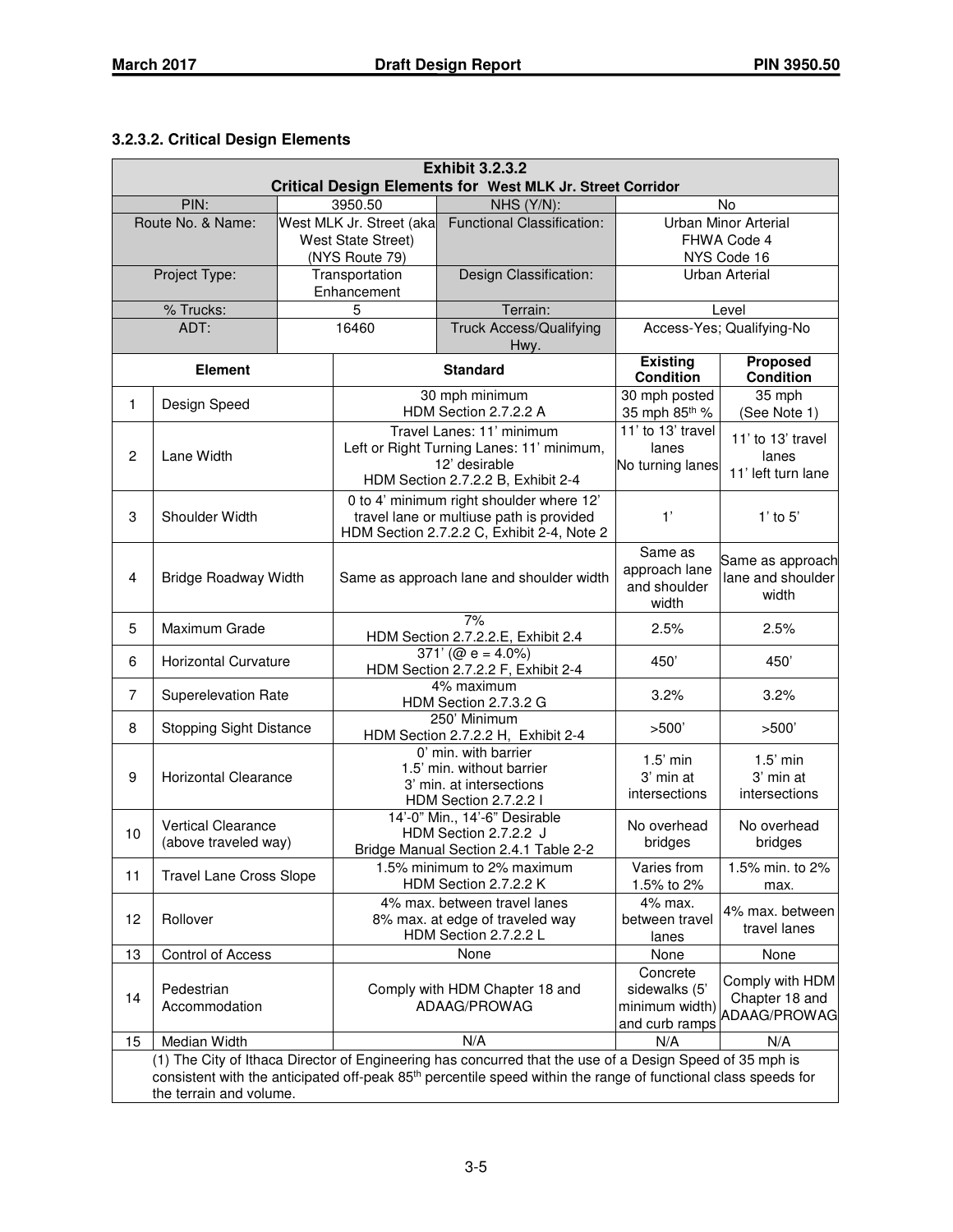## **3.2.3.3. Other Design Parameters**

|                                                                                                                                                                                                                                       | <b>Exhibit 3.2.3.3 a</b><br><b>Other Design Parameters</b>       |                                                                           |                                       |  |  |  |
|---------------------------------------------------------------------------------------------------------------------------------------------------------------------------------------------------------------------------------------|------------------------------------------------------------------|---------------------------------------------------------------------------|---------------------------------------|--|--|--|
|                                                                                                                                                                                                                                       |                                                                  | <b>Highway or Feature</b>                                                 |                                       |  |  |  |
|                                                                                                                                                                                                                                       | <b>Element</b>                                                   | <b>Criteria</b>                                                           | <b>Proposed Condition</b>             |  |  |  |
|                                                                                                                                                                                                                                       | Level of Service<br>(for non – interstate projects)              | C (desirable)<br>D (minimum)                                              | C (overall intersection) (See Note 1) |  |  |  |
| 2                                                                                                                                                                                                                                     | Drainage Design Storm                                            | 5 years (Storm Drainage System)                                           | 5 Years                               |  |  |  |
|                                                                                                                                                                                                                                       |                                                                  | <b>Exhibit 3.2.3.3 b</b><br><b>Other Design Parameter: Design Vehicle</b> |                                       |  |  |  |
|                                                                                                                                                                                                                                       | <b>Design Vehicle</b><br>Location<br><b>Vehicle Accommodated</b> |                                                                           |                                       |  |  |  |
|                                                                                                                                                                                                                                       | West Seneca Street                                               | SU                                                                        | SU                                    |  |  |  |
|                                                                                                                                                                                                                                       | P (See Note 2)<br>P<br><b>Brindley Street</b>                    |                                                                           |                                       |  |  |  |
| The proposed level of service C will be achieved by the relocation of Brindley Street under PIN 3756.11.<br>(1)<br>Brindley Street, which will be relocated as part of the Brindley Bridge Project. The former Brindley Street<br>(2) |                                                                  |                                                                           |                                       |  |  |  |

(2) Brindley Street, which will be relocated as part of the Brindley Bridge Project. The former Brindley Street will be downgraded to a minor commercial driveway which needs to accommodate an occasional WB-40 tractor trailer vehicle for deliveries to the Ithaca Grain and Pet Supply Store.

## **3.3. Engineering Considerations**

## **3.3.1. Operations (Traffic and Safety) & Maintenance**

## **3.3.1.1. Functional Classification and National Highway System**

This project will not change the functional classification of the highway.

## **3.3.1.2. Control of Access**

Right-of-way access to the highway will remain uncontrolled. Driveway access control will remain, but some openings will be reduced in width. The 60' wide driveway curb cut to Trombley Tire and Auto Service at Station ML 21+00 RT will be reduced by about 15 feet in width to accommodate the relocated sidewalk curb ramp at West Seneca Street. This can be done without adversely impacting access to the garage doors and parking on this property. Three other driveways to Just Be Cause, State Farm Insurance and Mama Teresa's Pizza will be reduced in width to 20 to 24'. The driveway to Pete's Grocery will be shifted approximately 16' to the west. With the relocation of Brindley Street to the Taughannock Boulevard intersection, the former Brindley Street will be downgraded to a minor commercial driveway under Alternative 1 serving the Ithaca Grain and Pet Supply and the offices at 1001 West Seneca Street, the Sign Works building.

## **3.3.1.3. Traffic Control Devices**

#### **3.3.1.3. (1) Traffic Signals**

No modifications to the existing State-owned mast arm traffic signal at the West MLK Jr. Street/Taughannock Boulevard intersection are proposed. A new pedestrian-actuated traffic signal is proposed for the new mid-block pedestrian crossing at Station ML 16+60. A HAWK signal system, which like a railroad crossing remains dark (unlit) until activated by a pedestrian pushbutton, will be considered for this installation.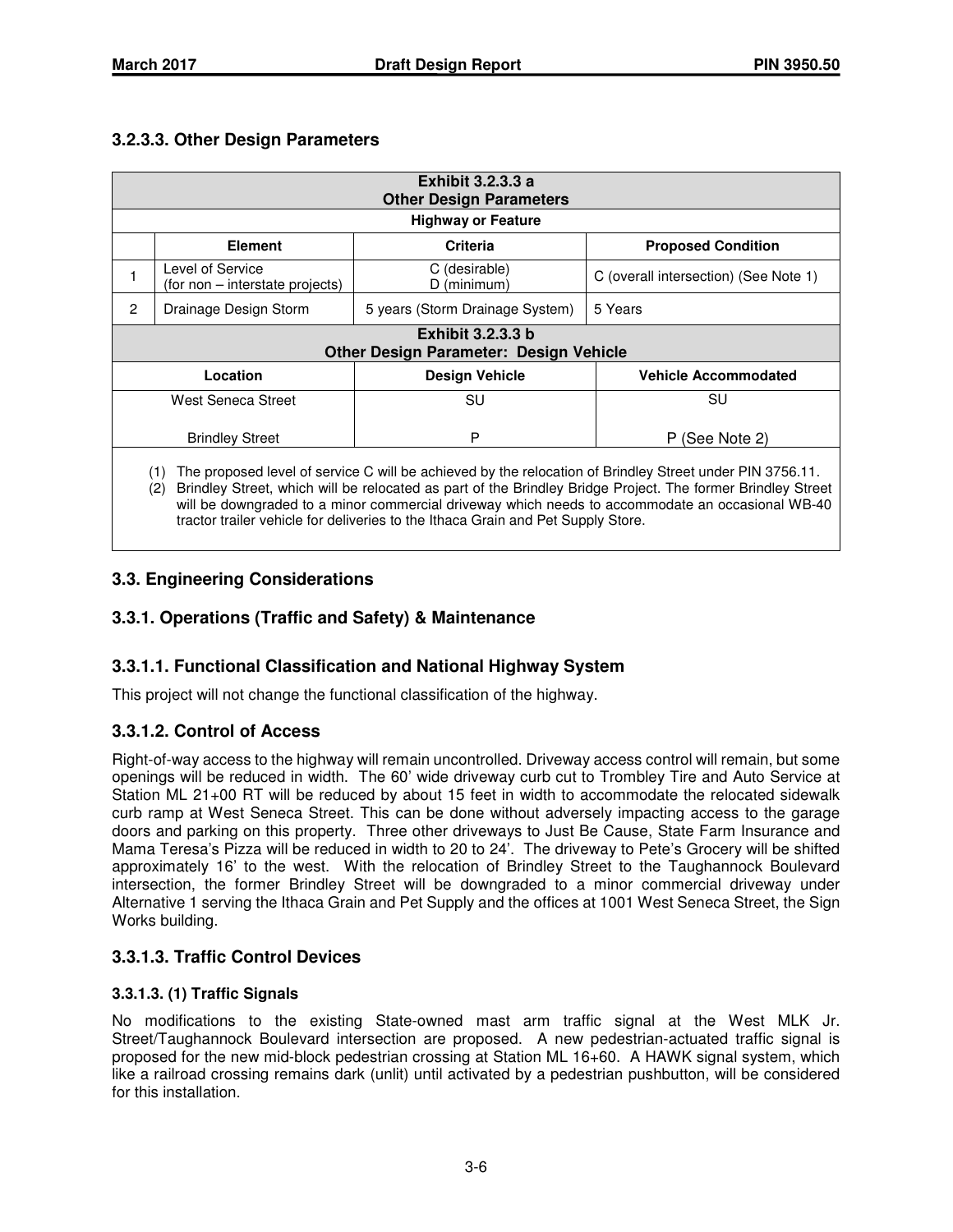A new semi-actuated traffic signal will be installed at the intersection of Floral Avenue and West MLK Jr. Street/Hector Street under either of the feasible alternatives, including pedestrian signal accommodations for crossing West MLK Jr. Street/Hector Street. The installation will be a mast arm system with a protected/permissive left turn indication for the westbound left turn from West MLK Jr. Street to Floral Avenue. Pedestrian signal controls will include audible indications and countdown timers.

## **3.3.1.3. (2) Signs**

The existing traffic signs are in good condition and will be retained where appropriate. New signs will be added where required by current standards.

#### **3.3.1.3. (3) Pavement Markings**

New pavement markings will be provided throughout the project length delineating the new lane configuration planned for West MLK Jr. Street. Hi-intensity crosswalk pavement markings will be used for the new signal-protected pedestrian crossing.

## **3.3.1.4. Intelligent Transportation Systems (ITS)**

No ITS measures are proposed under this project.

## **3.3.1.5. Speeds and Delay**

#### **3.3.1.5. (1) Proposed Speed Limit**

The existing posted speed limit of 30 mph will be retained upon completion of the project. Speeds are not expected to be significantly affected by either of the feasible alternatives, although should be somewhat reduced with the implementation of narrower travel lanes and a reduction in the number of travel lanes from 2 to 1. Narrower travel lanes have been shown to have a traffic calming (speed reducing) effect on motorists. Refer to Section 2.3.1.5 for posted and existing operating speeds.

#### **3.3.1.5. (2) Travel Time Estimates**

The feasible alternatives will not significantly affect travel times through the project corridor, although may be marginally longer with reduced speeds through traffic calming measures that are planned as part of the feasible alternatives. The reduction in the number of travel lanes will not impact travel times because travel through the corridor is still controlled eastbound by the traffic signal at Taughannock Boulevard and westbound will still have a dedicated left turn lane for Floral Avenue. Refer to Section 2.3.1.5 for current average travel times through the project corridor.

## **3.3.1.6. Traffic Volumes**

Since there are no anticipated changes in traffic volumes, see Section 2.3.1.6 for existing and projected traffic volumes**.** Refer to **Appendix C** for traffic flow diagrams. Refer to Exhibits 2.3.1.5 for a summary of the traffic data.

## **3.3.1.7. Level of Service and Mobility**

#### **3.3.1.7 (1) At Project Completion & Design Year**

A level of service (LOS) capacity analysis was conducted using Synchro 9 for the estimated time of completion and design year for the three intersections within the project limits. The LOS analysis was conducted for the evening (PM) peak hour which is the design peak hour for a typical weekday. The analysis takes into consideration the road diet proposed under each of the two feasible alternatives. The analysis results are the same for each alternative since the proposed lane configurations at each of the intersections is the same under both alternatives. The analysis also incorporates the planned relocation of Brindley Street to the Taughannock Boulevard intersection, which will occur with the Brindley Street bridge Project. The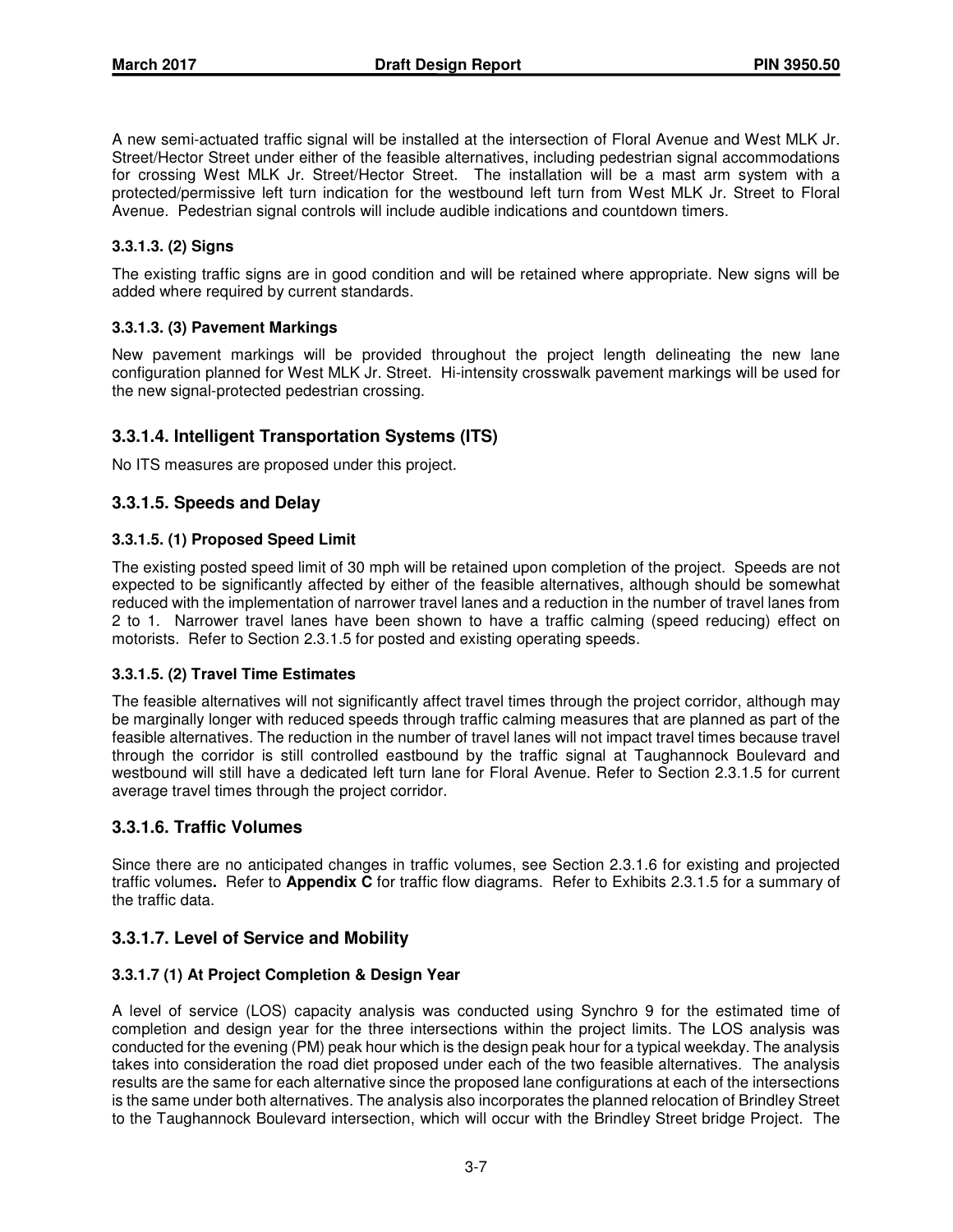results of this analysis is shown below in Exhibit 3.3.1.7. Existing LOS as discussed under Section 2.3.1.7 of this report is repeated here for comparison.

| <b>Exhibit 3.3.1.7</b><br>Intersection Level of Service and Delay (sec) |                 |            |               |
|-------------------------------------------------------------------------|-----------------|------------|---------------|
| PM Peak Hour (4:30 to 5:30 PM)                                          |                 |            |               |
| <b>Intersection</b>                                                     | Existing (2014) | ETC (2018) | ETC+10 (2028) |
| West MLK Jr. Street & Taughannock<br>Boulevard (Average)                | B(14.2)         | C(22.3)    | C(22.3)       |
| Taughannock Southbound                                                  | B(12.6)         | B(17.8)    | B(17.8)       |
| <b>Brindley Northbound</b>                                              | N/A             | B(15.4)    | B(15.4)       |
| West MLK Jr. Westbound                                                  | B(17.4)         | C(28.2)    | C(28.2)       |
| West MLK Jr. Eastbound                                                  | B(11.6)         | B(19.4)    | B(19.4)       |
| West MLK Jr. Street & West Seneca/Brindley<br>Street (Average)          | F(724)          | C(22.2)    | C(22.2)       |
| Brindley/West Seneca Eastbound                                          | F               | A(0)       | A(0)          |
| West Seneca Westbound                                                   | F(56.8)         | F(83.3)    | F(83.3)       |
| West MLK Jr. Westbound Left                                             | A(1.2)          | A(0)       | A(0)          |
| West MLK Jr. Eastbound                                                  | No delay        | No delay   | No delay      |
| West MLK Jr. Street & Floral Avenue (Avg)                               | A(7.5)          | B(10.9)    | B(11.9)       |
| <b>Floral Eastbound</b>                                                 | E(40.6)         | B(15.4)    | B(15.4)       |
| West MLK Jr. Westbound Left                                             | B(5.3)          | A(9.6)     | B(11.1)       |
| West MLK Jr. Westbound Through                                          | No delay        | A(4.2)     | A(4.3)        |
| <b>Hector Eastbound</b>                                                 | No delay        | B(20.0)    | C(21.8)       |

The level of service at the Taughannock Boulevard intersection drops down to LOS C at the time of completion of this project due to the addition of Brindley Street to the intersection (as part of the Brindley Street Bridge Project). All approaches will operate at LOS C or better and the intersection average level of service will be LOS C. This project in itself has no impact on the future operations at this intersection.

The West Seneca Street/former Brindley Street intersection level of service will improve with the realignment of Brindley Street to an average LOS C for the intersection. The West Seneca westbound approach however will continue to operate at LOS F due to heavy conflicting and uncontrolled westbound traffic on West MLK Jr. Street.

The average intersection level of service at the Floral Avenue intersection will drop from LOS A under both alternatives to LOS B at ETC and the design year of ETC+10. This drop in the average intersection level of service is due to the installation of a traffic signal at this intersection and the sacrifice of some delay being added to the eastbound and westbound movements for the Hector and West MLK Jr. Street approaches to improve operations for the Floral Avenue approach. Floral Avenue level of service will improve from the existing LOS E to LOS B.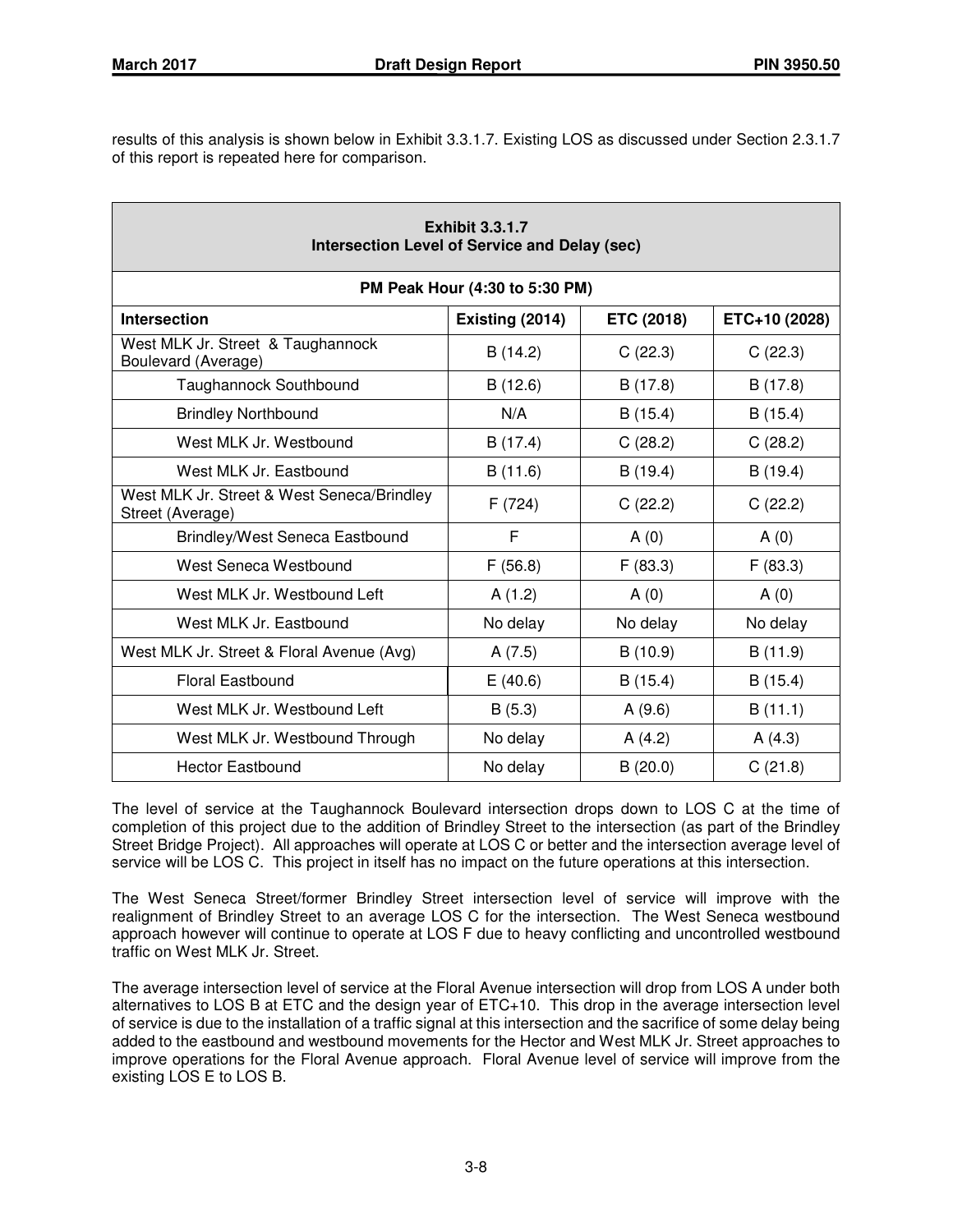## **3.3.1.7 (2) Work Zone Safety & Mobility**

**A. Work Zone Traffic Control Plan** - Traffic will be maintained on the existing roadway alignment, and the construction will be phased. Two-way continuous traffic will be maintained at all times, except for occasional alternating single lane traffic with flagger control at times of paving. Routes for emergency vehicles will be maintained and open during construction. Pedestrian traffic will be maintained during construction using existing or temporary sidewalks and will be detoured where necessary. Pedestrian access through the corridor will be maintained through construction. Bicycle traffic will utilize vehicular travel lanes during construction. Work zone traffic control details will be prepared and evaluated during final design.

**B. Special Provisions** - Due to the ability to generally maintain traffic with acceptable delays during the daylight hours, night time construction will not be utilized. The work zone traffic control will need to be coordinated with city officials, Tompkins Consolidated Area Transit (TCAT), and business owners.

**C. Significant Projects (per 23 CFR 630.1010)** - This project is not considered a significant project per 23 CFR 630.1010. A Transportation Management Plan (TMP) will be prepared for the project consistent with 23 CFR 630.1012. The TMP will consist of a Temporary Traffic Control (TTC) plan. Transportation Operations (TO) and Public Information (PI) components of a TMP will be considered during final design.

## **3.3.1.8. Safety Considerations, Accident History and Analysis**

Under both feasible alternatives, the potential for accidents is expected to decrease along the project corridor with the implementation of the proposed road diet, the installation of the protected signalized pedestrian crossing and the provision of dedicated bicycle facilities for bike traffic. Speeds are expected to be reduced by taking away one of the travel lanes and providing narrower travel lanes. Pedestrians will feel better protected from traffic by having a wider sidewalk to walk on and by having some separation from the vehicular travel lane.

The separate Brindley Street Bridge Project, which will relocate Brindley Street opposite Taughannock Boulevard, along with the intersection realignment of West Seneca Street under this project, will improve turning operations and reduce conflict points at the West Seneca Street intersection. By separating the intersections and slightly relocating the driveway to Pete's Grocery will make the intersection less confusing to navigate through.

## **3.3.1.9. Impacts on Police, Fire Protection and Ambulance Access**

Refer to Section 3.3.1.7(2) for a discussion of the anticipated impacts during construction. There are no anticipated impacts to police, fire protection and ambulance access during construction, although there will be slight delays for all traffic while construction work is in progress.

## **3.3.1.10. Parking Regulations and Parking Related Issues**

No changes to parking regulations are proposed, although existing regulations will be reinforced by the installation of additional parking restriction signage. No stopping will be allowed along the project corridor.

## **3.3.1.11. Lighting**

No changes to the existing street lighting are proposed.

## **3.3.1.12. Ownership and Maintenance Jurisdiction**

West MLK Jr. Street and its associated sidewalks and drainage system will continue to be owned and maintained by the City of Ithaca. The traffic signal located at the intersection of West MLK Jr. Street and Taughannock Boulevard will continue to be owned and maintained by NYSDOT Region 3. The new pedestrian traffic signal will be owned and operated by the City of Ithaca.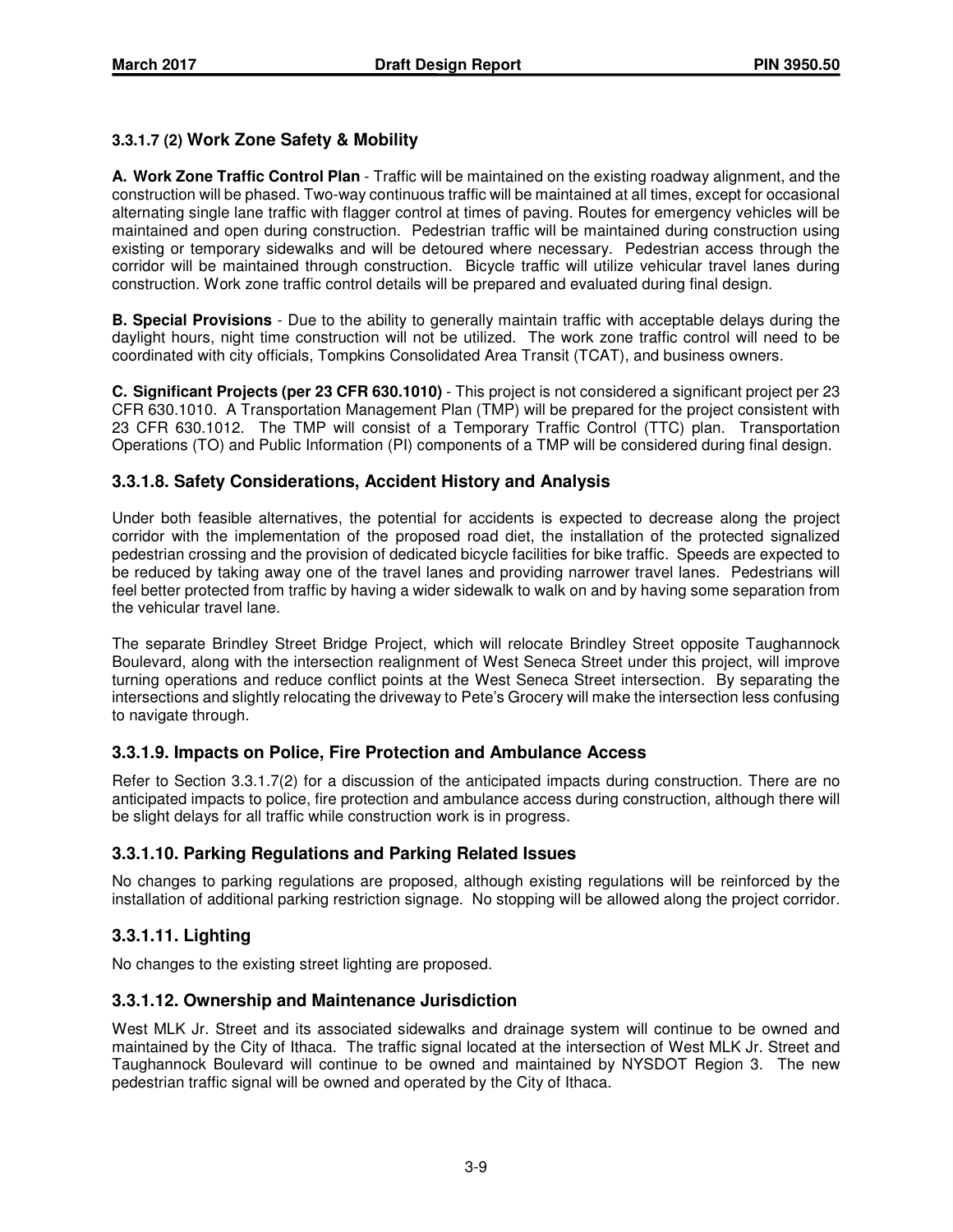## **3.3.2. Multimodal**

## **3.3.2.1. Pedestrians**

Under Alternative 1, the existing 5' sidewalk on the south side of West MLK Jr. Street between Floral Avenue and West Seneca Street will be widened to a 10' multi-use path by narrowing the roadway pavement in this area. Also, a 55' long section of existing sidewalk on the east side of Floral Avenue between West MLK Jr. Street and the Cayuga Waterfront Trail access will be widened from the existing 3 feet to 8 feet to extend the multiuse path to the trail. The remaining existing 5' sidewalks on the north and south sides of West MLK Jr. Street within the project limits will be either retained or reconstructed setback from the curb line to provide a snow storage area and potential tree planting area.

Under Alternative 2, the existing 5' sidewalks on the south side of West MLK Jr. Street between Floral Avenue and West Seneca Street will be widened to 10 feet. The remaining existing 5' sidewalks on the north and south sides of West MLK Jr. Street within the project limits will be maintained

Under both Alternatives 1 and 2, a new midblock pedestrian crosswalk will be added between Floral Avenue and West Seneca Street to accommodate the large number of pedestrians from the West Hill area wishing to cross the street at this location to access commercial destinations on the north side of the street. This crosswalk will be controlled by a pedestrian-actuated traffic signal; see Section 3.3.1.3 (1) for further discussion of the proposed signal. Also under both alternatives, a new traffic signal would be installed at the Floral Avenue intersection, which will make it easier for pedestrian to cross Hector Street/West MLK Jr. Street at this location.

Also as part of both feasible alternatives, a new section of sidewalk will be provided on the south side of West MLK Jr. Street between the relocated intersections of West Seneca Street and Brindley Street to provide better continuity with the existing south sidewalk to the east and west. The new sidewalk will also connect with the existing sidewalk on the south side of West Seneca Street and with Brindley Street, which is proposed, along with the existing Brindley Street Bridge over Six Mile Creek, to be converted to exclusive pedestrian and bicycle use as part of replacing the bridge and approach roadway on a new alignment to the east.

At the West Seneca Street, Brindley Street and Taughannock Boulevard intersections, existing curb ramps will be upgraded to current Americans with Disabilities Act guidelines and NYSDOT standards where needed, including installation of detectable warning units. Existing crosswalk markings at these intersections will be refreshed. Type LS crosswalk markings will be installed at the new midblock pedestrian crosswalk.

#### **3.3.2.2. Bicyclists**

Special provisions are proposed to accommodate bicyclists as part of this project. Under Alternative 1, the existing 5' sidewalk on the south side of West MLK Jr. Street between Floral Avenue and West Seneca Street will be widened to a 10' multiuse path by narrowing the roadway pavement in this area. Also, a 55' long section of existing sidewalk on the east side of Floral Avenue between West MLK Jr. Street and the Cayuga Waterfront Trail access will be widened from the existing 3 feet to approximately 8 feet to extend the multiuse path to the trail. This will provide bicyclists an off-road connection between the Cayuga Waterfront Trail and Brindley Street, where the existing Brindley Street Bridge over Six Mile Creek and its approaches are proposed to be converted to exclusive bicycle and pedestrian use as part of replacing the bridge and approach roadway on a new alignment to the east. A variable 5' to 6' westbound bike lane between Floral Avenue and West Seneca Street will also be included under Alternative 1 as an alternative to using the multi-use path for bicyclists traveling from Downtown to Hector Street and points west. East of West Seneca Street, bicyclists will be accommodated in each direction by 14' wide shared use lanes.

Under Alternative 2, 5' bike lanes will be provided on both sides of West MLK Jr. Street between Floral Avenue and West Seneca Street and the westbound bike lane will continue to the Taughannock Boulevard intersection. East of West Seneca Street, eastbound bicyclists will be accommodated by 12' wide shared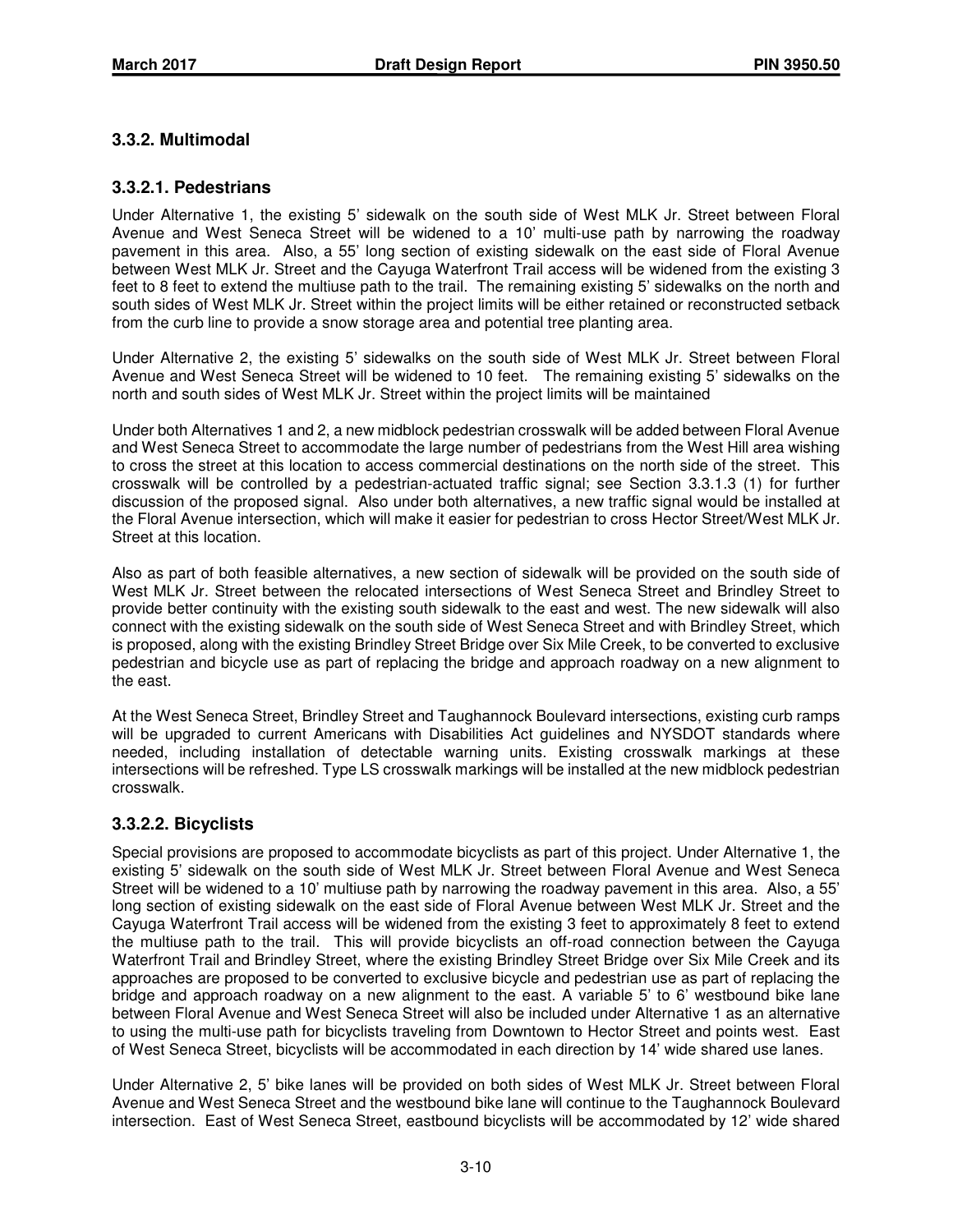use lanes but some bike traffic is expected to divert at the former Brindley Street which is to become a pedestrian and bicycle trail.

## **3.3.2.3. Transit**

No changes are proposed to existing TCAT bus stops.

## **3.3.2.4. Airports, Railroad Stations, and Ports**

Not applicable for this project.

#### **3.3.2.5. Access to Recreation Areas (Parks, Trails, Waterways, and State Lands)**

The multiuse path proposed on the south side of West MLK Jr. Street under Alternative 1, the wider sidewalks and bike lanes proposed on both sides of the street under Alternative 2, and the new mid-block crosswalk controlled by a pedestrian actuated traffic signal under both alternatives should enhance pedestrian and bicycle access to the Cayuga Waterfront Trail connection near the West MLK Jr. Street / Floral Avenue intersection.

#### **3.3.3. Infrastructure**

#### **3.3.3.1. Proposed Highway Section**

Refer to Drawings TYP-A1 and TYP-A2 in **Appendix A** for proposed typical sections of West MLK Jr. Street for Alternatives I and 2, respectively. Under Alternative 1, the proposed highway section would consist of a 5' to 6' westbound bike lane, a 12' westbound travel lane, an 11' center left turn lane, and a 11' with 2' curb/barrier offset eastbound travel lane between Floral Avenue and West Seneca Street. Between West Seneca Street and Taughannock Boulevard, there would be 14' shared-use travel lanes in each direction and a second 11' eastbound travel lane.

Under Alternative 2, there would be 5' to 6' bike lanes and 11' to 12' travel lanes in both directions and an 11' center left turn lane between Floral Avenue and West Seneca Street. Between West Seneca Street and Taughannock Boulevard, there would be a 5' westbound bike lane, an 11' westbound and eastbound travel lane, and a 12' shared-use eastbound travel lane.

Refer also to plan drawings in **Appendix A** for proposed changes to curbing, sidewalks, intersection geometry, storm drainage and pavement marking and lane utilization.

#### **3.3.3.1. (1) Right of Way**

There are no right-of-way acquisitions necessary for either Alternatives 1 or 2.

#### **3.3.3.1. (2) Curb**

The existing vertical faced granite curbing on West MLK Jr. Street will generally be retained with the exception of the south curb between Floral Avenue and West Seneca Street and the curb at the intersections to be realigned. Any damaged curb sections will be replaced. Under Alternative 1, approximately 300' of the existing south side curb between Floral Avenue and West Seneca Street will be replaced by single slope concrete median barrier between the roadway and proposed multiuse path. The remaining 250' will be removed and reset or replaced. The existing curb on the Flood Control Bridge will remain in place but will be incorporated into the multi-use PCC path.

Under Alternative 2, the existing curbing along the south side of the street between Floral Avenue and West Seneca Street will be reset 5 feet into the roadway to provide a wider sidewalk along that side of the roadway. As with Alternative 1, the existing curb on the Flood Control Bridge will remain in place, but will be incorporated into the new sidewalk.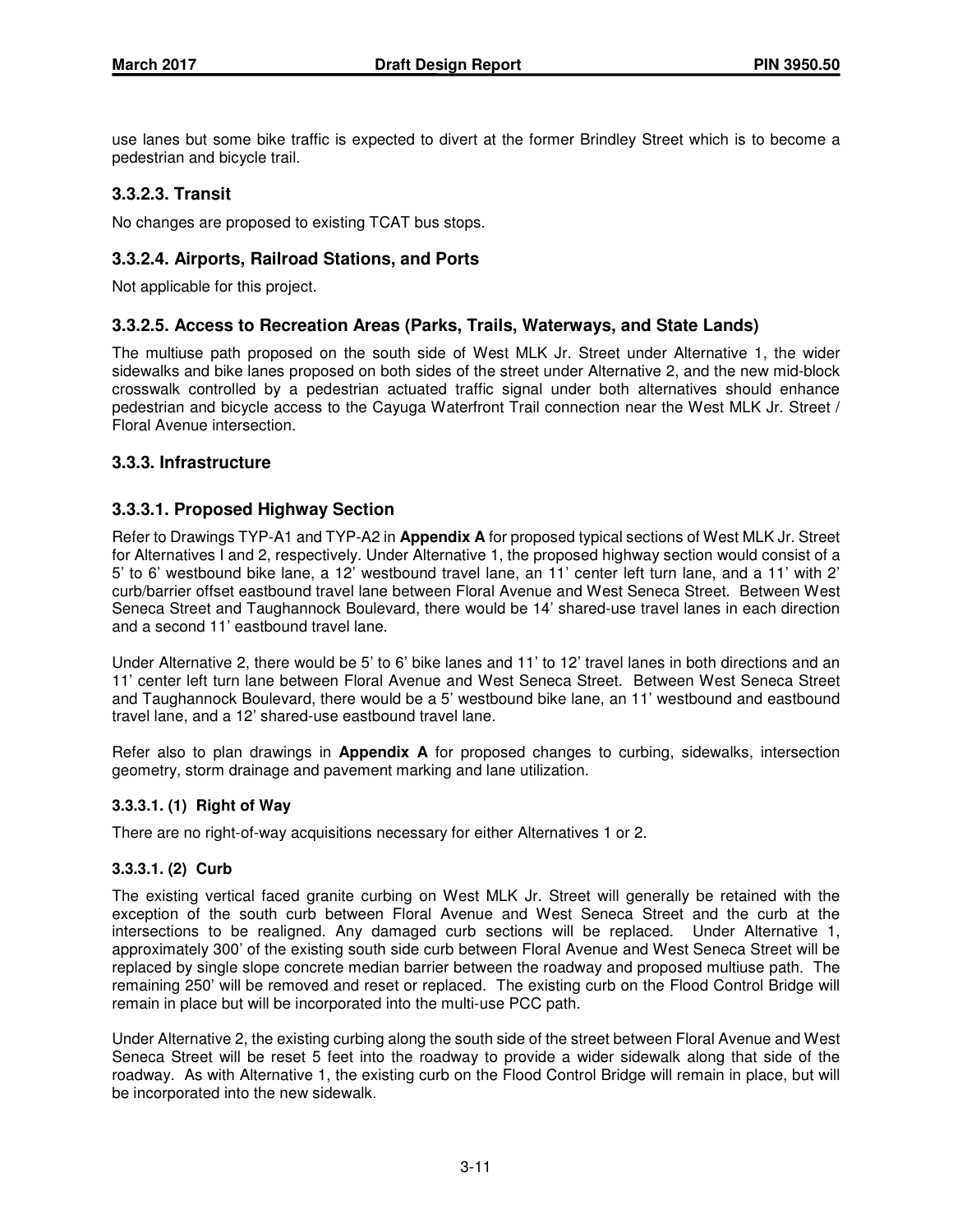Under both alternatives, new vertical faced granite curbing will be provided at the realigned intersections of West Seneca Street and Brindley Street.

#### **3.3.3.1. (3) Grades**

The existing roadway grades will be maintained. The maximum grade is 2.5% and the minimum grade is 0.3%.

#### **3.3.3.1. (4) Intersection Geometry and Conditions**

Under both feasible alternatives, existing intersection geometry will be significantly altered as part of this project. Following are anticipated modifications:

Floral Avenue Intersection:

• The southeast corner radius would be increased to 34' under Alternative 1 as part of the street width reduction on West MLK Jr. Street and the addition of the proposed multi-use path. Shop curved box beam median barrier will be used on this corner to provide protection for the multi-use path. This barrier will continue southward to the crosswalk across Floral Avenue.

West Seneca Street and Brindley Street Intersections:

- Both legs of West Seneca Street would be altered to intersect West MLK Jr. Street at 90 degrees, creating approximately 80' of separation between the two intersections.
- Former Brindley Street, which will be re-aligned to intersect West MLK Jr. Street opposite Taughannock Boulevard, will be downgraded to a commercial driveway. The commercial driveway to Pete's Grocery, which is also in the vicinity of this intersection would be shifted westward approximately 16' to improve turning operations at this intersection.

Refer to Drawings PLN-A1-1 to PLN-A2-2 in **Appendix A** for the geometry of the proposed intersections.

#### **3.3.3.1. (5) Roadside Elements**

(a) Snow Storage, Sidewalks, Utility Strips, Bikeways – Under Alternative 1, the sidewalk will be widened to 12' between the Flood Control Channel Bridge and West Seneca Street. The widened sidewalk will serve a dual purpose of additional sidewalk width and snow storage area. East of West Seneca Street, the existing sidewalk which is adjacent to the existing curb line will be moved back 5' to provide 5' of snow storage area between the curb and the new sidewalk.

 Under Alternative 2, the sidewalk will be widened to 10' between Floral Avenue and West Seneca Street to serve a dual purpose of additional sidewalk width and snow storage area. East of West Seneca Street, as with Alternative 1, the sidewalk will be moved back 5' to provide 5' of snow storage area between the curb and the new sidewalk. See Section 3.3.2.1 for a discussion of sidewalks and the multi-use path to be provided. No utility strips or bikeways are included; see Section 3.3.2.2 for a discussion of shared use lanes and bike lanes to be provided.

(b) Driveways – Existing driveway entrances along the project corridor will be retained but the driveway aprons will be re-built and the curb cuts will be narrowed to shorten pedestrian crossing distances and/or to improve turning operations. The three driveways on the south side of West MLK Jr Street between the Flood Control Channel Bridge and West Seneca Street will be narrowed to between 20' and 24'. The driveway to Pete's Grocery will retained at 35' width, but will be shifted to the west by approximately 16' to improve turning operations near the intersection of West MLK Jr. Street with West Seneca Street. The driveway to Trombley Tire and Auto Service will be reduced in width by about 15' to 35' in order to accommodate the relocated sidewalk curb ramp at West Seneca Street. See Section 3.3.1.2 for further discussion. Ithaca Grain and Pet Supply and the offices at 1001 West Seneca Street, which share a driveway off the existing Brindley Street alignment will have a new driveway constructed off West MLK Jr. Street within the former Brindley Street right of way.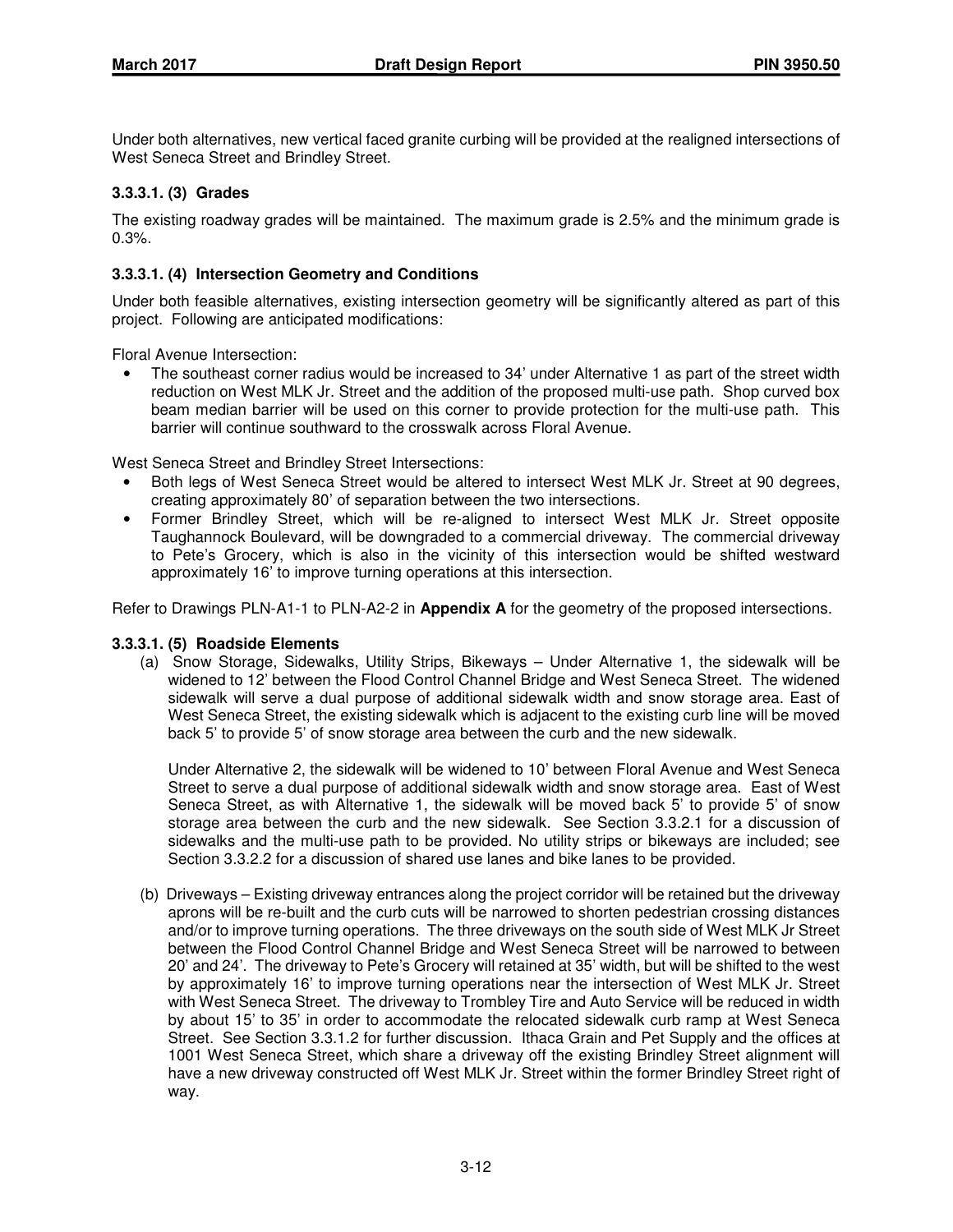(c) Clear Zone – Alternative 1: a 2' buffer will be provided between the eastbound travel lane of West MLK Jr. Street and the proposed single slope concrete median barrier separating the multi-use path from the roadway between Floral Avenue and the proposed crosswalk on the west side of the Flood Control Channel Bridge. This alternative will therefore not change the existing minimum clear zone width of approximately 2 feet from edge of travel lane within the project limits.

Alternative 2: the addition of the bike lanes and sidewalk widening on the south side of West MLK Jr. Street west of West Seneca Street will provide an additional 10 feet of clear zone width in this area. This alternative will not change the existing minimum clear zone width of approximately 2 feet from edge of travel lane within the remainder of the project limits.

## **3.3.3.2. Special Geometric Design Elements**

#### **3.3.3.2. (1) Nonstandard Features**

The feasible alternatives comply with the geometric features and cross section elements in the design criteria.

#### **3.3.3.2. (2) Non-Conforming Features**

There will be no non-conforming features within the project limits.

## **3.3.3.3. Pavement and Shoulder**

#### **3.3.3.3. Pavement and Shoulder**

The proposed pavement treatment consists of a single course mill and overlay treatment from Station ML 12+48 just west of Floral Avenue to the west end of the Flood Control Channel Bridge, and from the east end of the bridge to approximately Station ML 22+35 just west of Taughannock Boulevard. This mill and overlay treatment will address existing surface irregularities and provide a clean surface for application of new pavement markings and will encompass the section of roadway affected by curb line relocations and intersection realignments. The relocated segment of Brindley Street that connects to West MLK Jr. Street will either be reconstructed as a new stub street (Alternative 2) or a new minor commercial driveway (Alternative 1).

Refer to Drawings TYP-A1 and TYP-A2 in **Appendix A** for the proposed pavement resurfacing and reconstruction sections for Alternatives 1 and 2.

#### **3.3.3.4. Drainage Systems**

The project area is served by a closed drainage system consisting of drainage inlet structures and pipes that discharge to the Flood Control Channel, Cayuga Inlet and Six Mile Creek. Both alternatives 1 and 2 include proposed curb line changes that will impact two existing drainage inlet structures located in the vicinity of Station ML 16+00 RT that discharge via a 24-inch diameter pipe to the Flood Control Channel on the south side of the Flood Control Channel Bridge. The existing drainage inlets will be converted to manhole structures and will serve as connecting structures for two new drainage structures that will be installed along the new curb line.

#### **3.3.3.5. Geotechnical**

No special techniques or considerations are needed.

#### **3.3.3.6. Structures**

The West MLK Jr. Street (NYS Route 79) Bridge over the Flood Control Channel (BIN 2210660), is a significant structure that covers much of the project limits. Refer to Section 2.3.3.6 for information on this structure. Work on the bridge associated with this project consists of the following: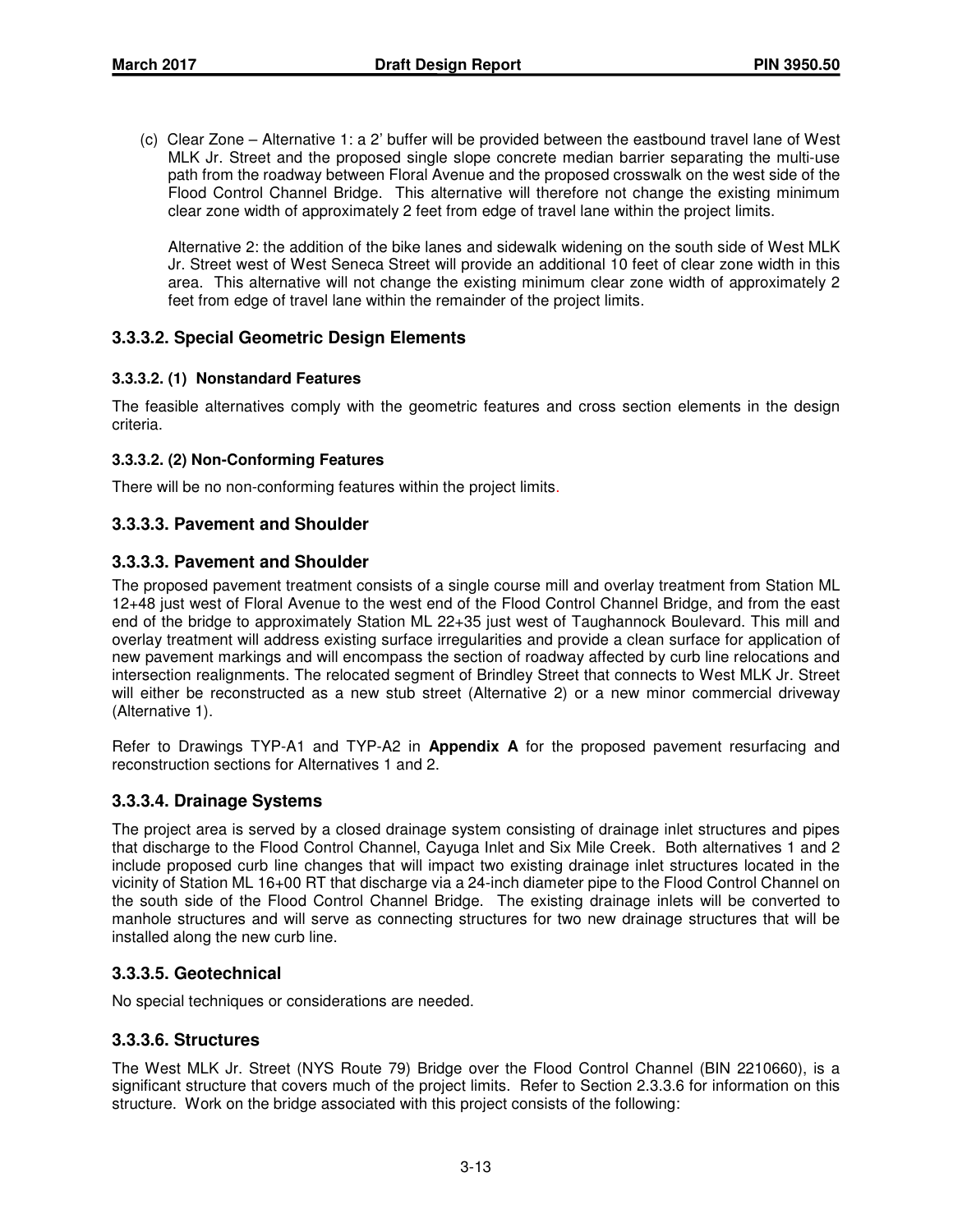- Alternative 1: widening of the south sidewalk on the bridge from 5' to 10' to serve as a multi-use path by installing a single-slope concrete barrier inward from the existing curb line by 7' and filling the gap between the barrier and the existing bridge curb with new PCC sidewalk. The two existing scuppers along the south side of the roadway will need to be reconstructed along the new concrete barrier. See Drawing TYP-A1 in **Appendix A**.
- Alternative 2: widening of the south sidewalk on the bridge from 5' to 10' by moving the curb line inward 5' and filling the gap between the new curb and the existing curb with new PCC sidewalk. The two scuppers along the south side of the roadway will need to be reconstructed along the new curb line. See Drawing TYP-A2 in **Appendix A**.

Under each alternative, existing pavement markings on the concrete bridge surface will need to be ground off in order to accommodate the new lane configuration across the bridge. The existing Level 1 loading of the bridge was reviewed and it was determined that the bridge will have adequate load capacity for the proposed improvements for either alternative. As part of final design, a new Level 1 Load Rating of the bridge will be developed based on the increased loading. A bridge deck drainage analysis will be performed to determine appropriate locations for the relocated bridge scuppers.

## **3.3.3.7. Hydraulics of Bridges and Culverts**

The hydraulic opening of BIN 2210660 is not affected by this project. There are no dams in the vicinity of the project.

## **3.3.3.8. Guide Railing, Median Barriers and Impact Attenuators**

The short segment of box beam guide railing located between curb and sidewalk on the east side of Floral Avenue at the extreme western end of the project will be removed and replaced by a box beam median barrier under Alternative 1 to allow widening of the 3' wide sidewalk to an 8' multi-use path that will connect the proposed multi-use path along West MLK Jr. Street to the Cayuga Waterfront Trail. The segments of bridge approach guide rail are not affected by the project and will be retained.

#### **3.3.3.9. Utilities**

No overhead or underground utilities are in conflict with the work proposed under this project. Utility manhole and valve box covers located in areas where the proposed grade is changing from existing grade will be adjusted to proposed finished grade.

#### **3.3.3.10. Railroad Facilities**

The project will not affect any railroad facilities.

#### **3.3.4. Landscape and Environmental Enhancements**

#### **3.3.4.1. Landscape Development and Other Aesthetics Improvements**

The project will include a new landscaped area between the relocated West Seneca Street and Brindley Street intersections on the south side of West MLK Jr. Street. There will also be a new landscape area between the driveway or new stub street that will replace former Brindley Street and a new HMA path that will connect to the old Brindley Street Bridge. A curb bump out on the east leg of West Seneca Street will also provide an opportunity for additional landscaping.

#### **3.3.4.2. Environmental Enhancements**

There are currently no plans for environmental enhancements within the project limits.

#### **3.3.5. Miscellaneous**

There are no other miscellaneous items for this project not already discussed in previous sections.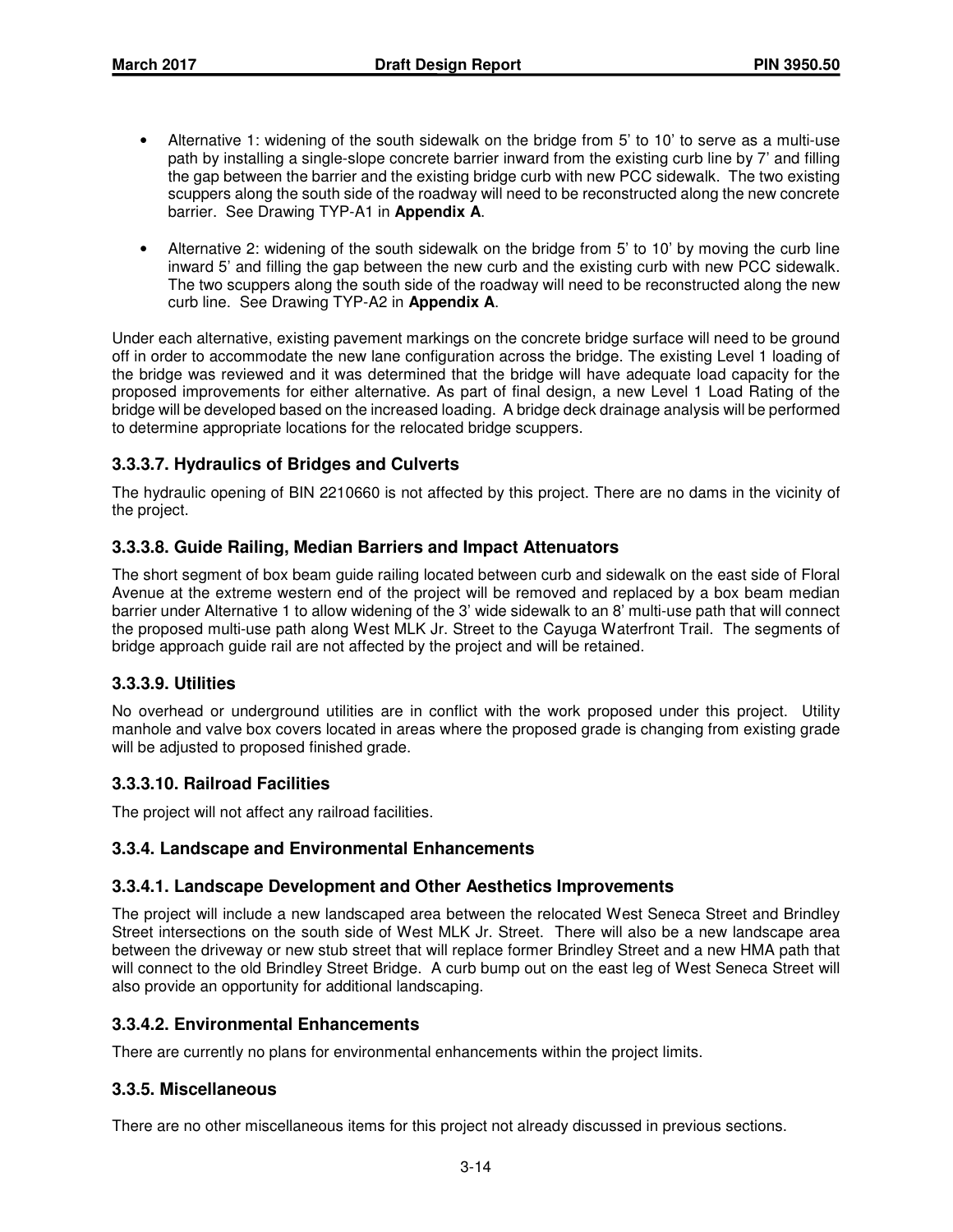## **CHAPTER 4 - SOCIAL, ECONOMIC and ENVIRONMENTAL CONDITIONS and CONSEQUENCES**

## **4.1 Introduction**

## **4.1.1 Environmental Classification**

## **4.1.1.1 NEPA Classification**

This project is being progressed as a Class II action (Categorical Exclusion) for both feasible alternatives. Both alternatives will not individually or cumulatively have a significant environmental impact and are excluded from the requirement to prepare an Environmental Impact Statement (EIS) or an Environmental Assessment (EA) as documented in the Federal Environmental Approvals Worksheet (FEAW) and following discussion in this chapter.

Specifically, in accordance with the Federal Highway Administration's regulations in 23 CFR 771.117(c) (the 'c-list"), this project is one of the project types described in the 'c' list as "Federally-funded projects that receive less than \$5M of Federal funds; or with a total estimated cost of not more than \$30M and Federal funds comprising less than 15% of the total estimated project cost."

The Federal Environmental Approval Worksheet is included in **Appendix B**.

**4.1.1.2 SEQR Classification** This project is classified as a SEQR Unlisted Action in accordance with 6 NYCRR Part 617.7, with the City of Ithaca acting as the Lead Agency. An Unlisted Action is assumed to not have a significant effect on the environment, or is precluded from review under the Environmental Conservation Law, Article 8. City Ordinance No. xxx, determining that the project is an Unlisted Action and authorizing the City Engineer to prepare a Negative Declaration, was adopted on xxx and is included in **Appendix B**.

## **4.1.1.3 CEQR Classification**

The proposed project is anticipated to meet the criteria established for a CEQR Type I Action in accordance with the CEQR Chapter 176 Section 4. The project has been identified as a Type I action, per Chapter 176 Section 4 Subdivision B Item (1) "Construction of any of the following: (m) Bridges (or demolition thereof)." A CEQR Full Environmental Assessment Form (EAF) has been completed to determine the significance of the proposed project in concurrence with The Ithaca City Code Chapter 176-7. See **Appendix B** for completed CEQR Full EAF.

## **4.1.2 Coordination with Agencies**

## **4.1.2.1 NEPA Cooperating and Participating Agencies**

The following agencies are Cooperating Agencies in accordance with 23 CFR 771.111(d):

Federal Highway Administration (FHWA) New York State Department of Transportation (NYSDOT) New York State Department of Environmental Conservation (NYSDEC) US Department of the Interior Fish and Wildlife Service (USFWS) New York State Historic Preservation Office (SHPO)

## **4.2 Social**

The purpose of this section is to discuss the social environment in the vicinity of the project. This project involves West MLK Jr. Street in an urban, highly developed area within the City of Ithaca. The alternatives include the no-build, a road diet with a multi-use trail on the south side of the street, and a road diet with bike lanes and widened sidewalks on both sides of the street. Both build alternatives will re-align the West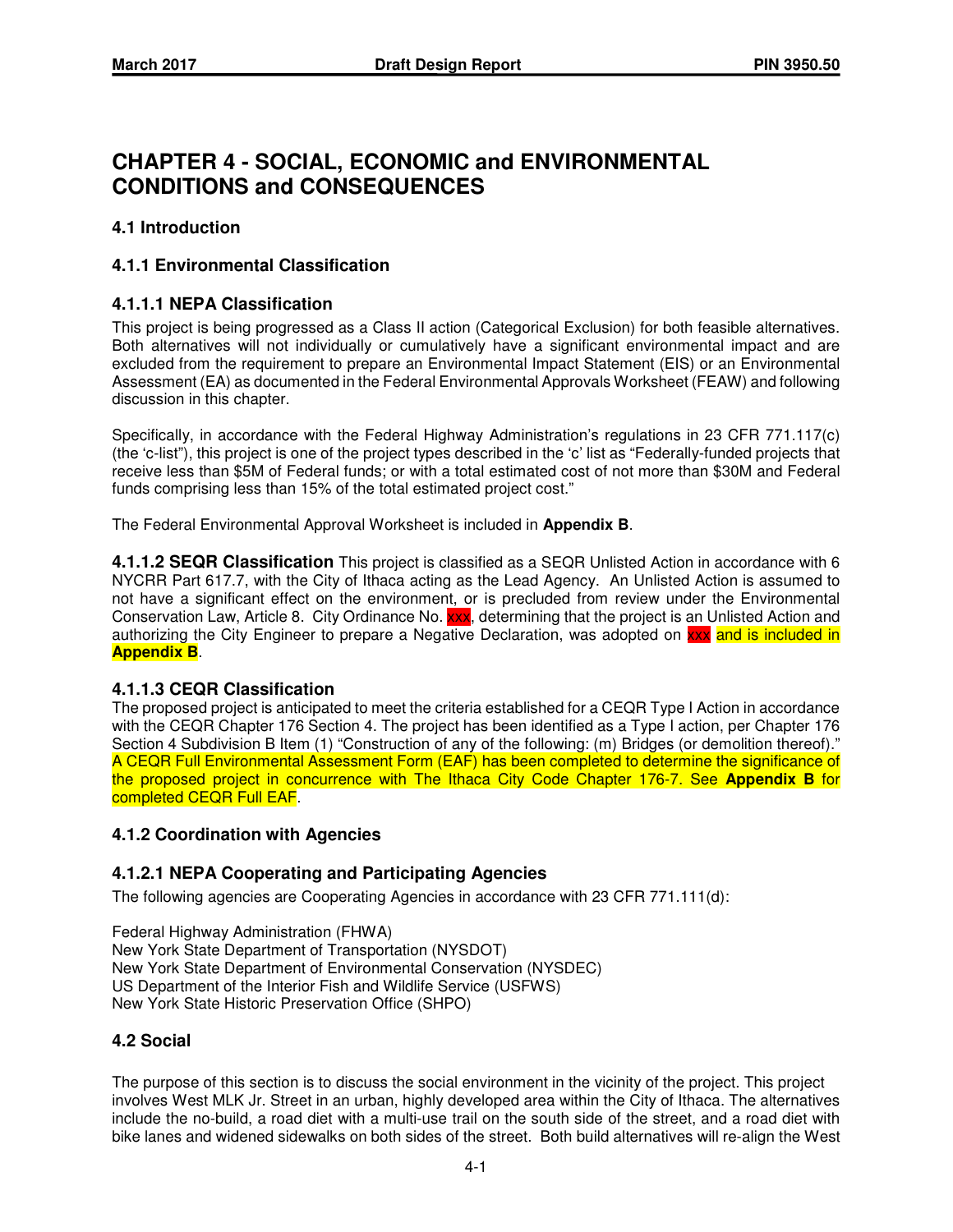Seneca Street intersections, will provide a signal-protected pedestrian crossing, and will provide a bicycle and pedestrian connection to the former Brindley Street Bridge which will be closed to vehicular traffic and used for bicycles and pedestrians only. Other sidewalk and landscape enhancements are also included under both build alternatives.

## **4.2.1 Land Use**

## **4.2.1.1 Demographics and Affected Population**

The project area is urban and highly developed with commercial buildings predominate to the west and north, and unoccupied land and waterbodies to the east and south.

The 2010 US Census reports that the City has a regular population of 30,020 persons, however this figure nearly doubles when Cornell and Ithaca College are in Session. The median reported age was 22.4, with 5.9% of the population being reported at age 65 or older. 70.5% of the population was identified as white. 5.2% of the population was identified as Limited English Proficient (LEP), i.e., speaking English "less than very well."

Based on data collected from the U.S. Census American Community Survey (ACS) from 2013, approximately 7.4% of the City's population was identified as disabled, (although specific disabilities were not listed). This percentage is lower than the percentage for New York State (10.9 %).

The City had 46.4% of its population reported to be below the poverty level, which is above the 2010 year's national average of 15.3%. This project is located in a NYSDEC Environmental Justice Area.

The ACS reported that in 2013, 30.5% of the City's working population commuted individually by car or truck to work with an average travel time of 15 minutes. This is approximately 16 minutes shorter than the national average.

#### **4.2.1.2 Comprehensive Plans and Zoning**

The project objectives and alternatives are consistent with the City of Ithaca's Comprehensive Plan and will not affect local zoning.

## **4.2.2 Neighborhoods and Community Cohesion**

## **4.2.2.1 Community Cohesion**

The project will not divide neighborhoods, isolate part of a neighborhood, generate new development or otherwise adversely affect community cohesion. In fact, this project is expected to improve community cohesion. The age and ethnic background of the affected population is of a similar composition as the rest of the City of Ithaca. No occupied dwellings will be acquired for the purpose of this project.

#### **4.2.2.2 Home and Business Relocations**

Since this project involves the enhancement of an existing street corridor to promote safer pedestrian and bicycle travel on predominately the existing alignment and does not require the acquisition of occupied dwellings/businesses, it will not cause adverse impacts upon neighborhood character and stability. The proposed project will not require displacement of any residences or businesses and there will be no relocation impacts.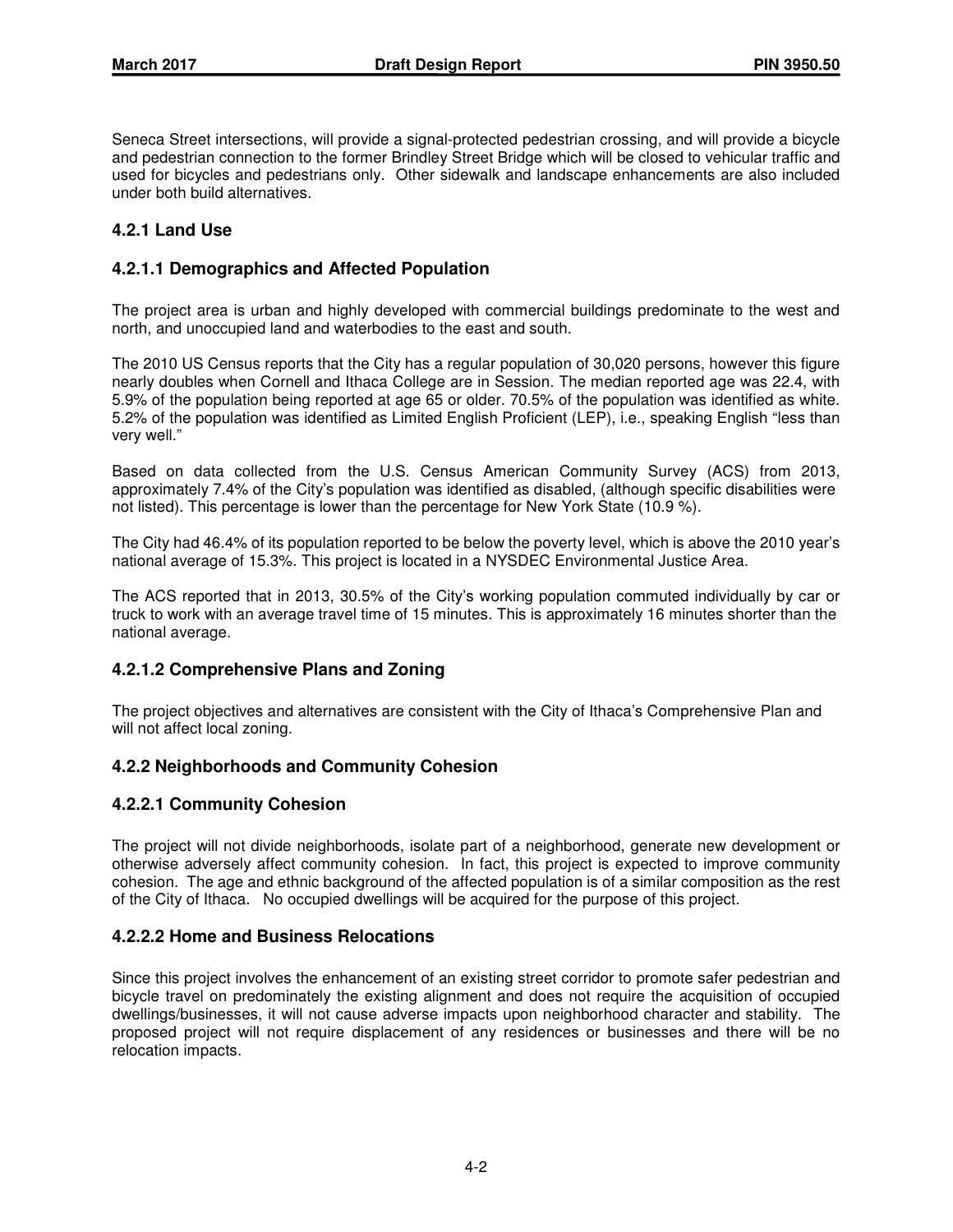## **4.2.3 Social Groups Benefited or Harmed**

## **4.2.3.1 Elderly and/or Disabled Persons or Groups**

A review of US Census data indicates there is no significant concentration of elderly or disabled persons in the project area. The project proposes new sidewalks, ADA compliant curb ramps and high visibility crosswalks to improve the accessibility accommodations for these and all user groups.

## **4.2.3.2 Transit Dependent**

## **4.2.3.3 Low Income, Minority and Ethnic Groups (Environmental Justice)**

According to the NYSDEC, the project is located in an environmental justice area. Consistent with Executive Order 12898 and FHWA Guidance on Environmental Justice, the project has not directly or indirectly used criteria, methods or practices that discriminate on the basis of race, color, national origin or income level. Whenever feasible, mitigation measures outlined or analyzed in this document address significant adverse environmental effects on minority and low-income populations.

## **4.2.4 School Districts, Recreational Areas, and Places of Worship**

#### **4.2.4.1 School Districts**

The project is within the Ithaca City School District. There are no city schools or school properties within the project corridor. The Lehman Alternative Community School is located on Chestnut Street, approximately 0.4 miles west of West MLK Jr. Street. Students attending this school frequently walk through the project corridor.

#### **4.2.4.2 Recreational Areas**

The Cayuga Waterfront Trail is adjacent to this project and this project will enhance this trail by providing bicycle and pedestrian connectivity between the west and east sides of the flood control channel.

#### **4.2.4.3 Places of Worship**

There are no places of worship within or adjacent to the proposed project.

## **4.3 Economic**

#### **4.3.1 Regional and Local Economies**

During construction of this project, a temporary increase in traffic and congestion within the project corridor would result due to the presence of heavy construction equipment and other construction related vehicles. This increased congestion may result in potential business patrons avoiding the area during the construction period; however, the effect will be temporary. Access to all businesses will be maintained during construction.

## **4.3.2 Business District Impacts**

The project is located in the Waterfront Zone and "the flats" within the City of Ithaca and connects the West Hill Residential Neighborhood to the Downtown Business District. Both build alternatives will result in improved bicycle and pedestrian access between these zones.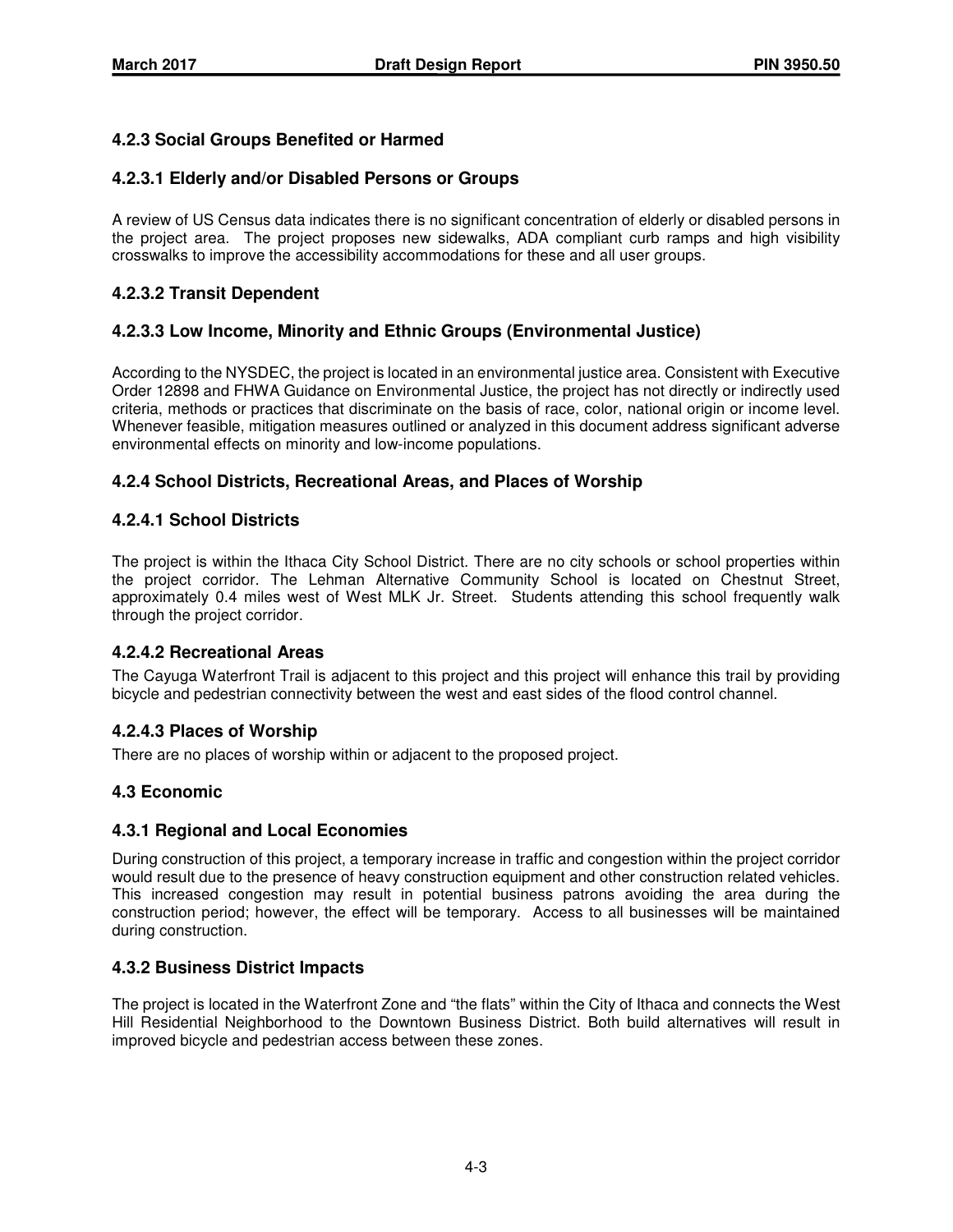## **4.3.3 Specific Business Impacts**

There are no specific business impacts anticipated by either of the build alternatives for this project. Temporary inconveniences due to congestion during construction would result but the effect will be temporary and access to all businesses will be retained during construction.

## **4.4 Environmental**

## **4.4.1 Wetlands**

## **4.4.1.1 State Freshwater Wetlands**

There are no NYSDEC regulated freshwater wetlands or regulated adjacent areas (100ft) within the project area, as per the NYSDEC online Environmental Resource Mapper. No further investigation is required and Environmental Conservation Law, Article 24 is satisfied.

## **4.4.1.2 State Tidal Wetlands**

A review of the NYSDEC GIS wetland data files indicates that there are no NYSDEC jurisdictional tidal wetlands or regulated adjacent areas within or near the project limits, and ECL Article 25 does not apply.

## **4.4.1.3 Federal Jurisdiction Wetlands**

The National Wetlands Inventory (NWI) online mapper accessed from the USFWS indicates that the project is not located within federally regulated wetlands.

## **4.4.1.4 Executive Order 11990**

Based on a site visit, there are no wetlands located within the project's area of potential effect. Executive Order 11990 does not apply to this project.

#### **4.4.1.5 Mitigation Summary**

No wetland mitigation/monitoring plan is required for this project, since no wetlands are present.

#### **4.4.2 Surface Waterbodies and Watercourses**

#### **4.4.2.1 Surface Waters**

The project activities do not involve excavation in or the discharge of dredged or fill material into, Waters of the U.S. No permits under this Section are anticipated.

## **4.4.2.2 Surface Water Classification and Standards**

Based upon a review of the NYSDEC online Environmental Resource Mapper for regulated streams, there is one waterway within the proposed project limits; Cayuga Inlet is a Class C(t) stream. The best usage for Class/Standard "C(t)" waters is fishing. The water quality is suitable for trout propagation and survival. Water quality shall be suitable for primary and secondary contact recreation, although other factors may list the use for these purposes. No work is planned within any regulated streams and therefore, consultation with the New York State Department of Conservation (NYSDEC) is not necessary.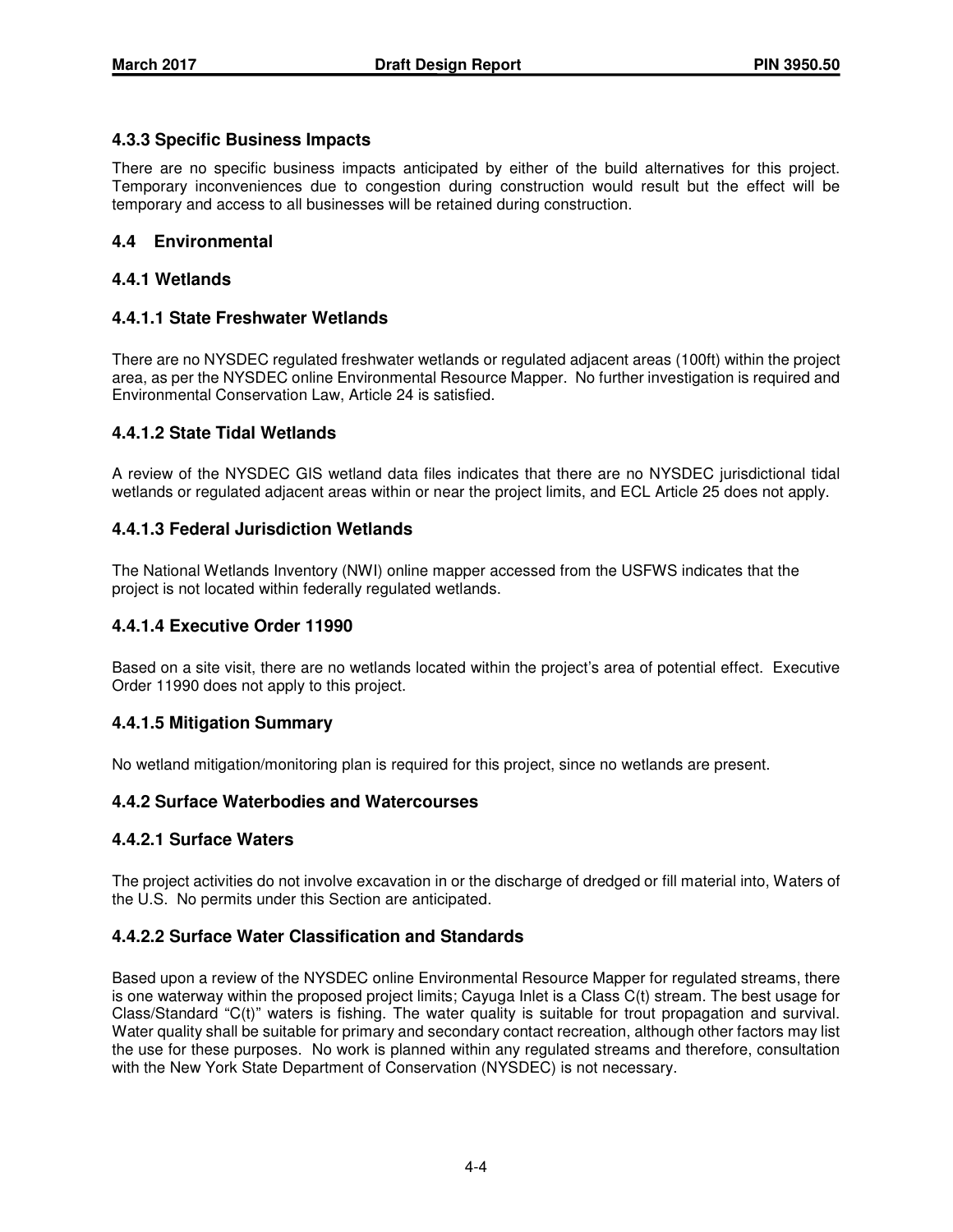## **4.4.2.3 Stream Bed and Bank Protection**

Based upon a review of the NYSDEC GIS database, there are protected streams in the proposed project area including Cayuga Inlet, Six Mile Creek and tributaries of each that flow into Cayuga Lake.

NYSDOT GIS information indicates that Cayuga Inlet and Six Mile Creek are designated as Class B, Standard B Surface Waters as defined by Title 6, Part 701 of the Water Quality Regulations. No work is planned within Cayuga Inlet or Six Mile Creek, therefore no coordination with NYSDEC pursuant to 1997 "DEC/DOT MOU Regarding ECL Articles 15 and 24" is necessary.

## **4.4.2.4 Airport and Airway Improvement**

There are no airport or airways within or adjacent to the project area and therefore no effects or impacts to any airports are anticipated for this project.

## **4.4.2.5 Mitigation Summary**

No surface water mitigation is necessary for this project. During construction, precautions should be taken to prevent contamination of the Cayuga Inlet by silt, sediment, fuels, solvents, lubricants, or any other pollutants. Promptly after construction, all disturbed areas will be stabilized.

## **4.4.3 Wild, Scenic, and Recreational Rivers**

## **4.4.3.1 State Wild, Scenic and Recreational Rivers**

There are no NYSDEC Designated, Study or Inventory State Wild, Scenic or Recreational Rivers within or adjacent to the proposed project site.

#### **4.4.3.2 National Wild and Scenic Rivers**

Cayuga Inlet is not classified as a National Wild and Scenic River as listed by the Nationwide Rivers Inventory List of National Wild and Scenic Rivers.

#### **4.4.3.3 Section 4(f) Involvement**

The proposed project does not involve work in or adjacent to a wildlife or waterfowl refuge.

#### **4.4.3.4 Mitigation Summary**

No wild, scenic and recreational river mitigation is necessary for this project.

#### **4.4.4 Navigable Waters**

#### **4.4.4.1 State Regulated Waters**

Cayuga Inlet is a state regulated navigable water, mostly utilized for recreational purposes. Both build alternatives will not impact navigation. A NYSDEC Article 15 Protection of Waters Permit will not be required.

#### **4.4.4.2 Office of General Services Lands and Navigable Waters**

Both build alternatives are located within underwater OGS holdings in the Cayuga Inlet, but no impacts are anticipated with either of the build alternatives. No permit is required for NYSOGS owned lands underneath the water since no work will be performed within Cayuga Inlet.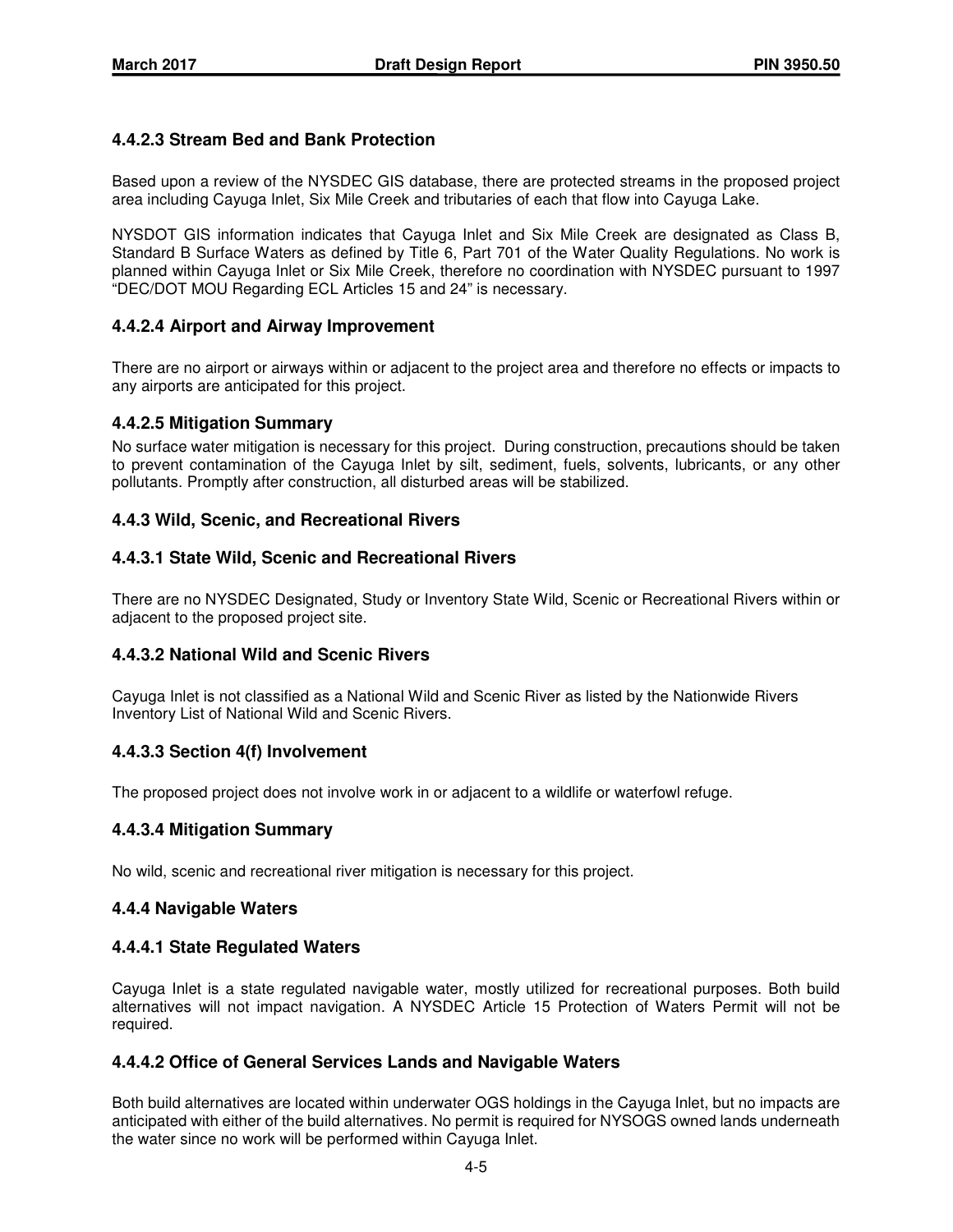## **4.4.4.3 Rivers and Harbors Act – Section 9**

The project does involve the modification roadway width across the Flood Control Channel Bridge, but since it does not include any construction or modification of the substructure of this bridge, or any other bridge, dam, dike, or causeway over any navigable water of the United States, Section 9 is not applicable.

## **4.4.4.4 Rivers and Harbors Act – Section 10**

Since the project does not involve the creation of any obstruction to the navigable capacity of any of the waters of the United States, or in any manner alter or modify the course, location, condition, or capacity of any navigable water of the United States, Section 10 is not applicable.

## **4.4.5 Floodplains**

## **4.4.5.1 State Flood Insurance Compliance Program**

The Federal Emergency Management Agency (FEMA) Flood Insurance Rate Map (FIRM) dated September 30, 1981 indicates the project is located within FEMA zones designated B and A-4. Zone B is an area of minimal flood hazard usually between the limits of 100 and 500-year floods, for which no further review is required. Zone A is an area subject to inundation by the 1-percent-annual-chance (100-year) flood event. No work is anticipated within the floodplain for either of the build alternatives and therefore, a Floodplains Development Permit will not be required from the City of Ithaca.

## **4.4.5.2 Executive Order 11988**

The project will not impact any floodplains. EO 11988 does not apply.

#### **4.4.6 Coastal Resources**

#### **4.4.6.1 State Coastal Zone Management Program**

The proposed project is not located in a State Coastal Zone Management (CZM) area, according to the Coastal Zone Area Map from the NYS Department of State's Coastal Zone Management Unit.

#### **4.4.6.2 State Coastal Erosion Hazard Area**

The proposed project is not located in or near a Coastal Erosion Hazard Area.

#### **4.4.6.3 Waterfront Revitalization and Coastal Resources Program**

According to NYS DOS "List of Approved Coastal Local Waterfront Revitalization Programs (LWRPs)," dated July 2016, the proposed project is not located in a Local Waterfront Revitalization Area.

#### **4.4.6.4 Federal Coastal Barrier Resources Act (CBRA) and Coastal Barrier Improvement Act (CBIA)**

The proposed project is not located in, or near a coastal area under the jurisdiction of the Coastal Barrier Resources Act (CBRA) or the Coastal Barrier Improvement Act (CBIA).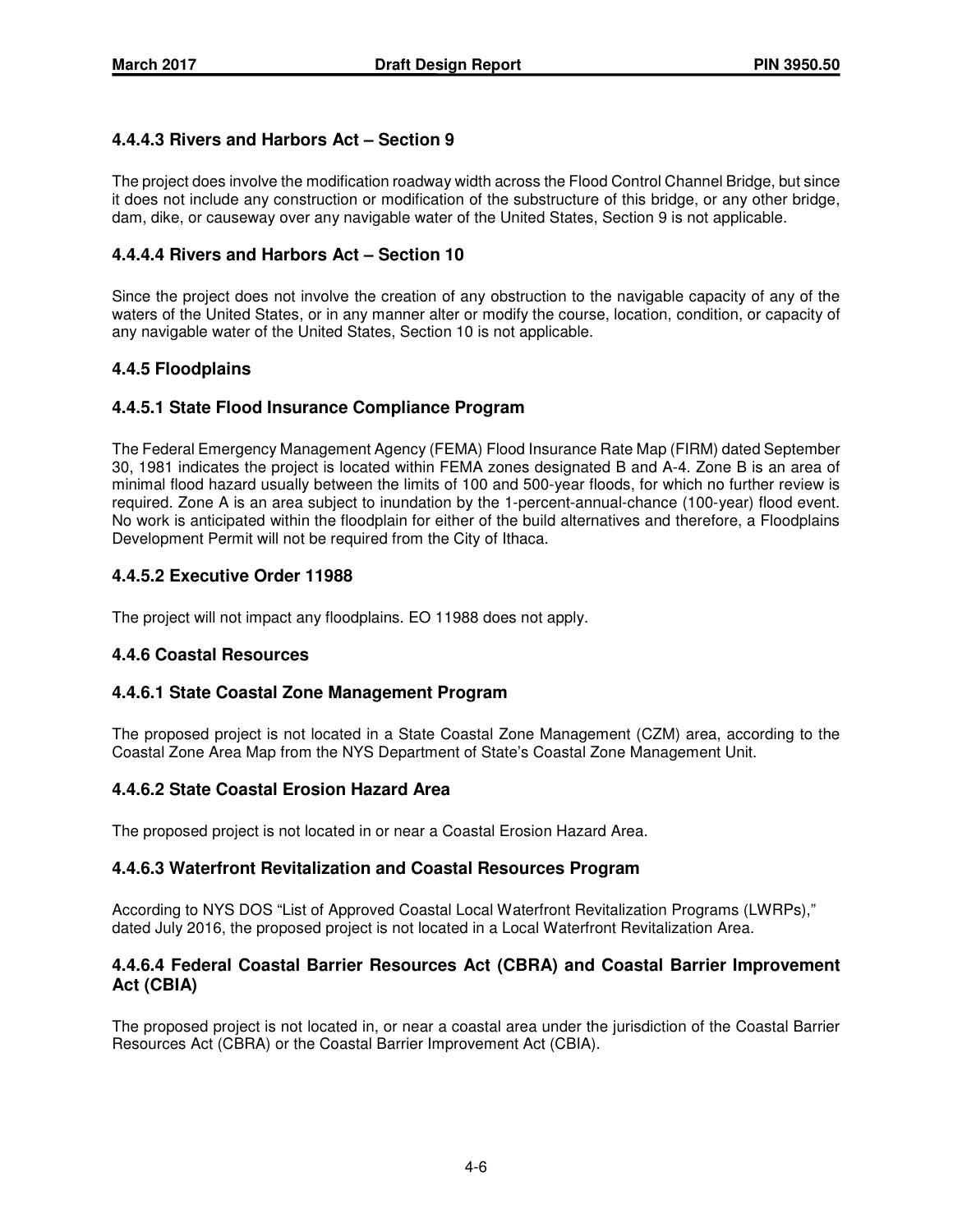## **4.4.7 Groundwater Resources, Aquifers, and Reservoirs**

## **4.4.7.1 Aquifers**

NYSDEC aquifer GIS data files have been reviewed and it has been determined that the proposed project is located in an identified Principal Aquifer Area. This project will take measures in design and construction to avoid, minimize or mitigate any possible adverse impacts to the aquifer. These measures are intended to minimize contamination from highway runoff and construction activities. Project activities will comply with the applicable standards in 6 NYCRR Part 703.

## **4.4.7.2 Drinking Water Supply Wells (Public and Private Wells) and Reservoirs**

There are no municipal drinking water wells, wellhead influence zones, or reservoirs within or near the project area, according to the NYS Atlas of Community Water System Sources, dated 1982, issued by the NYS Department of Health.

#### **4.4.8 Stormwater Management**

This project will disturb less than one acre and will not require a SPDES permit. While this project is not required to assess the requirements for stormwater management practices, they will be considered where feasible.

## **4.4.9 General Ecology and Wildlife Resources**

#### **Fish, Wildlife, and Waterfowl**

The National Oceanic and Atmospheric Administration (NOAA) division of National Marine Fisheries Service (NMFS) and the United States Fish and Wildlife Service (USFWS) share the responsibility for managing federally listed threatened and endangered species. NOAA division of NMFS manages marine and anadromous species while the USFWS typically manages land and freshwater species. The NOAA, NMFS list of endangered, threatened and candidate species was reviewed. There are no marine or anadromous species listed as being present within the project area. No further coordination with the NOAA, NMFS is necessary.

#### **4.4.9.2 Habitat Areas, Wildlife Refuges, and Wildfowl Refuges**

The proposed project does not involve work in, or adjacent to, a wildlife or waterfowl refuge.

#### **4.4.9.3 Endangered and Threatened Species**

The U.S. Fish and Wildlife Service (USFWS) New York State Field Office website and the NYS Natural Heritage Database findings were reviewed for the potential impacts from this project to federally protected species within the project area. The USFWS Information, Planning and Conservation (IPac) System lists the following species within the project area: Northern long-eared bat (Myotis septentrionalis) (threatened) and the Bald eagle (delisted). The IPaC consultation tracking number 05E1NY00-2016-SLI-0760 and the event code is 05E1NY00-2016-E-01672. The NYS Natural Heritage Database indicated the state endangered Kentucky Coffee Tree near the project area.

• Northern Long-eared Bat: Based on USFWS website, suitable summer habitat for Northern Longeared Bat (NLEB) consists of a wide variety of forested/wooded habitats where they roost, forage, and travel and may also include some adjacent and interspersed non-forested habitats such as emergent wetlands and adjacent edges of agricultural fields, old fields and pastures. This includes forests and woodlots containing potential roosts (i.e., live trees and/or snags  $\geq 3$  inches dbh that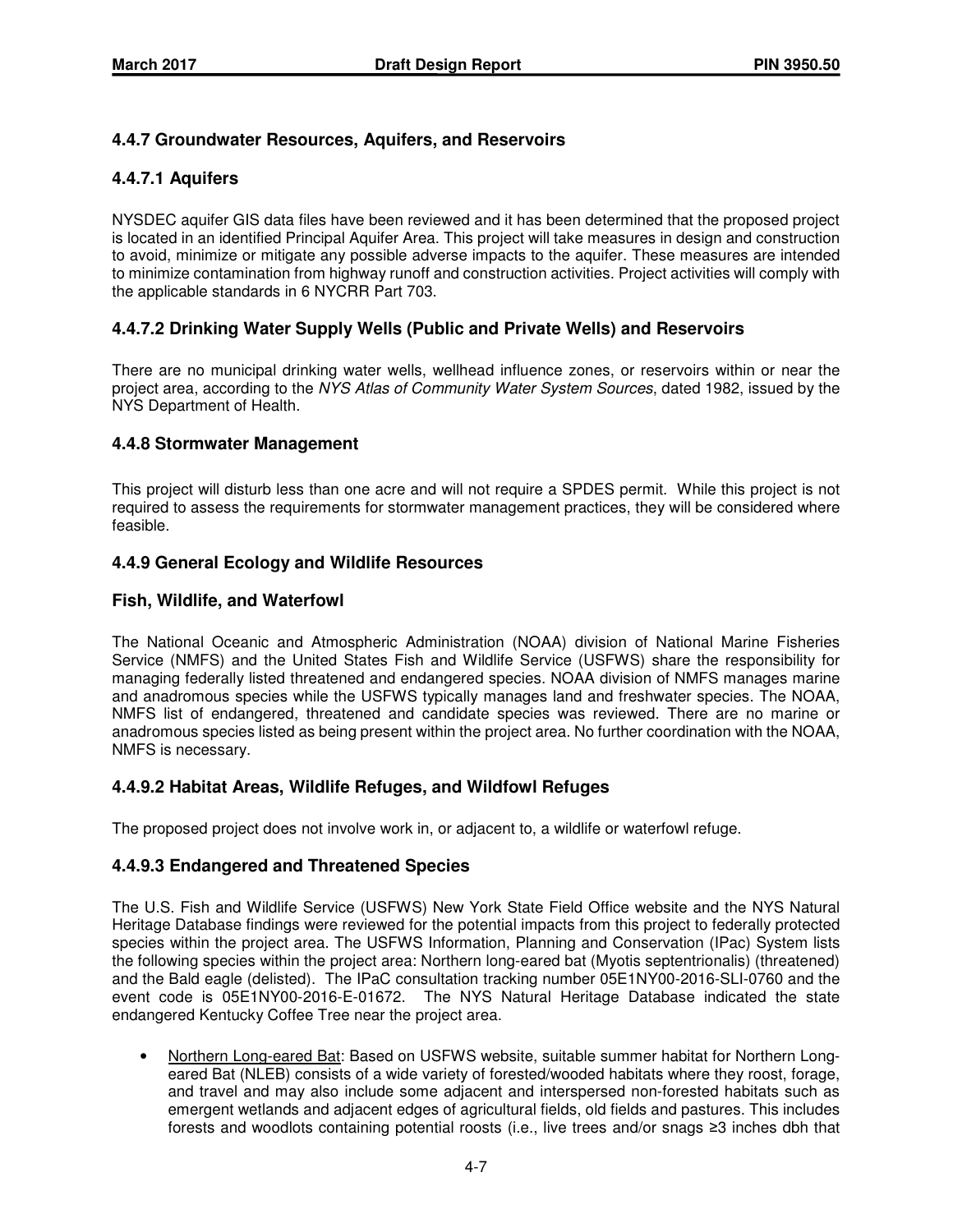have exfoliating bark, cracks, crevices, and/or cavities), as well as linear features such as fencerows, riparian forests, and other wooded corridors. These wooded areas may be dense or loose aggregates of trees with variable amounts of canopy closure. Individual trees may be considered suitable habitat when they exhibit characteristics of suitable roost trees and are within 1000 feet of other forested/wooded habitat. NLEB has also been observed roosting in human-made structures, such as buildings, barns, bridges, and bat houses; therefore, these structures should also be considered potential summer habitat. NLEBs typically occupy their summer habitat from mid-May through mid-August each year and the species may arrive or leave some time before or after this period. Even though correspondence with Natural Heritage did not indicate the presence of Northern Long-eared Bat within or near the project area, the project location was screened for the presence of potential habitat or trees suitable for roosting and there are potential trees within the project area leading to the assumption of presence of NLEB. The project will involve the removal of no more than ten trees. The following mitigation measures will be used to avoid impacting the Northern Long-eared Bat:

o Tree removal will be done between October 31 and March 31.

A determination of "May Affect, Not Likely to Adversely Affect" for this species was determined.

- Bald Eagle: Though the Bald Eagle was delisted in 2007 from the Endangered Species Act (ESA), it is still afforded federal protection under the Bald and Golden Eagle Protection Act (BGEPA). The Bald Eagle is still listed as threatened in New York State. Bald Eagles are typically found near large bodies of water, such as bays, rivers, and lakes, which support a healthy population of fish and waterfowl, their primary food source. Generally, Bald Eagles tend to avoid areas with human activities. They will perch in either deciduous or coniferous trees. Large, heavy nests are usually built near water in tall pine, spruce, fir, cottonwood, oak, poplar, or beech trees. Non-breeding adults and wintering birds are known to have communal roost sites. During the winter, the roost sites may be farther away from food sources. This may be due to the need for a more sheltered, warmer area. Feeding areas during the winter months usually have a high concentration of fish and waterfowl and open water<sup>1</sup>. The project does not involve the cutting of any known Bald Eagle nesting trees or constructing any towers, wires and/or other obstructions known to potentially affect the Bald Eagle. Also, NYS Natural Heritage correspondence did not list the Bald Eagle within or near the project area C&S made a determination of "No Effect" for this species.
- Kentucky Coffee Tree: Kentucky coffeetree grows in moist soils in bottom-land woods or rocky open wooded hillsides with other hardwood trees. It is commonly found on limestone soils and seldom found on unglaciated sites. Based on Natural Heritage response the tree is located "in the angle between Route 96 (Cliff Street) and Route 79 (Hector Street) and within 400 feet of the intersection. A dense, almost pure stand of Kentucky coffee tree on a moderately steep slope of talus. Within the stand there are almost no other species. Around the edge there are also lawn grasses and other weedy annuals." Based on this description and the project scope, the project will not impact this species. C&S made a determination of "No Effect" for this species.

Based on the above findings, a Consistency Determination for Threatened and Endangered Species letter was sent to NYSDOT for their consultation with the USFWS on August 1, 2016 stating that the proposed project may affect, but is not likely to adversely affect, the federally-listed endangered Northern long-eared bat, and will likely have no effect to the delisted but still federally protected bald eagle. NYSDOT concurred with the findings in a letter to the USFWS dated August 29, 2016. Concurrence from FHWA was received in a letter dated September 16, 2016. Correspondence with NYSDOT, FHWA and the USFWS can be found in **Appendix B.** 

<sup>-</sup>1 NYNHAP: Bald Eagle: http://www.acris.nynhp.org/guide.php?id=6811&part=2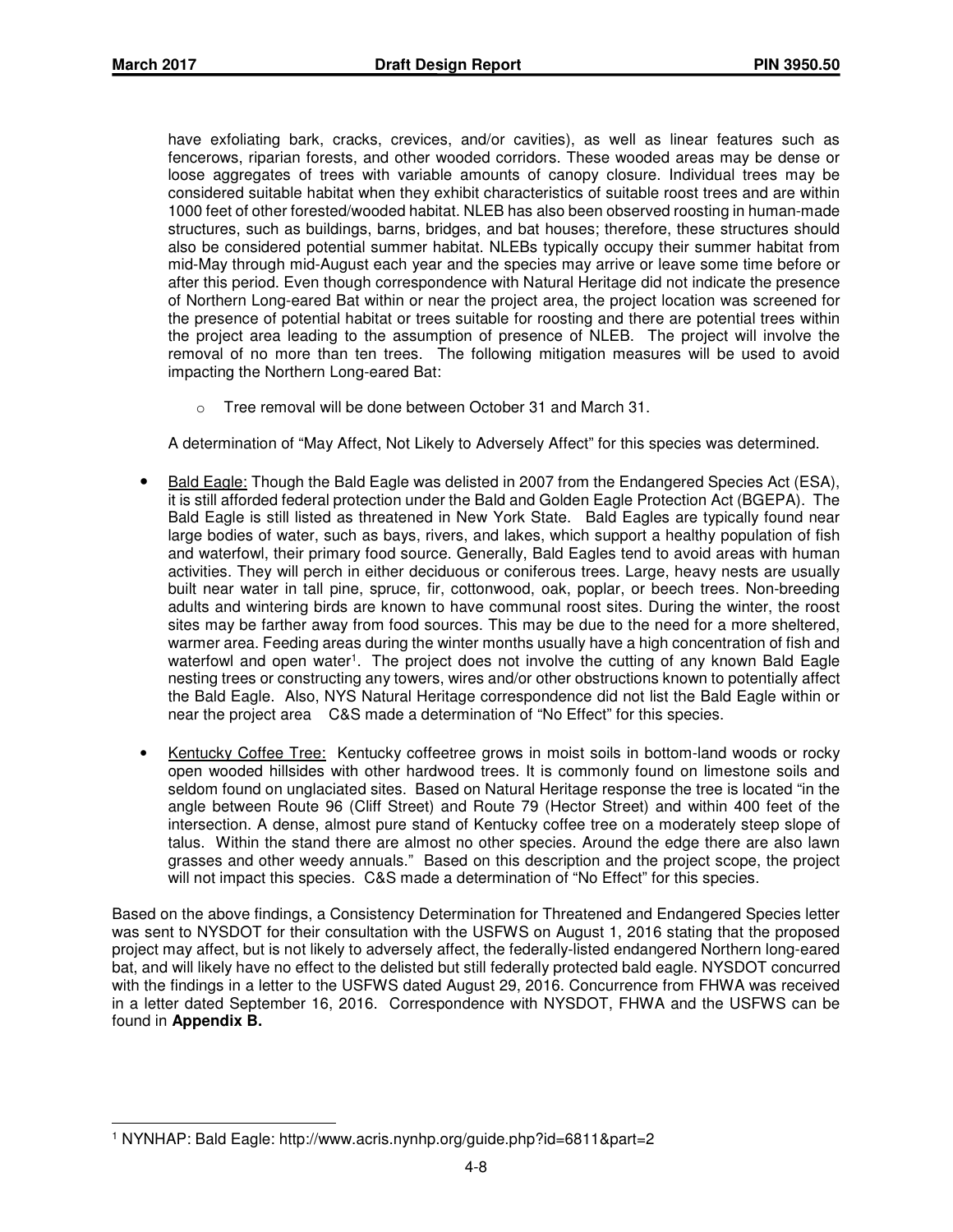## **4.4.9.4 Invasive Species**

A review of the existing corridor did not indicate any significant presence of known invasive species within the right-of-way. Precautions will be taken to prevent the introduction of invasive species during project design and construction.

### **4.4.9.5 Roadside Vegetation Management**

Existing roadside vegetation consists primarily of maintained lawn areas. Efforts will be made to replace wildlife-supporting vegetation that is removed in the course of construction.

## **4.4.10 Critical Environmental Areas**

## **4.4.10.1 State Critical Environmental Areas**

According to information obtained from NYSDEC, the proposed project does not involve work in or near a Critical Environmental Area.

## **4.4.10.2 State Forest Preserve Lands**

According to information obtained from NYSDEC, the proposed project does not involve work in or near state forest preserve lands.

#### **4.4.11 Historic and Cultural Resources**

#### **4.4.11.1 National Heritage Areas Program**

The proposed project is located within the Erie Canalway National Heritage Area. The Preservation and Management Plan was reviewed to ensure that the project is consistent with the Heritage Area's objectives.

### **4.4.11.2 National Historic Preservation Act – Section 106 / State Historic Preservation Act – Section 14.09**

A Cultural Resource Screening consisting of a Section 106 Project Submittal Package was prepared and submitted to The NYSDOT Regional Cultural Resource Coordinator (RCRC) for review in April 2016.

According to the National Register (NR) of Historic Places, there are no historic properties eligible, or listed, within the project's area of potential effect. There is one building, the Signworks Building, located on the southwest corner of West Seneca Street and Brindley Street within the project area that has been inventoried and identified as a unique building according to the New York State Office of Parks, Recreation and Historic Preservation Cultural Resource Information System (CRIS). This building however is not on the national register or eligible for inclusion on the national register of historic places.

The NYSDOT RCRC's review of the Section 106 Project Submittal Package determined the project activities will have no potential to cause effect on historic properties in accordance with 36 CFR 800.3(a)(1) and therefore there are no further obligations for compliance with Section 106 of the National Historic Preservation Act. A memo indicating the RCRC finding, as well as the complete Section 106 Project Submittal Package, is included in **Appendix F**.

Because the project is a federally funded action, the City of Ithaca and NYSDOT are following the Section 106 Process of the National Historic Preservation Act. This ensures compliance with the NYSHPA Section 14.09 process.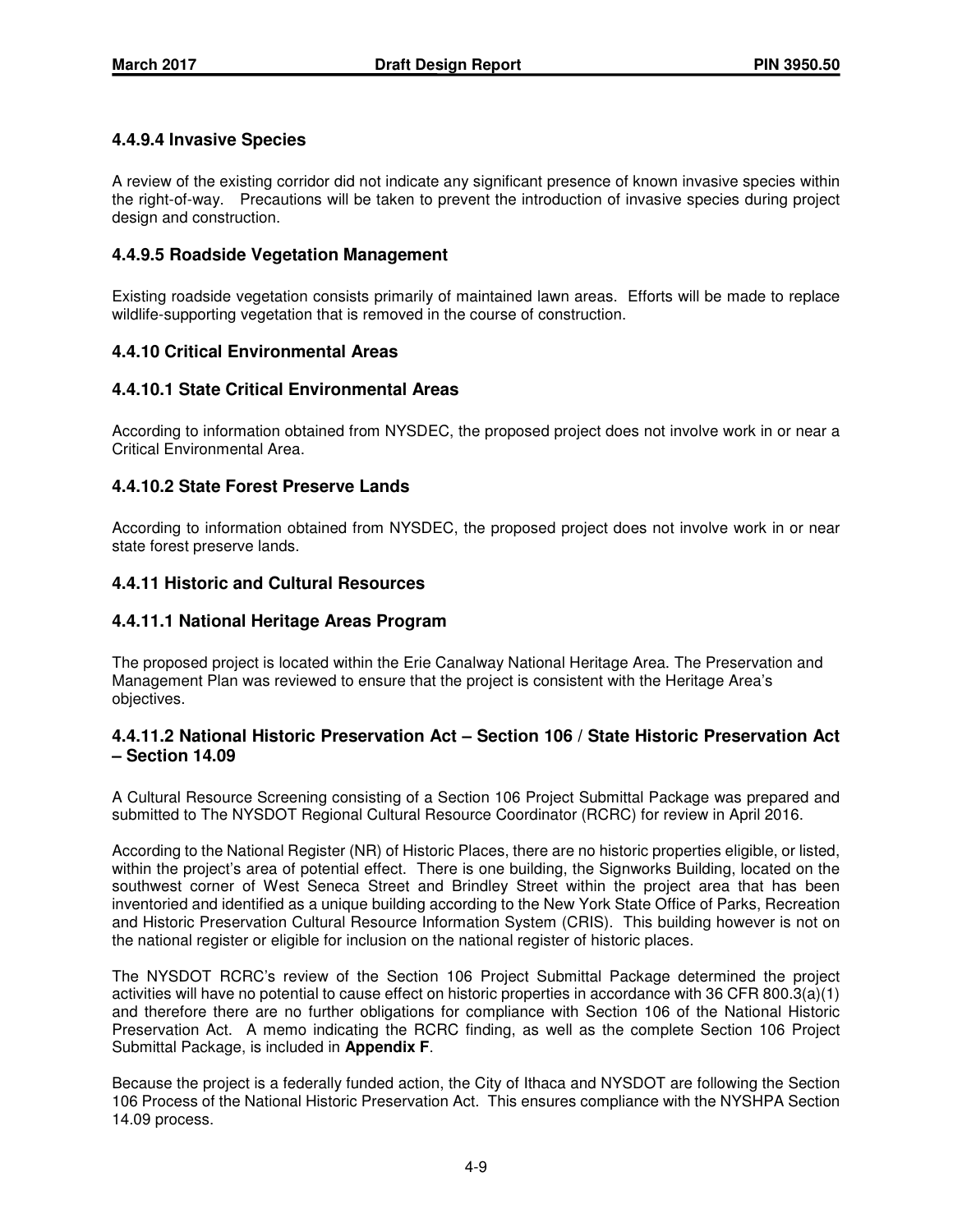## **4.4.11.3 Architectural Resources**

The proposed project does not involve federally owned, jurisdictional or controlled property that is eligible for inclusion in the National Register of Historic Places. Therefore, Section 110 does not apply. See Section 4.4.11.2 above for additional information.

## **4.4.11.4 Archaeological Resources**

The proposed project will not require project activities within previously undisturbed areas that have the potential to contain archeological resources. Thus, a 4(f) evaluation will not be required for archaeological resources.

## **4.4.11.5 Historic Bridges**

The Brindley Street Bridge is not listed on NYSDOT's Historic Bridge Inventory. However, per correspondence with the NYSDOT Region 3 Cultural Resources Coordinator under the Brindley Bridge Replacement Project (PIN 3756.11, BIN 2210400), a bridge inventory and evaluation of National Register eligibility was required. Results are pending under that project. This project will not have any impact on this or any other historic bridges.

## **4.4.11.6 Historic Parkways**

This project does not have the potential to impact any Historic Parkways since there are none located in the project area.

#### **4.4.11.7 Native American Involvement**

The proposed project does not lie within Federal or Native-American-owned property. American Antiquities Act does not apply.

#### **4.4.11.8 Section 4(f) Involvement**

The proposed project will not require project activities within previously undisturbed areas that have the potential to contain archeological resources. A 4(f) evaluation will not be required for archaeological resources.

#### **4.4.12 Parks and Recreational Resources**

#### **4.4.12.1 State Heritage Area Program**

The proposed project will not impact areas identified as State Heritage Areas.

#### **4.4.12.2 National Heritage Areas Program**

The proposed project is located in the Erie Canalway National Heritage Corridor. Refer to section 4.4.11 Historic and Cultural Resources – "National Heritage Area Program," for detailed information on the Heritage Area, potential impacts, and coordination with the management entity.

#### **4.4.12.3 National Registry of Natural Landmarks**

There are no listed nationally significant natural areas within, or adjacent to, the project area.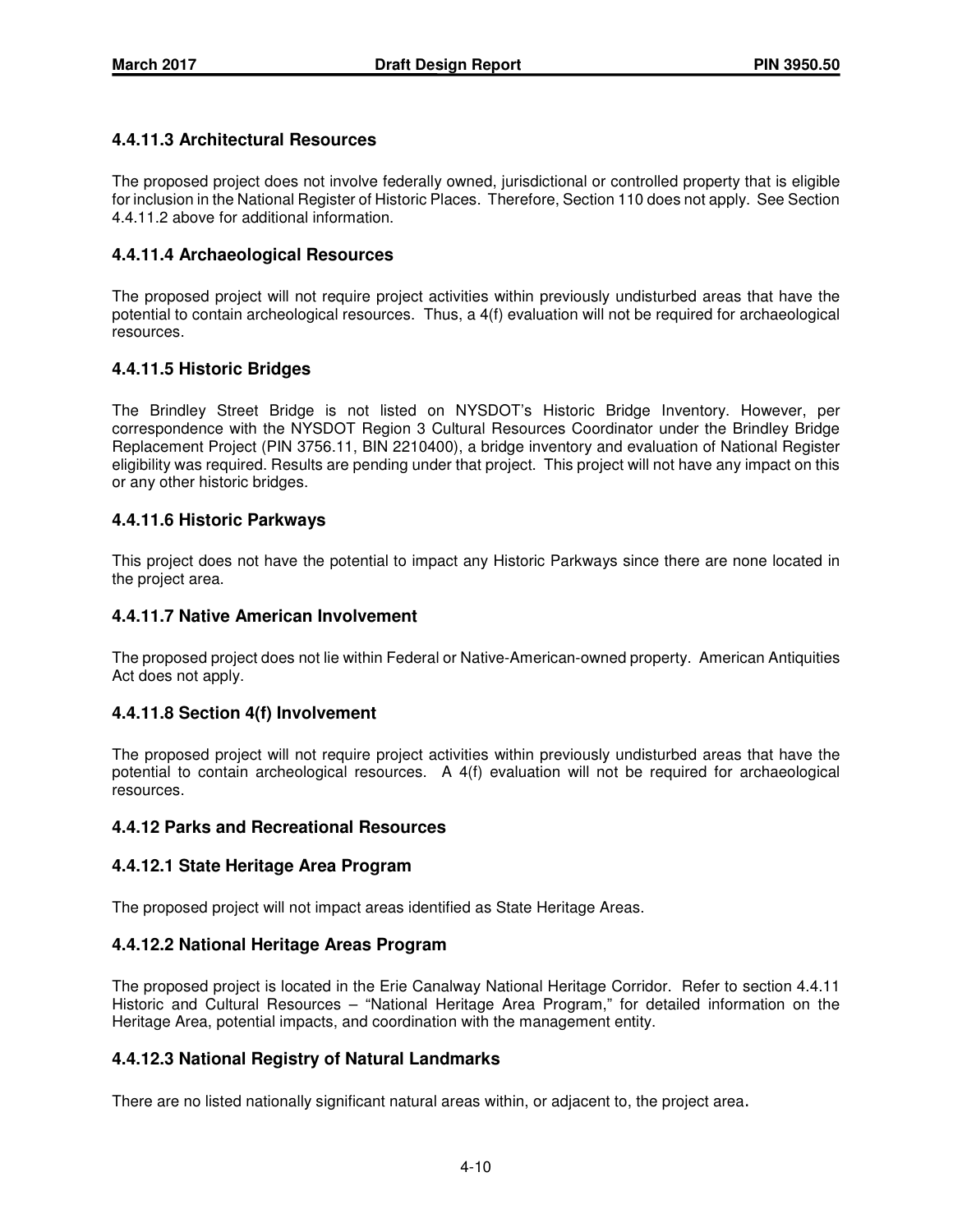## **4.4.12.4 Section 4(f) Involvement**

The Cayuga Waterfront Trail is adjacent to the project area. The project may enhance the existing trail by adding on to it, however the project will not impact the existing trail and a Section 4(f) evaluation is not required.

## **4.4.12.5 Section 6(f) Involvement**

The project does not impact parklands or facilities that have been partially or fully federally funded through the Land and Water Conservation Act. No further consideration under Section 6(f) is required.

## **4.4.12.6 Section 1010 Involvement**

This project does not involve the use of land from a park to which Urban Park and Recreation Recovery Program funds have been applied.

#### **4.4.13 Visual Resources**

#### **4.4.13.1 Introduction**

The existing landscape surrounding the West MLK Jr. Street includes developed commercial areas where man-made features are dominant. Cayuga Inlet is visible all year from the corridor. The visual volume of the area is high volume traffic at moderate speed along West MLK Jr. Street and surrounding roadways. The viewer groups include commuter motorists, pedestrians, and commercial shoppers. Given the general aesthetics of the area, sensitivity to changes are not expected to be significant. The opportunity for increased viewership of visual resources will be enhanced by this project by improving travel ways for bicycles and pedestrians.

#### **4.4.13.2 Effects Assessment**

The proposed project, which is an enhancement project for pedestrians and bicyclists on the existing West MLK Jr. Street alignment, is adjacent to the Cayuga Inlet and Cayuga Waterfront Trail. There will be three primary viewer groups of the proposed project: commuter traffic users, bicyclists, and pedestrians. Impacts to the visual environment include the introduction of new visual elements, such as sidewalks, streetscaping, and reconfigured intersections.

#### **4.4.14 Farmlands**

## **4.4.14.1 State Farmland and Agricultural Districts**

Based on a review of the NYS Agricultural District Maps for Tompkins County, the proposed project is not located in or adjacent to an Agricultural District.

#### **4.4.14.2 Federal Prime and Unique Farmland**

The proposed project activities will not convert any prime or unique farmland, or farmland of state or local importance, as defined by the USDA Natural Resources Conservation Service, to a nonagricultural use.

#### **4.4.15 Air Quality**

#### **4.4.15.1 Regulatory Framework**

This analysis was not completed and is not applicable, as the project will not increase traffic volumes,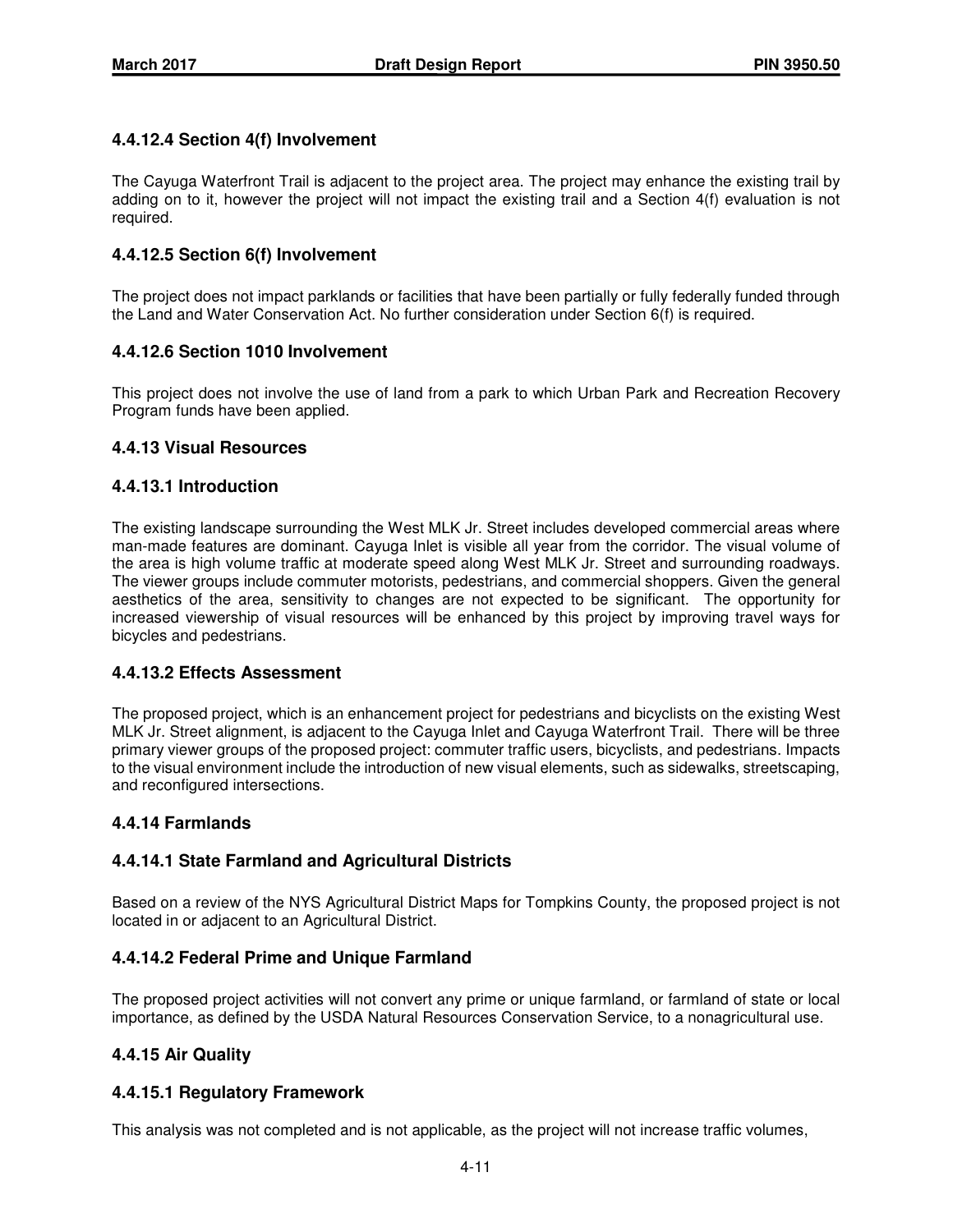reduce-receptor distances, or change other existing conditions to such a degree as to jeopardize attainment of the National Ambient Air Quality Standards.

## **4.4.15.2 Transportation Conformity**

This project is located in Tompkins County which is considered an ozone attainment area. The project is considered an exempt project as per Table 2 in Section 93.126 of 40 CFR. In addition, this project is also exempt from Regional Emissions Analysis as per Table 3 in Section 93.127 of 40 CFR. Therefore, no additional analysis is required for this project.

## **4.4.15.3 Carbon Monoxide (CO) Microscale Analysis**

An air quality analysis for CO is not required since this project will not increase traffic volumes, reduce source-receptor distances by 10% or more, or change other existing conditions to such a degree as to jeopardize attainment of the National Ambient Air Quality Standards. The project does not require a projectlevel conformity determination.

## **4.4.15.4 Mesoscale Analysis**

A Mesoscale Analysis is not required for this project since it does not significantly affect air quality conditions over a large area and is not a regionally significant project.

## **4.4.15.5 Mobile Source Air Toxics (MSATs) Analysis**

This analysis was not completed and is not applicable, as the project will not increase traffic volumes, reduce source receptor distances, or change other existing conditions to such a degree as to jeopardize attainment of the National Ambient Air Quality Standards.

#### **4.4.15.6 Particulate Matter (PM) Analysis**

This analysis was not completed and is not applicable, as the project will not increase traffic volumes, reduce source receptor distances, or change other existing conditions to such a degree as to jeopardize attainment of the National Ambient Air Quality Standards.

#### **4.4.15.7 Greenhouse Gas Analysis**

This analysis was not completed and is not applicable, as the project will not increase traffic volumes, reduce source receptor distances, or change other existing conditions to such a degree as to jeopardize attainment of the National Ambient Air Quality Standards.

#### **4.4.16 Energy**

An energy assessment is not required for the proposed project since it is not expected to:

- a. Increase or decrease VMT;
- b. Generate additional vehicle trips;
- c. Significantly affect land use development patterns;
- d. Result in a shift in travel patterns; or
- e. Significantly increase or decrease vehicle operating speeds.

Therefore, the project will not significantly affect energy consumption.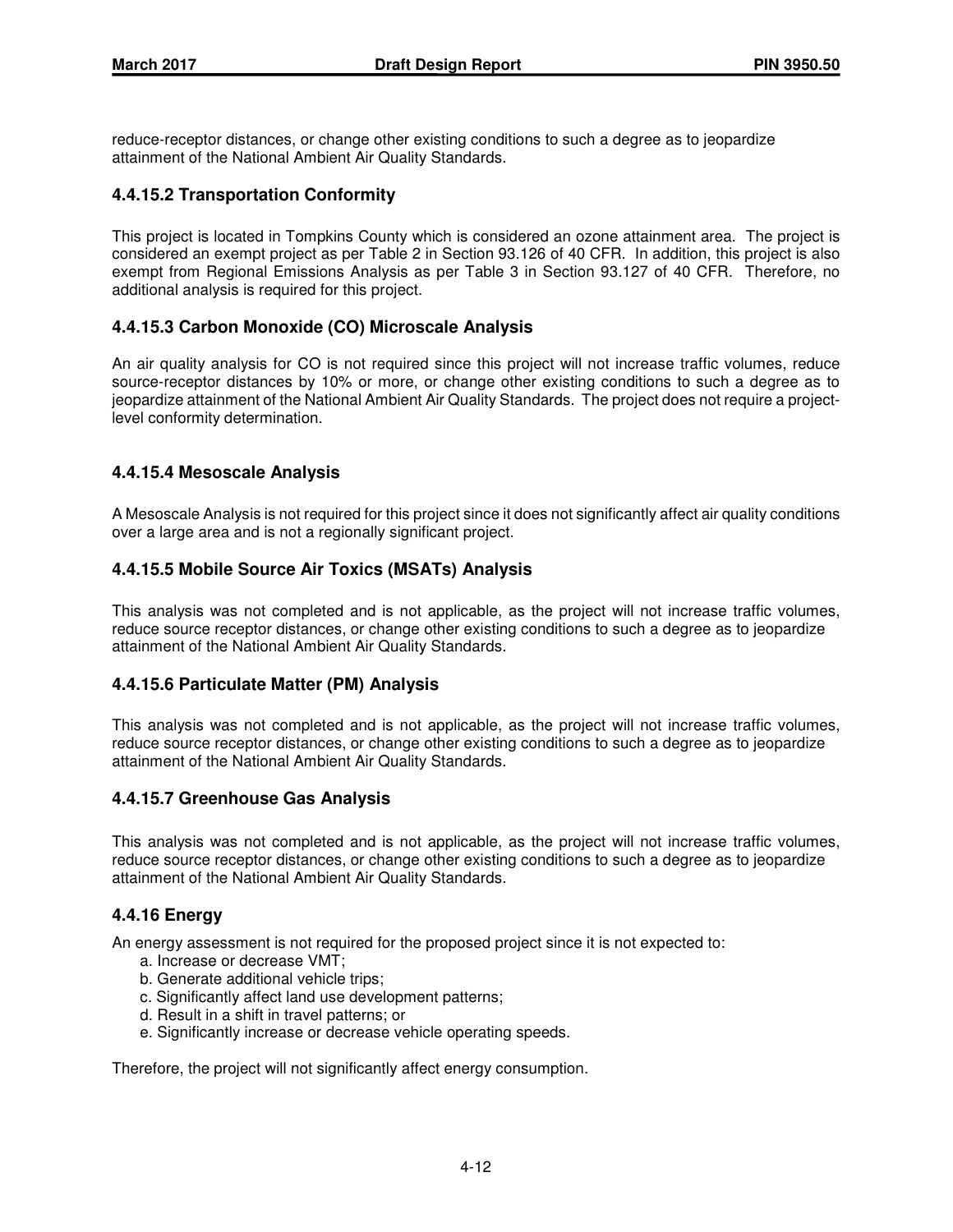## **4.4.17 Noise**

The project will not significantly change either the horizontal or vertical alignment, or increase the number of through-traffic lanes. Therefore, this project is not a Type I project and does not require a traffic noise analysis as per 23 CFR 772.

#### **4.4.18 Asbestos**

### **4.4.18.1 Screening**

An asbestos screening has been performed for this project and it has been determined that there are no areas of potential asbestos material present, since the scope of this project is limited and does not involve underground utilities, bridges, large culverts, or structure demolitions. Further asbestos screening will be performed during final design to identify any asbestos containing materials present in sidewalks and utility structures or pipes if they are to be disturbed by this project.

#### **4.4.19 Hazardous Waste and Contaminated Materials**

#### **4.4.19.1Screening**

A Contaminated Materials and Hazardous Substances Screening was performed in October 2016 for this project. The objective of the screening was to identify historical or current land use practices that may indicate the presence of contaminated materials or hazardous substances within the Project Area that could potentially be encountered during construction phases of the Project.

#### **4.4.19.2 Assessment and Quantification**

Environmental Data Resources, Inc. was contracted to provide a comprehensive review of Federal, State and local listed data on potential hazardous waste sites within the project vicinity. This data search was performed in accordance with ASTM E-1527-13 standards. The use of the EDR resource allows for a comprehensive listing of sites of potential concern.

#### **4.4.19.3 Screening and Site Assessment**

Consistent with TEM 4.4.20, this Screening consisted of the following elements:

- 1) Investigation of historical and current site use(s). In an effort to identify Project and adjacent activities or uses of concern, C&S reviewed the following documents provided by Environmental Data Resources (EDR) of Milford, Connecticut and USGS:
	- a) Sanborn Fire Insurance Maps, dated 1888, 1893, 1898, 1904, 1910, 1919, 1929, 1961, and 1971.
	- b) Historical aerial photographs, dated 1938, 1942, 1944, 1954, 1957, 1965, 1968, 1980, 1985, 1991, 1995, 2006, 2008, 2009, and 2011.
- 2) Review of a Radius Map Report by EDR, consistent with ASTM E 1527-13. The report provides details regarding properties that are located within a 1-mile radius of the Project Area that are listed in one or more of a myriad of local, state, and federal environmental databases that EDR searches; and
- 3) Completion of a site visit of the Project Area. During the site visit, the properties adjoining the Project Area were viewed from edge of pavement within the right-of-way. The purpose of the site visit was to gather information regarding present conditions and to identify observable physical evidence that may be indicative of contamination, such as stained soil, seepage, stressed or dead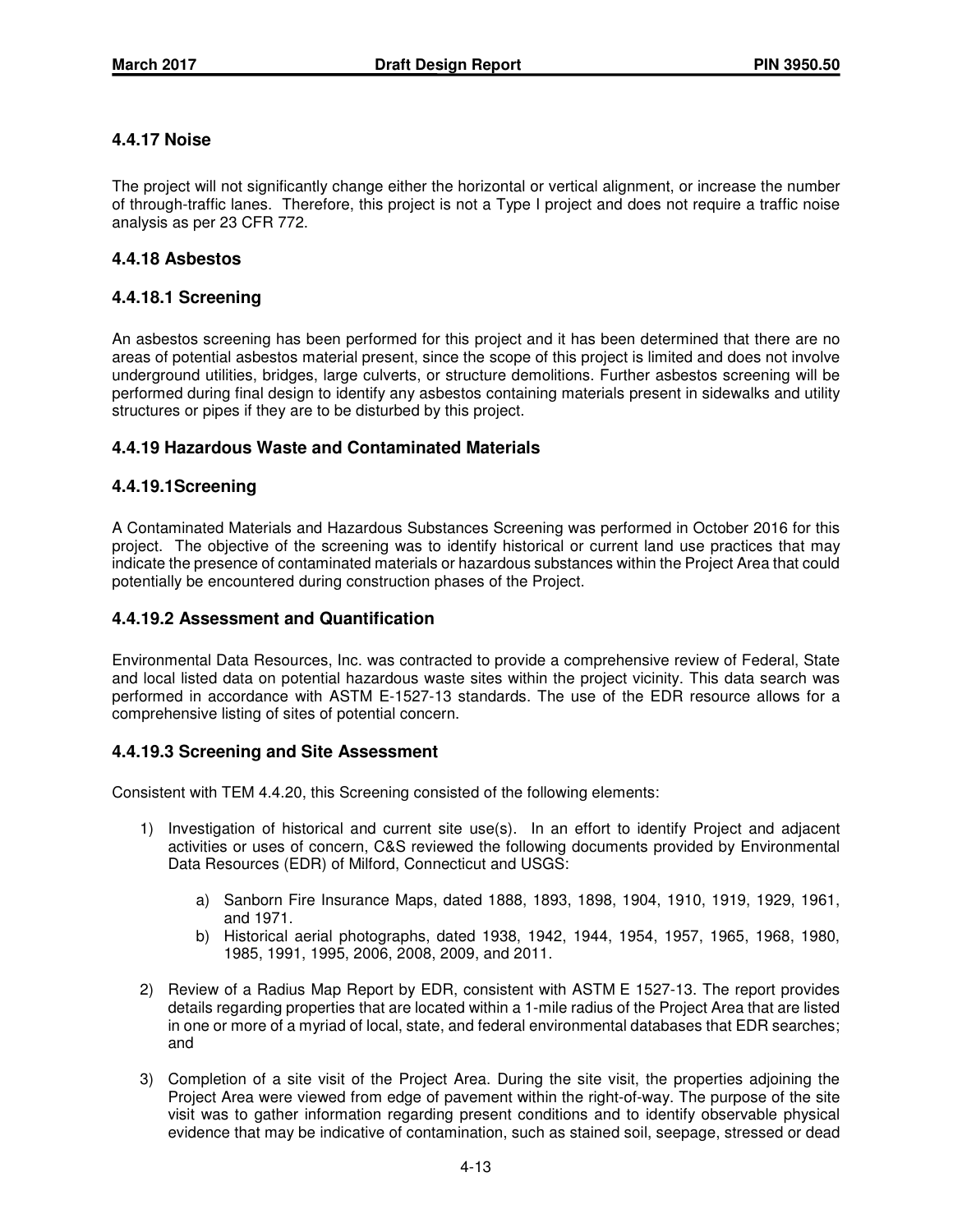vegetation, and sheens or discolored water within drainage swales and ditches. Also during the walkover, attention was paid to existing property uses and commercial enterprises in the area of the project, especially those that may be associated with an environmental concern.

As a result of the completion of the above elements, the following findings are provided:

- Current land use in the vicinity of the Project Area consists of developed commercial land that spans the entire Project Area on both sides of the street corridor as well as a bridge that spans across Cayuga Inlet. Review of the historical information sources (Sanborn maps & aerial photos) indicate that the eastern side of the Project Area has been associated with commercial development since at least the late 1800s. The western side appeared to be residential in nature until at least 1965. Between 1965 and 1980 the bridge that spans Cayuga Inlet in the present day was built and then the area became commercial in nature as it is today.
- After reviewing the Sanborn Fire Insurance Maps report, there were fillings stations located on the south side of West State Street along the Project Area between 1929 and 1971.
- The EDR Radius Report indicates that there are 27 properties listed within the standard ¼ mile radius search. The majority of these properties do not pose a concern for the proposed Project Area do to the distance away from the Project Area and the nature of the proposed work being nonintrusive.
- A site visit of the Project Area was performed on September  $2^{nd}$ , 2016. No obvious environmental concerns were observed in association with the Project or adjacent properties.

Based upon the information gathered during the completion of this Contaminated Materials and Hazardous Substances Screening, and the scope of the Project, there is evidence that would constitute a Recognized Environmental Condition within the Project Area, however due to the nature of the non-intrusive work proposed for the project no further action is necessary.

#### **4.4.19.4 Mitigation Summary**

No hazardous waste/contaminated materials were identified in the Hazardous Waste/Contaminated Materials Site Screening. No remediation activities are likely warranted for this project.

#### **4.5 Construction Effects**

No construction effects are anticipated as a result of this project.

#### **4.5.1 Construction Impacts**

Potential short-term construction effects from the proposed project include dust, visual, noise, air, and minor traffic disruptions during construction operations.

#### **4.5.2 Mitigation Measures**

Mitigation measures will include proper equipment maintenance, the use of erosion and sediment control measures to mitigate potential erosion impacts, and construction management. The project has been designed to avoid and minimize adverse effects, both temporary and permanent.

#### **4.6 Indirect and Secondary Effects**

#### **4.6.1 Indirect Socioeconomic Effects**

The project is not expected to have effects on population or development patterns in the area.